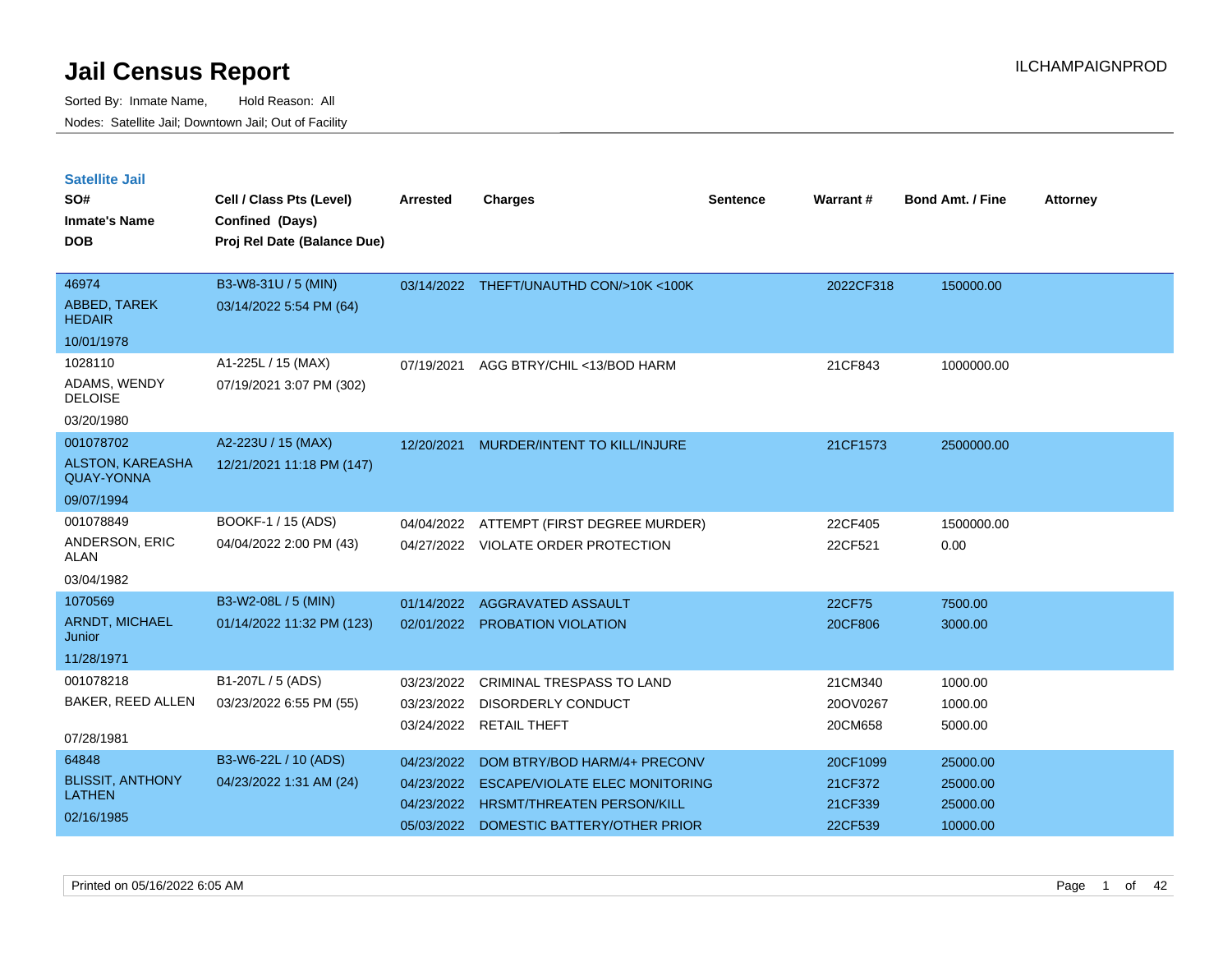| SO#<br><b>Inmate's Name</b><br><b>DOB</b>                        | Cell / Class Pts (Level)<br>Confined (Days)<br>Proj Rel Date (Balance Due) | <b>Arrested</b>                        | <b>Charges</b>                                                                                               | <b>Sentence</b> | <b>Warrant#</b>               | <b>Bond Amt. / Fine</b>       | <b>Attorney</b> |
|------------------------------------------------------------------|----------------------------------------------------------------------------|----------------------------------------|--------------------------------------------------------------------------------------------------------------|-----------------|-------------------------------|-------------------------------|-----------------|
| 001077362<br><b>BOOKER, JALEN M</b>                              | <b>BOOKH-8 / 15 (ADS)</b><br>05/11/2022 2:35 PM (6)                        |                                        | 05/11/2022 AGG UNLAWFUL USE WEAPON/PERSON                                                                    |                 | 22CF593                       | 100000.00                     |                 |
| 02/06/2001                                                       |                                                                            |                                        |                                                                                                              |                 |                               |                               |                 |
| 517915<br><b>BOXLEY, CHARLES</b><br><b>OMAR</b><br>01/10/1985    | B3-W4-15U / 5 (MIN)<br>08/03/2021 2:18 PM (287)                            | 08/03/2021<br>08/03/2021<br>08/03/2021 | <b>BURGLARY</b><br><b>BURGLARY</b><br>FORGERY/ISSUE/DELIVER DOCUMENT                                         |                 | 21CF289<br>21CF679            | 20000.00<br>20000.00<br>0.00  |                 |
| 776095<br><b>BRADDOCK, MICHAEL</b><br><b>LEE</b>                 | B4-127L / 10 (MED)<br>05/12/2022 10:06 PM (5)                              |                                        | 05/12/2022 DOMESTIC BATTERY                                                                                  |                 | 2020CM446                     | 3000.00                       |                 |
| 04/16/1982                                                       |                                                                            |                                        |                                                                                                              |                 |                               |                               |                 |
| 47897<br>BRANAMAN,<br><b>CLIFFORD EARL</b><br>03/09/1975         | B1-104L / 15 (ADS)<br>01/19/2022 9:21 PM (118)                             | 01/19/2022                             | <b>PAROLE REVOCATION</b><br>01/19/2022 VIOLATE ORDER PROTECTION<br>01/19/2022 DRVG REVOKED/2+/PERS INJ/DEATH |                 | VA2201139<br>22CF85<br>22CF84 | 0.00<br>50000.00<br>150000.00 |                 |
| 923208<br><b>BREADY, ANDREW</b><br><b>NICHOLAS</b><br>06/08/1988 | B3-W8-30L / 10 (MED)<br>01/22/2022 7:43 PM (115)                           |                                        | 01/22/2022 CRIM TRES TO RES/PERS PRESENT                                                                     |                 | 22CF92                        | 4080.00                       |                 |
| 001079171<br>BRENSON,<br><b>JOHNATHON MARTEZ</b><br>05/15/2001   | BOOKH-3 / 15 (MAX)<br>05/15/2022 4:46 PM (2)                               |                                        | 05/15/2022 AGG UNLAWFUL USE OF WEAPON/VEH                                                                    |                 | 22CFAWOW                      | 0.00                          |                 |
| 25694<br><b>BROADWAY, ELLIS</b><br><b>Junior</b><br>10/02/1960   | A3-111L / 5 (ADS)<br>04/25/2022 3:23 PM (22)                               | 04/25/2022 BURGLARY                    |                                                                                                              |                 | 22CF506                       | 15000.00                      |                 |
| 61675<br><b>BROWN, ANTONIO</b><br><b>BURNETT</b><br>03/04/1983   | A4-104U / 10 (MED)<br>02/10/2022 3:28 PM (96)                              |                                        | 02/10/2022 AGG DISCHARGE FIREARM/OCC BLDG                                                                    |                 | 20CF374                       | 100000.00                     |                 |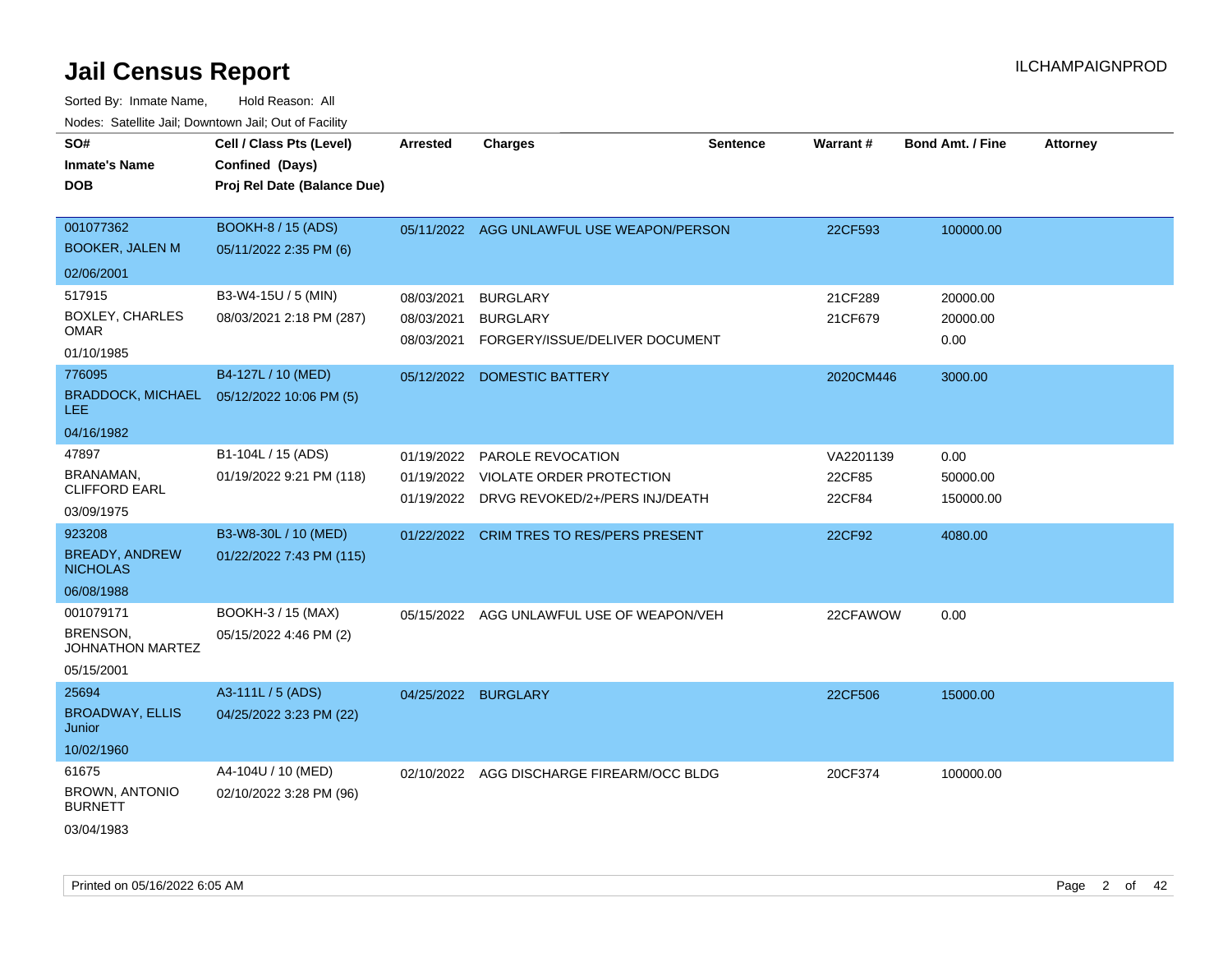| rouco. Calcinic Jan, Downtown Jan, Out of Facility |                                             |                   |                                          |                 |                 |                         |                 |
|----------------------------------------------------|---------------------------------------------|-------------------|------------------------------------------|-----------------|-----------------|-------------------------|-----------------|
| SO#                                                | Cell / Class Pts (Level)                    | <b>Arrested</b>   | <b>Charges</b>                           | <b>Sentence</b> | <b>Warrant#</b> | <b>Bond Amt. / Fine</b> | <b>Attorney</b> |
| <b>Inmate's Name</b>                               | Confined (Days)                             |                   |                                          |                 |                 |                         |                 |
| DOB                                                | Proj Rel Date (Balance Due)                 |                   |                                          |                 |                 |                         |                 |
|                                                    |                                             |                   |                                          |                 |                 |                         |                 |
| 51247                                              | A4-104L / 10 (MED)                          |                   | 04/15/2021 FELON POSS/USE WEAPON/FIREARM |                 | 21CF411         | 250000.00               |                 |
| <b>BROWN, DANTE</b><br><b>MAURICE</b>              | 04/15/2021 6:24 PM (397)                    |                   |                                          |                 |                 |                         |                 |
| 04/19/1979                                         |                                             |                   |                                          |                 |                 |                         |                 |
| 1028966                                            | A4-102L / 10 (ADS)                          | 04/29/2022        | MFG/DEL CANNABIS/500<2000 GR             |                 | 22CF532         | 100000.00               |                 |
| BROWN, DARRION<br>DEVON                            | 04/30/2022 1:10 AM (17)                     |                   | 04/29/2022 IMPROPER USE REGIS/TITLE      |                 | 22MT598         | 20.00                   |                 |
| 03/05/1994                                         |                                             |                   |                                          |                 |                 |                         |                 |
| 995432                                             | B1-101L / 10 (ADS)                          | 12/20/2021        | FAIL TO RPT WKLY/NO FIXED ADDR           |                 | 21CF1559        | 0.00                    |                 |
| <b>BROWN, JAVON</b><br><b>SHANTEZ</b>              | 12/20/2021 2:06 AM (148)                    |                   |                                          |                 |                 |                         |                 |
| 10/14/1991                                         |                                             |                   |                                          |                 |                 |                         |                 |
| 1015739                                            | A2-123U / 5 (MIN)                           | 04/14/2022        | <b>CRIMINAL TRESPASS BUILDING</b>        |                 | 22CM114         | 100.00                  |                 |
|                                                    | BROWN, JERI CHANCY 04/14/2022 10:11 PM (33) |                   | 04/19/2022 AGGRAVATED BATTERY            |                 | 2021CF1260      | 50000.00                |                 |
| 03/07/1989                                         |                                             |                   |                                          |                 |                 |                         |                 |
| 990921                                             | B4-121L / 15 (MAX)                          |                   | 01/20/2022 MFG/DEL 1<15 GR COCAINE/ANLG  |                 | 19CF369         | 25000.00                |                 |
| <b>BROWN, QUINTIN</b><br>MARSHAUN                  | 01/20/2022 7:19 PM (117)                    |                   | 01/20/2022 ARMED HABITUAL CRIMINAL       |                 | 21CF935         | 750000.00               |                 |
| 09/26/1991                                         |                                             |                   |                                          |                 |                 |                         |                 |
| 981645                                             | B4-225L / 15 (MAX)                          | 01/27/2022 MURDER |                                          |                 | 22CF114         | 1000000.00              |                 |
| BRUMFIELD,<br>JONATHAN EZEKEIL                     | 01/27/2022 8:15 PM (110)                    |                   |                                          |                 |                 |                         |                 |
| 08/03/1989                                         |                                             |                   |                                          |                 |                 |                         |                 |
| 1047579                                            | A1-125U / 10 (MED)                          |                   | 02/24/2022 ARMED ROBBERY/NO FIREARM      |                 | 22CF232         | 150000.00               |                 |
| <b>BUTLER, TAMYRA</b><br>COSHAWN                   | 02/24/2022 5:40 AM (82)                     |                   |                                          |                 |                 |                         |                 |
| 07/06/1988                                         |                                             |                   |                                          |                 |                 |                         |                 |
| 39474                                              | A4-101L / 10 (ADS)                          | 07/06/2021        | MFG/DEL 15<100 GR HEROIN/ANLG            |                 | 21CF792         | 75000.00                |                 |
| CAMPBELL, AARON<br>JACOB                           | 07/06/2021 11:56 PM (315)                   |                   |                                          |                 |                 |                         |                 |
| 07/18/1974                                         |                                             |                   |                                          |                 |                 |                         |                 |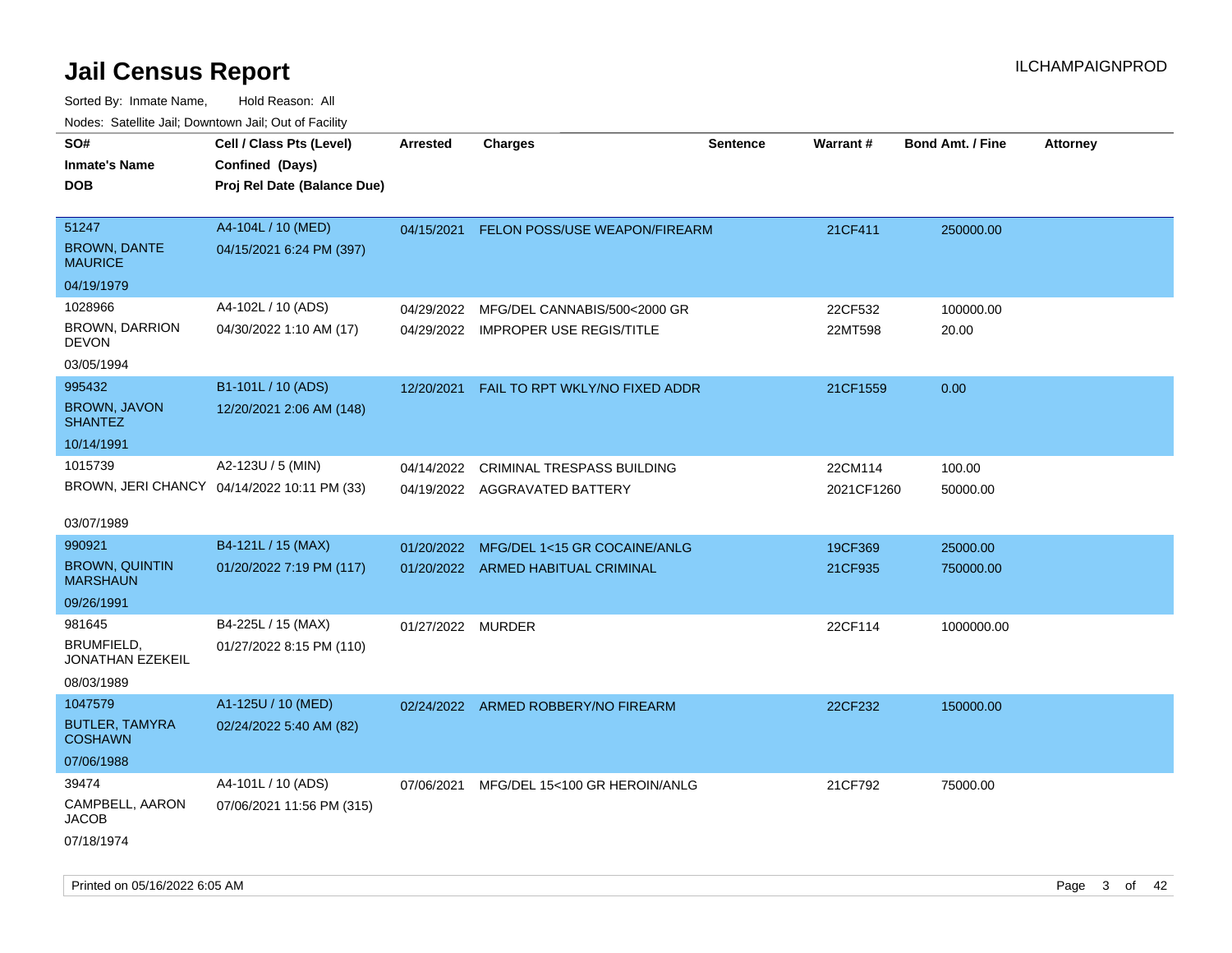Sorted By: Inmate Name, Hold Reason: All Nodes: Satellite Jail; Downtown Jail; Out of Facility

| voues. Saleline Jail, Downtown Jail, Out of Facility |                                              |                  |                                        |                 |            |                         |                 |
|------------------------------------------------------|----------------------------------------------|------------------|----------------------------------------|-----------------|------------|-------------------------|-----------------|
| SO#                                                  | Cell / Class Pts (Level)                     | Arrested         | <b>Charges</b>                         | <b>Sentence</b> | Warrant#   | <b>Bond Amt. / Fine</b> | <b>Attorney</b> |
| <b>Inmate's Name</b>                                 | Confined (Days)                              |                  |                                        |                 |            |                         |                 |
| DOB                                                  | Proj Rel Date (Balance Due)                  |                  |                                        |                 |            |                         |                 |
|                                                      |                                              |                  |                                        |                 |            |                         |                 |
| 533450                                               | A1-226U / 5 (ADS)                            | 04/25/2022 THEFT |                                        |                 | 22CF503    | 370.00                  |                 |
| CAMPBELL,                                            | 04/25/2022 7:24 PM (22)                      | 04/26/2022 THEFT |                                        |                 | 22CF511    | 870.00                  |                 |
| <b>ELIZABETH TAEHEE</b>                              |                                              |                  | 04/26/2022 POSSESSION OF METH< 5 GRAMS |                 | 22CF512    | 870.00                  |                 |
| 11/11/1979                                           |                                              |                  |                                        |                 |            |                         |                 |
| 001078967                                            | <b>BOOKH-3 / 5 (MIN)</b>                     | 05/15/2022       | WARRANT OUT OF COUNTY                  |                 | 2021CF68   | 10000.00                |                 |
| CAMPBELL, MICHAEL<br>JAMES                           | 05/15/2022 12:54 PM (2)                      | 05/15/2022       | <b>DISORDERLY CONDUCT</b>              |                 | 2022CMAWOW | 0.00                    |                 |
| 01/05/1990                                           |                                              |                  |                                        |                 |            |                         |                 |
| 1029088                                              | A4-203L / 10 (MED)                           | 12/21/2021       | FELON POSS/USE FIREARM PRIOR           |                 | 21CF1338   | 250000.00               |                 |
| CHAPPLE, MALIK<br><b>BIANCO</b>                      | 12/22/2021 10:02 AM (146)                    |                  |                                        |                 |            |                         |                 |
| 10/25/1994                                           |                                              |                  |                                        |                 |            |                         |                 |
| 1072407                                              | A2-221L / 10 (MED)                           | 04/17/2022       | FORGERY/ISSUE/DELIVER DOCUMENT         |                 | 2021CF1159 | 24820.00                |                 |
| <b>CLARK, AMY KANANI</b>                             | 04/17/2022 1:20 AM (30)                      |                  | 04/17/2022 AGG BATTERY/PEACE OFFICER   |                 | 22CF473    | 10000.00                |                 |
|                                                      |                                              |                  |                                        |                 |            |                         |                 |
| 11/29/1988                                           |                                              |                  |                                        |                 |            |                         |                 |
| 56241                                                | B1-104U / 5 (MIN)                            | 01/13/2022       | VIOLATE ORDER/PRIOR DOM BTRY           |                 | 22CF59     | 10000.00                |                 |
| <b>CLARK, DAMON</b><br><b>GILLMORE</b>               | 01/13/2022 4:36 AM (124)                     |                  | 04/04/2022 CIVIL FTA WARRANT           |                 | 2007D200   | 100000.00               |                 |
| 12/21/1976                                           |                                              |                  |                                        |                 |            |                         |                 |
| 001078838                                            | B1-206L / 15 (ADS)                           | 02/12/2022       | PRED CRIM SEX ASLT/BODILY HARM         |                 | 21CF30     | 150000.00               |                 |
| <b>CLAYTON, KAREEM</b><br>JAMAL                      | 02/12/2022 8:55 AM (94)                      |                  |                                        |                 |            |                         |                 |
| 02/03/1974                                           |                                              |                  |                                        |                 |            |                         |                 |
| 001077485                                            | A1-227U / 15 (MAX)                           | 12/21/2021       | MURDER/INTENT TO KILL/INJURE           |                 | 2021CF1282 | 1000000.00              |                 |
| <b>COLBERT, ARIEANA</b><br><b>FELICIA</b>            | 12/21/2021 2:08 PM (147)                     |                  |                                        |                 |            |                         |                 |
| 12/13/2000                                           |                                              |                  |                                        |                 |            |                         |                 |
| 34805                                                | B4-223U / 15 (MAX)                           | 10/01/2021       | DOMESTIC BATTERY                       |                 | 21CF1183   | 10000.00                |                 |
|                                                      | CONERLY, KIN JOSEPH 10/01/2021 1:53 AM (228) | 10/01/2021       | ARMED HABITUAL CRIMINAL                |                 | 21CF1184   | 1500000.00              |                 |
|                                                      |                                              | 10/06/2021       | POSS STOLEN VEHICLE > \$25,000         |                 | 19CF1786   | 10000.00                |                 |
| 11/16/1971                                           |                                              |                  |                                        |                 |            |                         |                 |

Printed on 05/16/2022 6:05 AM **Page 4 of 42** Page 4 of 42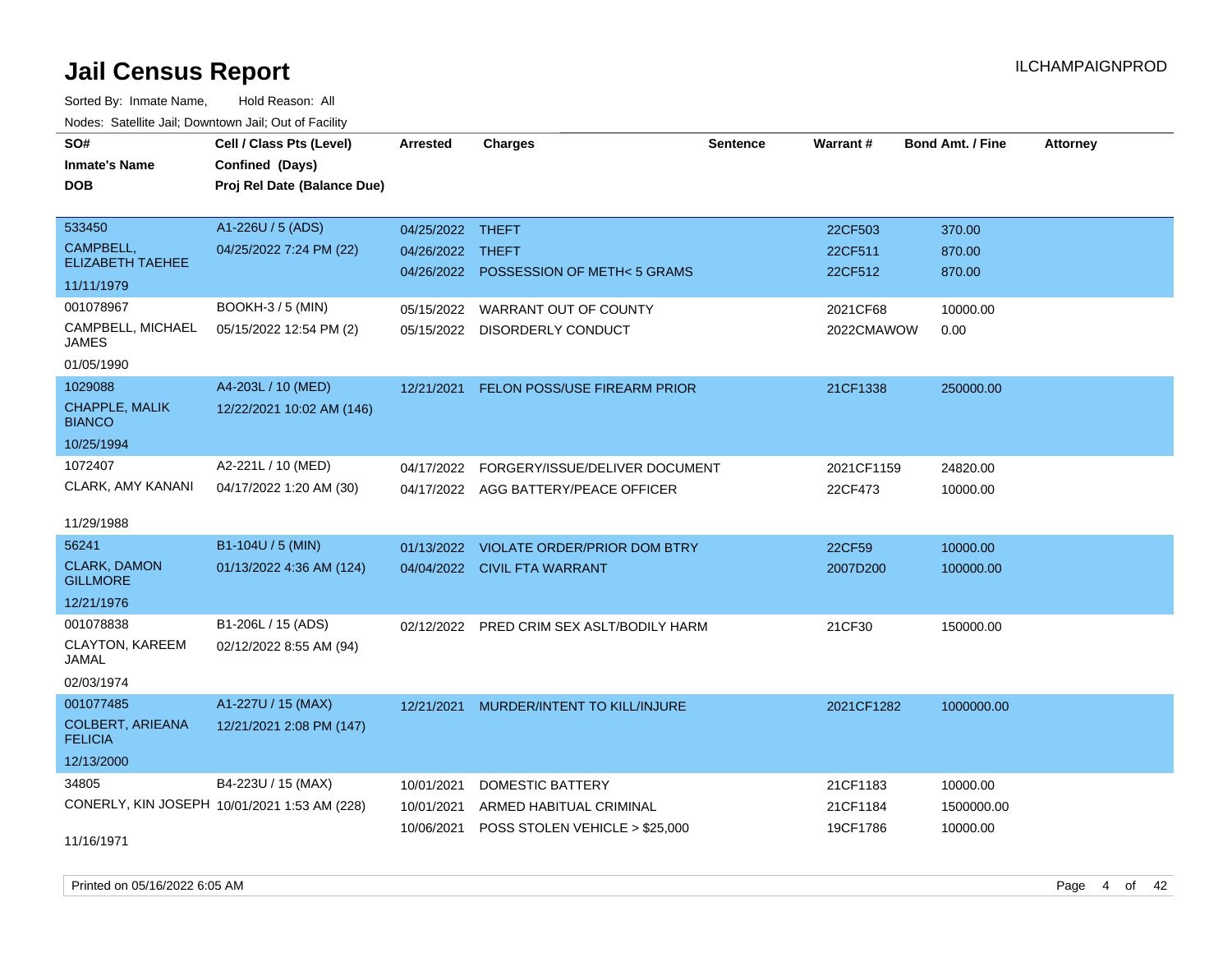Sorted By: Inmate Name, Hold Reason: All

|  |  |  | Nodes: Satellite Jail; Downtown Jail; Out of Facility |  |
|--|--|--|-------------------------------------------------------|--|
|--|--|--|-------------------------------------------------------|--|

| SO#                                       | Cell / Class Pts (Level)    | <b>Arrested</b> | <b>Charges</b>                                            | <b>Sentence</b> | Warrant#           | <b>Bond Amt. / Fine</b> | <b>Attorney</b> |
|-------------------------------------------|-----------------------------|-----------------|-----------------------------------------------------------|-----------------|--------------------|-------------------------|-----------------|
| <b>Inmate's Name</b>                      | Confined (Days)             |                 |                                                           |                 |                    |                         |                 |
| <b>DOB</b>                                | Proj Rel Date (Balance Due) |                 |                                                           |                 |                    |                         |                 |
|                                           |                             |                 |                                                           |                 |                    |                         |                 |
| 1075361                                   | B1-205L / 5 (ADS)           | 04/16/2021      | <b>BURGLARY</b>                                           |                 | 21CF414            | 5000.00                 |                 |
| <b>COWART, TORREY</b><br>BENJAMEN, Junior | 04/16/2021 9:17 PM (396)    |                 |                                                           |                 |                    |                         |                 |
| 11/22/1987                                |                             |                 |                                                           |                 |                    |                         |                 |
| 1074319                                   | B1-203L / 15 (SPH)          | 10/12/2021      | AGGRAVATED CRUELTY TO ANIMALS                             |                 | 21CF1238           | 43520.00                |                 |
| <b>CRAIG, DAVUCCI</b><br><b>DAVION</b>    | 10/12/2021 11:36 AM (217)   | 10/14/2021      | <b>MURDER</b>                                             |                 | 21CF1239           | 2000000.00              |                 |
| 08/02/2001                                |                             |                 |                                                           |                 |                    |                         |                 |
| 001077549                                 | B2-T3-10L / 10 (SPH)        | 12/22/2020      | PRED CRIM SEX ASLT/VICTIM <13                             |                 | 2020CF1469         | 250000.00               |                 |
| CRISTOBAL-MATEO,<br><b>CRISTOBAL</b>      | 12/22/2020 1:17 PM (511)    |                 |                                                           |                 |                    |                         |                 |
| 12/02/1988                                |                             |                 |                                                           |                 |                    |                         |                 |
| 1066482                                   | BOOKH-2 / 15 (ADS)          | 04/24/2022      | AGG ROBBERY/INDICATE ARM W/FIR                            |                 | 22CF500            | 500000.00               |                 |
| DANGERFIELD,<br>AMANTAE ESSTAVION         | 04/24/2022 12:22 PM (23)    | 04/26/2022      | 04/26/2022 RETAIL THEFT<br>CRIM DAMAGE TO PROPERTY <\$500 |                 | 21CF811<br>21CM239 | 100000.00<br>50000.00   |                 |
| 01/11/1998                                |                             |                 |                                                           |                 |                    |                         |                 |
| 001079106                                 | A3-217L / 10 (ADS)          | 04/25/2022      | BATTERY/MAKES PHYSICAL CONTACT                            |                 | 22CM130            | 75000.00                |                 |
| DENNIGER-BRADLEY,<br><b>TYAIRE L</b>      | 04/25/2022 4:21 PM (22)     |                 |                                                           |                 |                    |                         |                 |
| 06/29/1990                                |                             |                 |                                                           |                 |                    |                         |                 |
| 001079047                                 | A4-107L / 10 (MED)          | 04/10/2022      | HOME INVASION/CAUSE INJURY                                |                 | 22CF432            | 25000.00                |                 |
| DILLARD, WILDON<br><b>JEROME</b>          | 04/11/2022 1:54 AM (36)     |                 |                                                           |                 |                    |                         |                 |
| 03/27/1971                                |                             |                 |                                                           |                 |                    |                         |                 |
| 571307                                    | A3-117U / 15 (ADS)          | 09/14/2020      | <b>CRIM SEXUAL ABUSE/CONSENT</b>                          |                 | 2020CF1026         | 500000.00               |                 |
| <b>DOMINGO-</b><br>CASTANEDA,             | 09/14/2020 11:19 PM (610)   | 09/14/2020      | <b>PRED CRIM SEX ASLT/VICTIM &lt;13</b>                   |                 | 2020CF1025         | 500000.00               |                 |
| 09/29/1989                                |                             |                 |                                                           |                 |                    |                         |                 |
| 527379                                    | B1-106L / 15 (ADS)          | 10/25/2021      | ARMED HABITUAL CRIMINAL                                   |                 | 21CF1297           | 500000.00               |                 |
| DRAKE, MARCELL<br><b>DEON</b>             | 10/25/2021 5:05 PM (204)    | 10/27/2021      | AGG DOMESTIC BATTERY/STRANGLE                             |                 | 21CF1245           | 500000.00               |                 |

04/20/1987

Printed on 05/16/2022 6:05 AM Page 5 of 42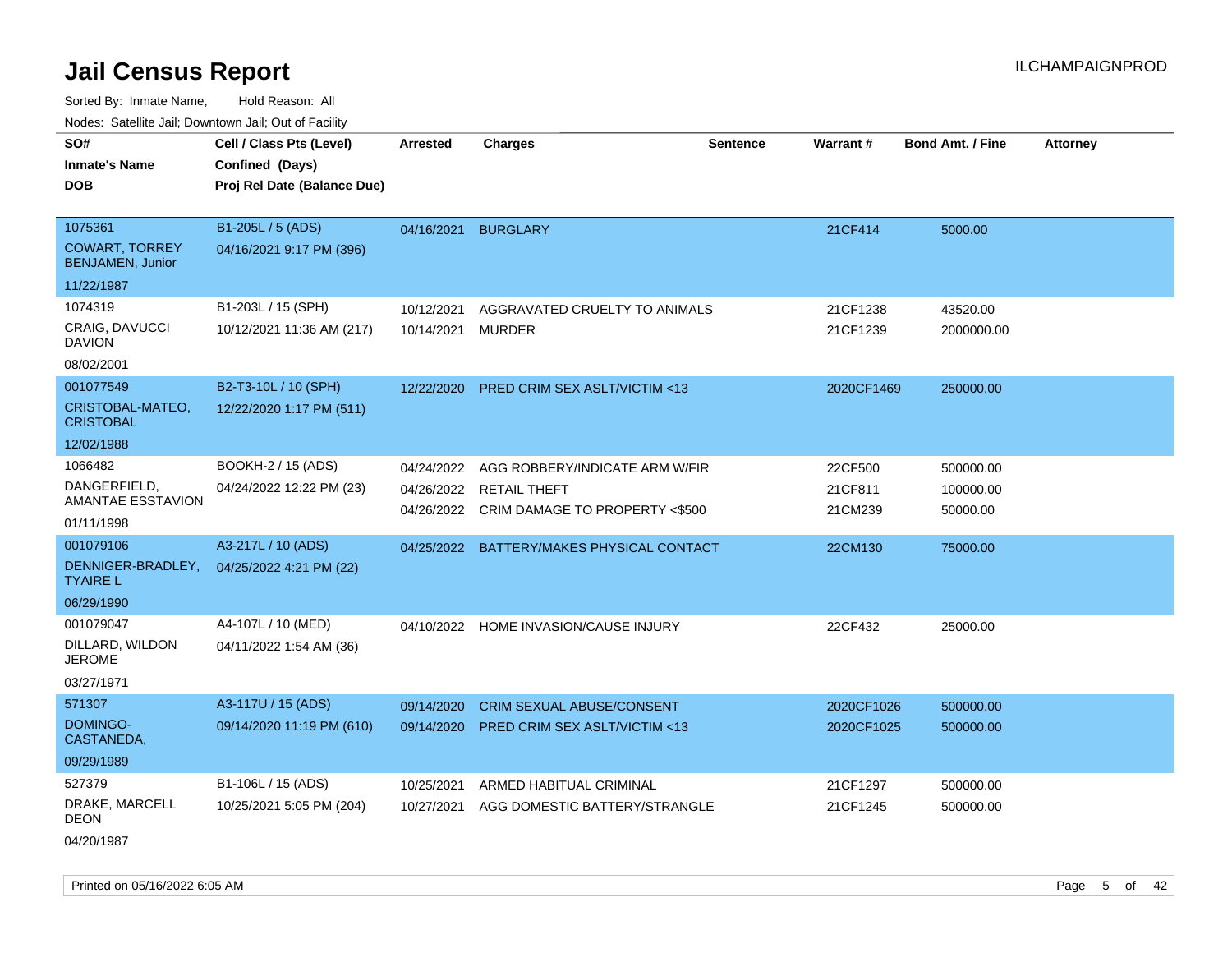Sorted By: Inmate Name, Hold Reason: All Nodes: Satellite Jail; Downtown Jail; Out of Facility

| Noues. Sateme Jan, Downtown Jan, Out or Facility |                                              |                      |                                         |                 |             |                         |                 |
|--------------------------------------------------|----------------------------------------------|----------------------|-----------------------------------------|-----------------|-------------|-------------------------|-----------------|
| SO#                                              | Cell / Class Pts (Level)                     | <b>Arrested</b>      | <b>Charges</b>                          | <b>Sentence</b> | Warrant#    | <b>Bond Amt. / Fine</b> | <b>Attorney</b> |
| <b>Inmate's Name</b>                             | Confined (Days)                              |                      |                                         |                 |             |                         |                 |
| <b>DOB</b>                                       | Proj Rel Date (Balance Due)                  |                      |                                         |                 |             |                         |                 |
|                                                  |                                              |                      |                                         |                 |             |                         |                 |
| 36298                                            | B2-DR / 5 (SPH)                              | 03/11/2022 AGG DUI/3 |                                         |                 | 21CF380     | 25000.00                |                 |
| <b>DUCEY, SCOTT</b><br><b>ROBERT</b>             | 03/11/2022 12:49 PM (67)                     |                      |                                         |                 |             |                         |                 |
| 04/02/1969                                       |                                              |                      |                                         |                 |             |                         |                 |
| 1024895                                          | A4-201U / 10 (MED)                           | 12/15/2021           | MFG/DEL 100<400 GR COCA/ANLG            |                 | 21CF1535    | 750000.00               |                 |
| EDWARDS, GEORGE                                  | 12/15/2021 12:26 PM (153)                    | 12/15/2021           | <b>AGGRAVATED BATTERY</b>               |                 | 21CF1536    | 100000.00               |                 |
| CORTEZ                                           |                                              |                      | 04/29/2022 PROBATION VIOLATION          |                 | 18CF964     | 1000.00                 |                 |
| 06/19/1994                                       |                                              |                      |                                         |                 |             |                         |                 |
| 1074720                                          | B2-DR / 15 (SPH)                             | 01/19/2022           | <b>PRED CRIM SEX ASLT/VICTIM &lt;13</b> |                 | 21CF1414    | 500000.00               |                 |
| ELVIR-REYES, JORGE<br><b>LEONARDO</b>            | 01/19/2022 1:43 PM (118)                     |                      |                                         |                 |             |                         |                 |
| 06/03/1988                                       |                                              |                      |                                         |                 |             |                         |                 |
| 43977                                            | B2-T1-02L / 5 (SPH)                          | 12/20/2021           | AGG FLEEING POLICE/21 MPH OVER          |                 | 21CF1566    | 25000.00                |                 |
| <b>EMKES, DOUGLAS</b><br><b>ALAN</b>             | 12/20/2021 9:59 AM (148)                     | 12/20/2021           | PAROLE REVOCATION                       |                 |             | 0.00                    |                 |
| 06/08/1959                                       |                                              |                      |                                         |                 |             |                         |                 |
| 987328                                           | A2-122L / 10 (MED)                           | 12/11/2021           | AGG ASLT PEACE OFF/FIRE/ER WRK          |                 | 21CF1515    | 0.00                    |                 |
| ERVIN, DEIDRA ANN<br>RUTH                        | 12/11/2021 8:48 PM (157)                     |                      |                                         |                 |             |                         |                 |
| 04/15/1991                                       |                                              |                      |                                         |                 |             |                         |                 |
| 527081                                           | A4-107U / 10 (MED)                           | 09/06/2021           | ARSON/REAL/PERSONAL PROP>\$150          |                 | 2021 CF 797 | 25000.00                |                 |
| FERGUSON,<br><b>CHRISTOPHER</b>                  | 09/06/2021 1:18 PM (253)                     |                      |                                         |                 |             |                         |                 |
| 12/21/1981                                       |                                              |                      |                                         |                 |             |                         |                 |
| 66468                                            | A3-115L / 15 (MAX)                           | 03/06/2022 MURDER    |                                         |                 | 22CF273     | 1000000.00              |                 |
| <b>FERRELL, BRIAN</b><br><b>JAMAL</b>            | 03/06/2022 9:04 PM (72)                      |                      |                                         |                 |             |                         |                 |
| 11/15/1985                                       |                                              |                      |                                         |                 |             |                         |                 |
| 962759                                           | B2-T2-05U / 15 (SPH)                         | 07/16/2021           | METH DELIVERY<5 GRAMS                   |                 | 21CF833     | 250000.00               |                 |
|                                                  | FINLEY, KEVIN DANTE 07/16/2021 9:44 PM (305) | 07/29/2021           | AGG CRIM SEX ASSAULT/FELONY             |                 | 21CF891     | 1000000.00              |                 |

12/28/1988

Printed on 05/16/2022 6:05 AM Page 6 of 42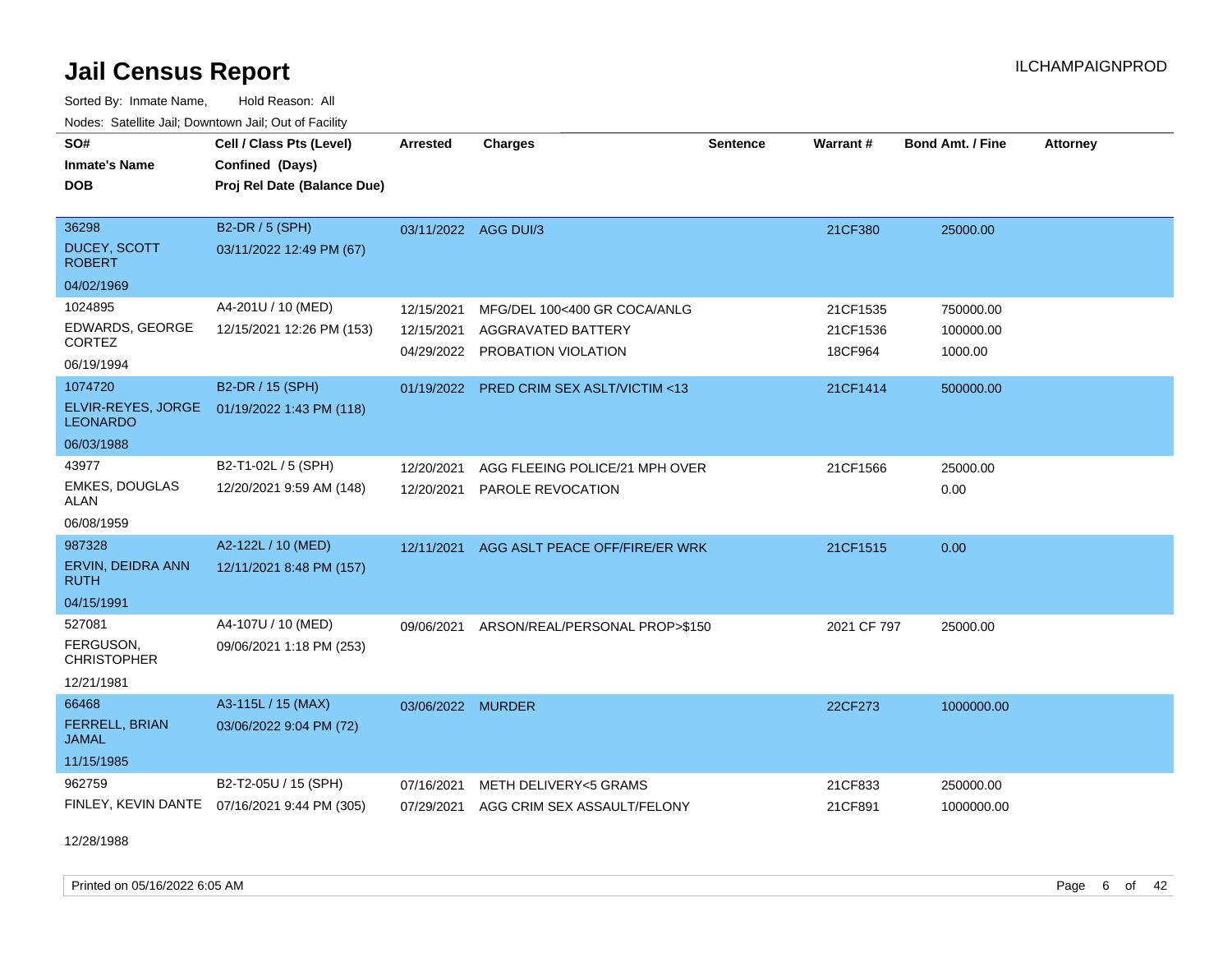| SO#<br><b>Inmate's Name</b><br><b>DOB</b>              | Cell / Class Pts (Level)<br>Confined (Days)<br>Proj Rel Date (Balance Due) | <b>Arrested</b> | <b>Charges</b>                                                  | <b>Sentence</b> | Warrant#             | <b>Bond Amt. / Fine</b> | <b>Attorney</b> |
|--------------------------------------------------------|----------------------------------------------------------------------------|-----------------|-----------------------------------------------------------------|-----------------|----------------------|-------------------------|-----------------|
| 1039744<br>FONVILLE, TREVOY<br><b>JERMAINE</b>         | B4-225U / 15 (MAX)<br>12/06/2021 10:52 AM (162)                            | 12/06/2021      | <b>MURDER</b>                                                   |                 | 20CF959              | 1000000.00              |                 |
| 01/13/1996                                             |                                                                            |                 |                                                                 |                 |                      |                         |                 |
| 001077852<br>FONZA, DAMARI<br>RAQUAN<br>12/07/2001     | A4-202L / 10 (MED)<br>05/11/2022 3:54 PM (6)                               | 05/11/2022      | AGG UNLAWFUL USE WEAPON/PERSON 14m (DOC)                        |                 | 2021CF404            | 0.00                    |                 |
| 001077819                                              | A3-113U / 15 (ADS)                                                         |                 |                                                                 |                 |                      |                         |                 |
| FORTUNE, DOMINIC<br><b>AUGUSTUS</b>                    | 04/06/2022 7:15 AM (41)                                                    |                 | 04/06/2022 MURDER/INTENT TO KILL/INJURE                         |                 | 22CF416              | 5000000.00              |                 |
| 02/16/1999                                             |                                                                            |                 |                                                                 |                 |                      |                         |                 |
| 001078863<br>FOSTER, JOHN<br>CARELL                    | B4-122L / 15 (MAX)<br>02/19/2022 6:01 AM (87)                              |                 | 02/19/2022 POSSESSION OF STOLEN FIREARM                         |                 | 22CF203              | 100000.00               |                 |
| 03/13/1981                                             |                                                                            |                 |                                                                 |                 |                      |                         |                 |
| 518395                                                 | B2-T3-12L / 15 (SPH)<br>FRANDLE, MARK RYAN 07/07/2020 3:42 PM (679)        | 07/07/2020      | <b>CRIMINAL SEXUAL ASSAULT</b>                                  |                 | 2020-CF735           | 250000.00               |                 |
| 09/10/1985                                             |                                                                            |                 |                                                                 |                 |                      |                         |                 |
| 001079034<br>FRANKLIN, MICHAEL<br>ANDRAE<br>12/18/1997 | B4-124U / 10 (MED)<br>04/08/2022 1:53 PM (39)                              |                 | 04/08/2022 POSS FIR FOID EXPIRED/NOT ELIG                       |                 | 22CF434              | 50000.00                |                 |
| 001079173                                              | BOOKH-7                                                                    | 05/16/2022      | <b>BURGLARY</b>                                                 |                 | 22CFAWOW             | 0.00                    |                 |
| <b>FREDERICK, THOMAS</b><br><b>JERMAINE</b>            | 05/16/2022 4:39 AM (1)                                                     | 05/16/2022      | POSSESS BURGLARY TOOLS<br>05/16/2022 CRIM DMG TO PROP \$500-10K |                 | 22CFAWOW<br>22CFAWOW | 0.00<br>0.00            |                 |
| 12/02/1984                                             |                                                                            |                 |                                                                 |                 |                      |                         |                 |
| 001077934                                              | A1-125L / 10 (MED)                                                         | 08/22/2021      | AGG DUI/ACCIDENT/DEATH                                          | 10y (DOC)       | 21CF1024             | 0.00                    |                 |
| FREED, LOGAN<br><b>SUZANNE</b>                         | 08/22/2021 11:45 PM (268)                                                  |                 |                                                                 |                 |                      |                         |                 |
| 08/18/1996                                             |                                                                            |                 |                                                                 |                 |                      |                         |                 |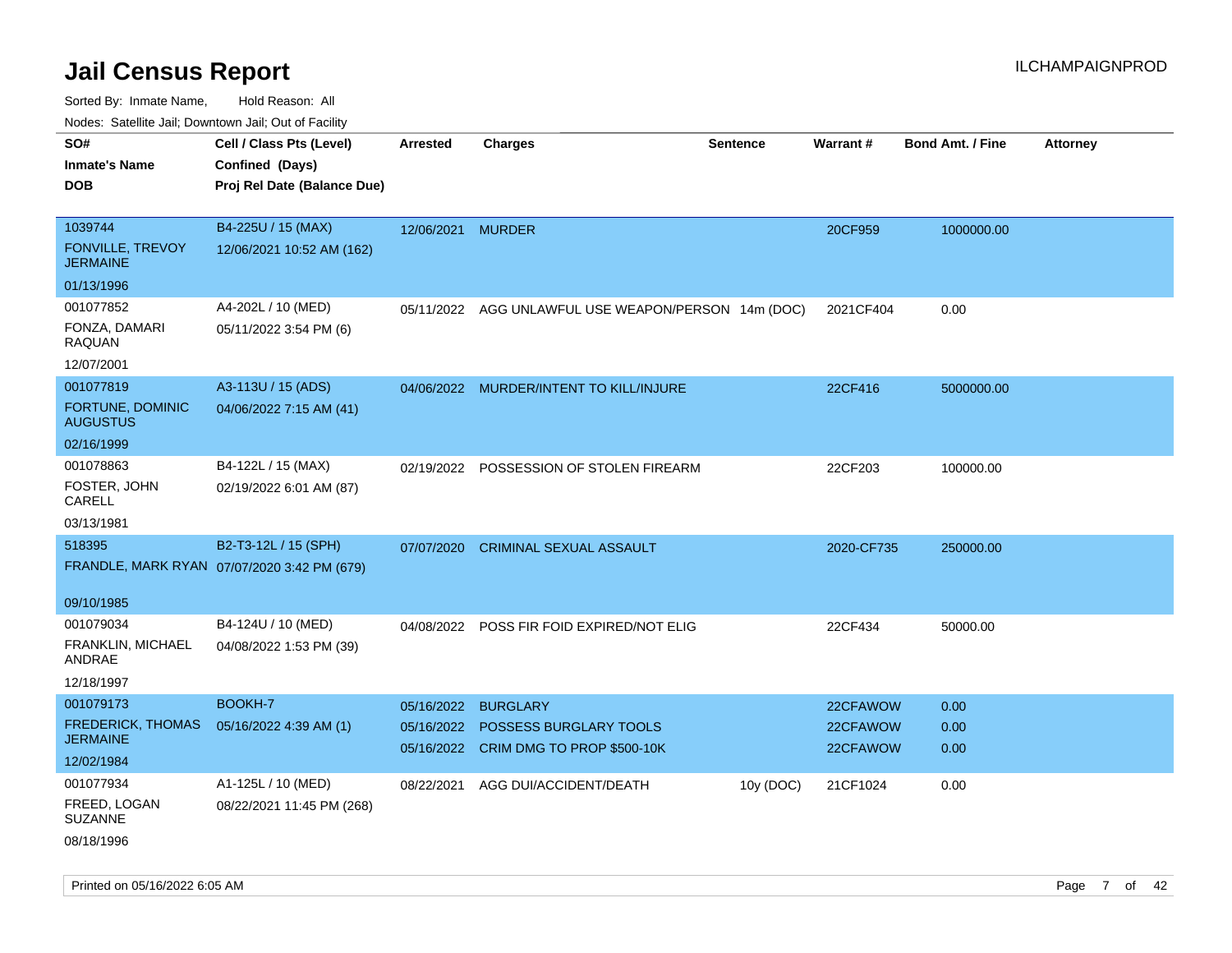Sorted By: Inmate Name, Hold Reason: All Nodes: Satellite Jail; Downtown Jail; Out of Facility

| SO#                                        | Cell / Class Pts (Level)    | <b>Arrested</b> | <b>Charges</b>                            | <b>Sentence</b> | <b>Warrant#</b> | <b>Bond Amt. / Fine</b> | <b>Attorney</b> |
|--------------------------------------------|-----------------------------|-----------------|-------------------------------------------|-----------------|-----------------|-------------------------|-----------------|
| <b>Inmate's Name</b>                       | Confined (Days)             |                 |                                           |                 |                 |                         |                 |
| <b>DOB</b>                                 | Proj Rel Date (Balance Due) |                 |                                           |                 |                 |                         |                 |
|                                            |                             |                 |                                           |                 |                 |                         |                 |
| 001078290                                  | A1-224L / 10 (ADS)          | 08/19/2021      | MACHINE GUN/AUTO WEAPON/VEH               |                 | 21CF1012        | 250000.00               |                 |
| <b>FREEMAN, ANGEL</b><br><b>JANILA KAY</b> | 08/19/2021 1:26 AM (271)    |                 |                                           |                 |                 |                         |                 |
| 12/25/1995                                 |                             |                 |                                           |                 |                 |                         |                 |
| 591514                                     | B2-T4-14L / 10 (SPH)        | 02/25/2022      | AGG CRIM SEX ABUSE/VIC 13-17              |                 | 22CF230         | 100000.00               |                 |
| GAMBLE, SCOTT PAUL 02/25/2022 6:08 PM (81) |                             |                 | 02/25/2022 AGG CRIM SEX ABUSE/THREAT LIFE |                 | 22CF135         | 0.00                    |                 |
|                                            |                             |                 |                                           |                 |                 |                         |                 |
| 09/06/1968                                 |                             |                 |                                           |                 |                 |                         |                 |
| 1068917                                    | B1-201L / 5 (ADS)           | 08/11/2021      | VIO ORDER/PRIOR VIO OF ORDER              |                 | 21CF965         | 50000.00                |                 |
| <b>GARCIA, JUAN</b><br><b>CARLOS</b>       | 08/11/2021 9:24 PM (279)    |                 |                                           |                 |                 |                         |                 |
| 10/21/1997                                 |                             |                 |                                           |                 |                 |                         |                 |
| 001078154                                  | B4-223L / 10 (MED)          | 01/09/2022      | DRVG UNDER INFLU OF ALCOHOL               |                 | 2021 DT 182     | 5000.00                 |                 |
| GENTRY, DAMON<br><b>LIONEL</b>             | 01/09/2022 4:41 PM (128)    |                 | 01/09/2022 AGG DOMESTIC BATTERY/STRANGLE  |                 | 2021 CF 1396    | 50000.00                |                 |
| 12/25/1971                                 |                             |                 |                                           |                 |                 |                         |                 |
| 1064590                                    | B4-123L / 10 (MED)          |                 | 04/26/2022 AGG RECK DRVG/INCLINE/BOD HARM |                 | 22CF517         | 200000.00               |                 |
| <b>GIPSON, JERRION</b><br><b>CONTREAL</b>  | 04/26/2022 7:43 PM (21)     |                 |                                           |                 |                 |                         |                 |
| 05/21/1996                                 |                             |                 |                                           |                 |                 |                         |                 |
| 001078633                                  | B2-T3-11U / 25 (SPH)        | 12/01/2021      | PRED CRIM SEX ASLT/VICTIM <13             |                 | 21CF1416        | 250000.00               |                 |
| GONZALEZ-GUILLEN,<br><b>EDWARD</b>         | 12/01/2021 12:08 PM (167)   |                 |                                           |                 |                 |                         |                 |
| 08/25/2002                                 |                             |                 |                                           |                 |                 |                         |                 |
| 1031794                                    | B3-W3-10L / 10 (MED)        | 04/19/2022      | <b>DOMESTIC BATTERY</b>                   |                 | 21CF662         | 25000.00                |                 |
| <b>GOODWIN, ANTHONY</b>                    | 04/19/2022 3:51 PM (28)     | 04/19/2022      | <b>RESIST/OBSTRUCTING A PEACE OFFICEF</b> |                 | 20CM553         | 1000.00                 |                 |
| <b>DWAYNE</b>                              |                             |                 | 04/19/2022 BATTERY/MAKES PHYSICAL CONTACT |                 | 21CM175         | 1000.00                 |                 |
| 07/03/1986                                 |                             |                 |                                           |                 |                 |                         |                 |
| 35329                                      | BOOKH-1 / 10 (MED)          |                 | 05/12/2022 VIO BAIL BOND/CLASS 4 OFFENSE  |                 | 22CM164         | 2380.00                 |                 |
| GRADY, JAMES LAMAR 05/12/2022 11:44 PM (5) |                             |                 |                                           |                 |                 |                         |                 |

12/07/1971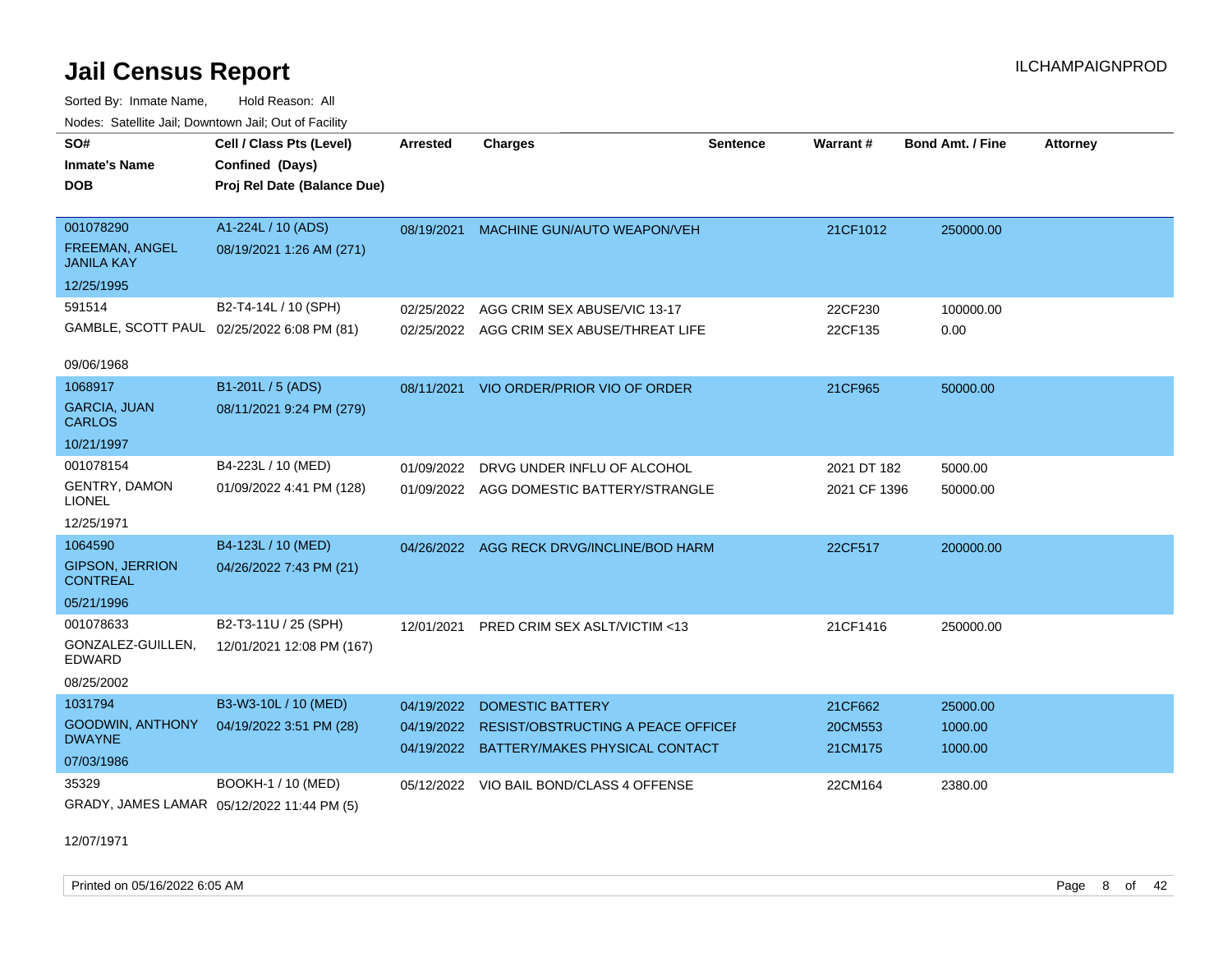| SO#                                        | Cell / Class Pts (Level)    | <b>Arrested</b>     | <b>Charges</b>                            | <b>Sentence</b> | <b>Warrant#</b> | <b>Bond Amt. / Fine</b> | <b>Attorney</b> |
|--------------------------------------------|-----------------------------|---------------------|-------------------------------------------|-----------------|-----------------|-------------------------|-----------------|
| <b>Inmate's Name</b>                       | Confined (Days)             |                     |                                           |                 |                 |                         |                 |
| <b>DOB</b>                                 | Proj Rel Date (Balance Due) |                     |                                           |                 |                 |                         |                 |
|                                            |                             |                     |                                           |                 |                 |                         |                 |
| 001078607                                  | B4-221L / 15 (MAX)          | 11/22/2021          | FELON POSS/USE FIREARM/PAROLE             |                 | 21CF1437        | 250000.00               |                 |
| <b>GRAY, WILLIAM</b><br>DA'VON             | 11/22/2021 2:57 PM (176)    |                     | 11/22/2021 ATTEMPT (FIRST DEGREE MURDER)  |                 | 21CF1435        | 1000000.00              |                 |
| 04/18/1984                                 |                             |                     |                                           |                 |                 |                         |                 |
| 1074062                                    | A2-220L / 15 (ADS)          |                     | 05/06/2022 FUGITIVE FROM JUSTICE          |                 |                 | 0.00                    |                 |
| <b>GREEN, DANIELLE</b><br>IMARI            | 05/06/2022 3:39 PM (11)     |                     |                                           |                 |                 |                         |                 |
| 09/18/1986                                 |                             |                     |                                           |                 |                 |                         |                 |
| 56342                                      | A4-205U / 10 (MED)          | 10/21/2021          | THEFT CONTROL INTENT <\$500               |                 | 17CF1451        | 10000.00                |                 |
| <b>GRIFFIN, NATHAN</b>                     | 10/21/2021 4:20 PM (208)    | 10/21/2021          | DRIVING ON REVOKED LICENSE                |                 | 20TR1979        | 3000.00                 |                 |
| <b>EUGENE</b>                              |                             |                     | 10/21/2021 ARMED HABITUAL CRIMINAL        |                 | 21CF1279        | 250000.00               |                 |
| 02/24/1969                                 |                             |                     |                                           |                 |                 |                         |                 |
| 001078868                                  | B1-202L / 5 (ADS)           |                     | 02/24/2022 STALKING/CAUSE FEAR FOR SAFETY |                 | 22CF227         | 150000.00               |                 |
| HARRIS-MINER,<br><b>NICHOLAS</b>           | 02/24/2022 3:56 PM (82)     |                     |                                           |                 |                 |                         |                 |
| 07/08/1998                                 |                             |                     |                                           |                 |                 |                         |                 |
| 975293                                     | A3-215L / 10 (MED)          | 07/21/2021          | VIO ORDER/PRIOR VIO OF ORDER              |                 | 21CF914         | 250000.00               |                 |
| HILL, JACOB MILES                          | 07/21/2021 8:43 PM (300)    | 07/21/2021          | <b>STALKING</b>                           |                 | 2021CF863       | 75000.00                |                 |
|                                            |                             | 07/25/2021          | <b>PAROLE REVOCATION</b>                  |                 | CH2104646       | 0.00                    |                 |
| 02/06/1988                                 |                             | 08/18/2021          | <b>HARASS WITNESS/FAMILY MBR/REP</b>      |                 | 21CF992         | 250000.00               |                 |
|                                            |                             | 09/09/2021          | AGG STALKING/BODILY HARM                  |                 | 21CF1073        | 500000.00               |                 |
| 966228                                     | <b>BOOKF-2 / 5 (MIN)</b>    | 05/13/2022 BURGLARY |                                           |                 | 22CFAWOW        | 3000.00                 |                 |
| HILL, MARJORIE DAWN 05/13/2022 8:50 PM (4) |                             |                     | 05/13/2022 POSSESS BURGLARY TOOLS         |                 | 22CFAWOW        | 3000.00                 |                 |
|                                            |                             |                     |                                           |                 |                 |                         |                 |
| 09/20/1969                                 |                             |                     |                                           |                 |                 |                         |                 |
| 980939                                     | B4-227U / 10 (MED)          |                     | 03/25/2022 RECEIVE/POSS/SELL STOLEN VEH   | 8y (DOC)        | 22CF357         | 15000.00                |                 |
| <b>HILL, XAVIER</b><br><b>LENSHAUN</b>     | 03/25/2022 11:15 AM (53)    |                     |                                           |                 |                 |                         |                 |
| 06/18/1988                                 |                             |                     |                                           |                 |                 |                         |                 |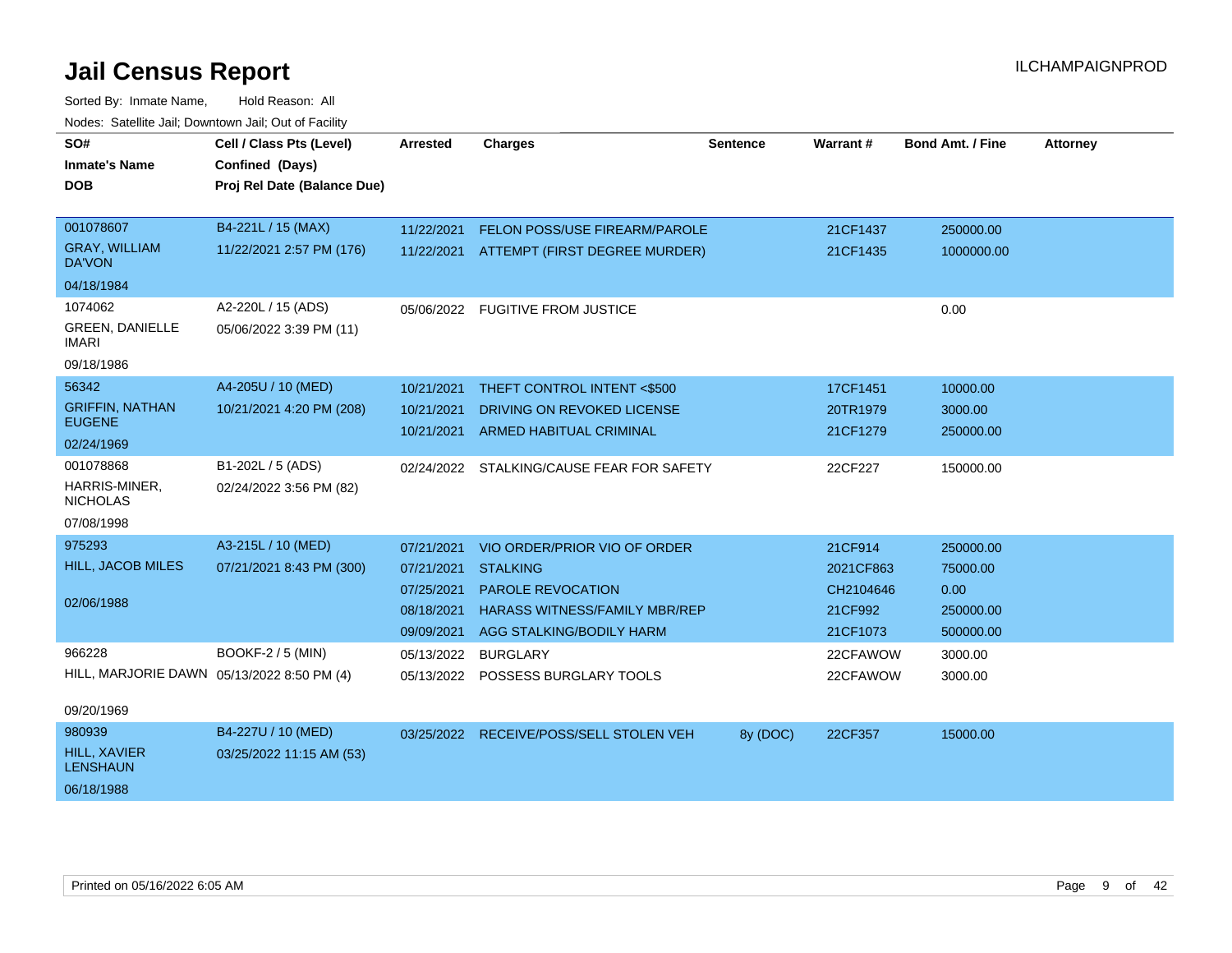| SO#<br><b>Inmate's Name</b><br><b>DOB</b>          | Cell / Class Pts (Level)<br>Confined (Days)<br>Proj Rel Date (Balance Due) | <b>Arrested</b>  | <b>Charges</b>                               | <b>Sentence</b> | Warrant#    | <b>Bond Amt. / Fine</b> | <b>Attorney</b> |  |
|----------------------------------------------------|----------------------------------------------------------------------------|------------------|----------------------------------------------|-----------------|-------------|-------------------------|-----------------|--|
| 51028<br><b>HUFFMAN, MICHAEL</b><br><b>LEONARD</b> | B3-W5-20L / 10 (MED)<br>02/23/2022 3:14 AM (83)                            |                  | 02/23/2022 POSS STOLEN VEHICLE               |                 | 20-CF-377   | 0.00                    |                 |  |
| 07/24/1980                                         |                                                                            |                  |                                              |                 |             |                         |                 |  |
| 988718                                             | BOOKH-7 / 15 (MAX)                                                         | 05/14/2022       | ARMED HABITUAL CRIMINAL                      |                 | 21CF001339  | 250000.00               |                 |  |
| HUGGER,<br><b>CHRISTOPHER</b>                      | 05/14/2022 11:22 AM (3)                                                    |                  | 05/14/2022 HOME INVASION/FIREARM             |                 | 22CFAWOW    | 1000000.00              |                 |  |
| 03/30/1991                                         |                                                                            |                  | 05/14/2022 UNLAWFUL USE OF A WEAPON          |                 |             | 1000000.00              |                 |  |
|                                                    |                                                                            |                  | 05/14/2022 RESIST/OBSTRUCTING A PEACE OFFICE |                 |             | 1000000.00              |                 |  |
| 518711                                             | B3-W5-17U / 5 (MIN)                                                        | 01/30/2022 THEFT |                                              |                 | 22CF133     | 25000.00                |                 |  |
| <b>INGERSON, LUCUS</b><br><b>JAMES</b>             | 01/30/2022 4:57 PM (107)                                                   |                  |                                              |                 |             |                         |                 |  |
| 09/16/1979                                         |                                                                            |                  |                                              |                 |             |                         |                 |  |
| 1061186                                            | A1-224U / 15 (MAX)                                                         |                  | 03/16/2022 MURDER/STRONG PROB KILL/INJURE    |                 | 22CF329     | 2000000.00              |                 |  |
| INGRAM, CHERELL<br><b>LETRISE</b>                  | 03/16/2022 10:17 PM (62)                                                   |                  |                                              |                 |             |                         |                 |  |
| 10/01/1986                                         |                                                                            |                  |                                              |                 |             |                         |                 |  |
| 1054931                                            | BOOKF-2 / 10 (MED)                                                         |                  | 05/15/2022 AGG BATTERY/PUBLIC PLACE          |                 | 2022-CF-501 | 50000.00                |                 |  |
| <b>JACKSON, CARMEN</b>                             | 05/15/2022 5:28 AM (2)                                                     |                  | 05/15/2022 CIVIL FTA WARRANT                 |                 | 2017-LM-373 | 1000.00                 |                 |  |
| <b>MARIA</b>                                       |                                                                            |                  | 05/15/2022 FLEEING/ATTEMPT ELUDE OFFICER     |                 |             | 0.00                    |                 |  |
| 09/04/1996                                         |                                                                            |                  | 05/15/2022 AGGRAVATED ASSAULT                |                 |             | 100.00                  |                 |  |
| 38993                                              | A4-103L / 15 (MAX)                                                         |                  | 02/13/2021 ATTEMPT (FIRST DEGREE MURDER)     |                 | 21CF181     | 1000000.00              |                 |  |
| JACKSON, LAMONT<br><b>JEREMIE</b>                  | 02/13/2021 7:45 AM (458)                                                   |                  |                                              |                 |             |                         |                 |  |
| 07/31/1973                                         |                                                                            |                  |                                              |                 |             |                         |                 |  |
| 001077711                                          | B3-W2-06L / 10 (MED)                                                       |                  | 04/28/2022 AGG CRIM SEX ABUSE/BODILY HARM    |                 | 21CF190     | 0.00                    |                 |  |
| JACOBS, JOSHUA<br><b>PAUL</b>                      | 04/28/2022 2:50 PM (19)                                                    |                  |                                              |                 |             |                         |                 |  |
| 02/07/1997                                         | 6/2/2022 (0.00)                                                            |                  |                                              |                 |             |                         |                 |  |
| 001077866                                          | B4-226U / 10 (MED)                                                         |                  | 04/28/2022 FELON POSS/USE WEAPON/FIREARM     |                 | 22CF524     | 200000.00               |                 |  |
| JENKINS, ISAIAH<br><b>DUJAUN</b>                   | 04/28/2022 8:32 PM (19)                                                    |                  |                                              |                 |             |                         |                 |  |
| 04/26/1994                                         |                                                                            |                  |                                              |                 |             |                         |                 |  |
| Printed on 05/16/2022 6:05 AM                      |                                                                            |                  |                                              |                 |             |                         | Page 10 of 42   |  |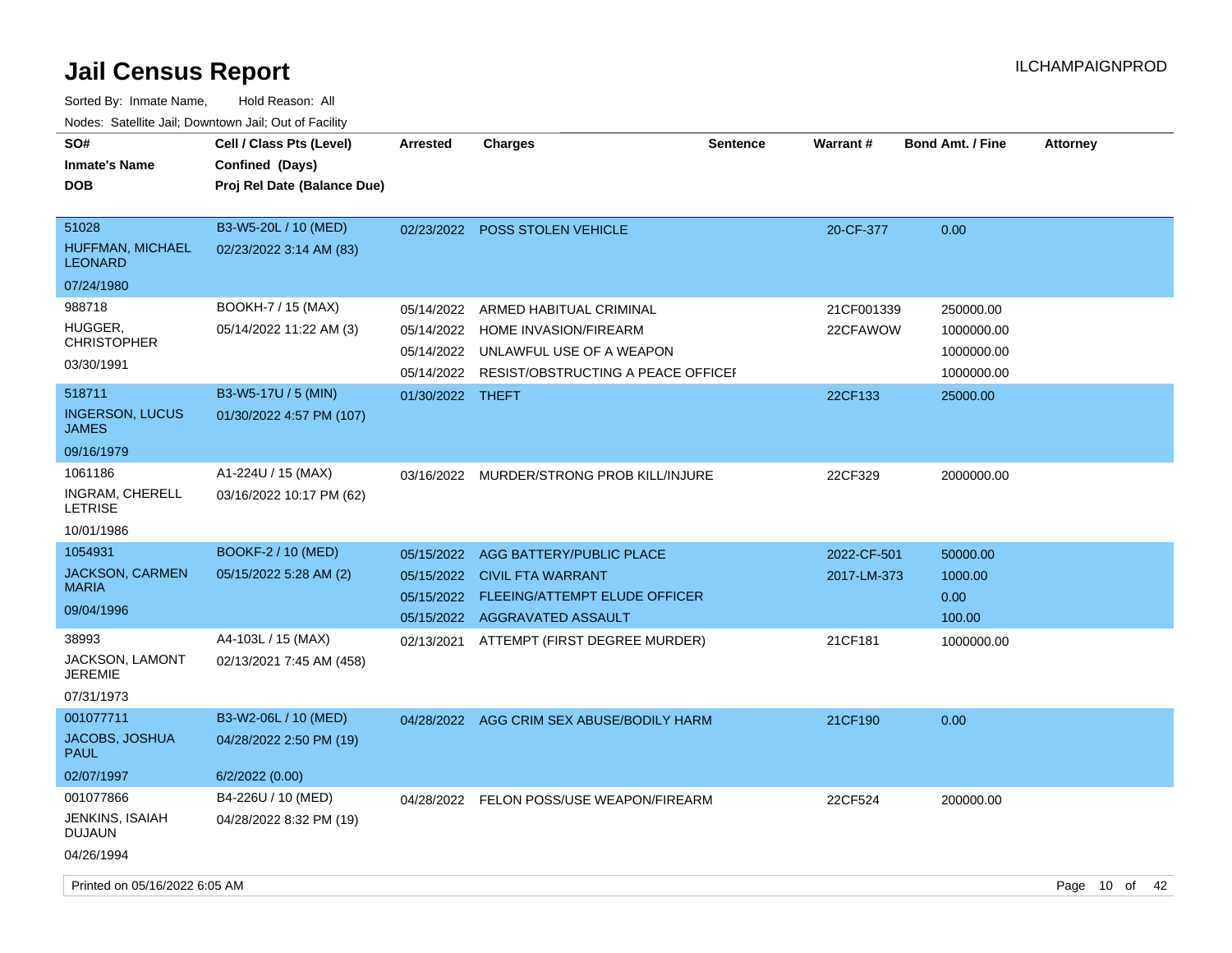| SO#<br><b>Inmate's Name</b>                                  | Cell / Class Pts (Level)<br>Confined (Days)      | <b>Arrested</b>          | <b>Charges</b>                              | <b>Sentence</b> | Warrant#           | <b>Bond Amt. / Fine</b> | <b>Attorney</b> |
|--------------------------------------------------------------|--------------------------------------------------|--------------------------|---------------------------------------------|-----------------|--------------------|-------------------------|-----------------|
| <b>DOB</b>                                                   | Proj Rel Date (Balance Due)                      |                          |                                             |                 |                    |                         |                 |
| 1076684                                                      | A3-211U / 5 (ADS)                                | 04/27/2022               | <b>CRIMINAL TRESPASS BUILDING</b>           |                 | 22CM140            | 100.00                  |                 |
| <b>JENKINS, KORON</b><br><b>SAMUEL</b>                       | 04/27/2022 1:46 PM (20)                          | 04/29/2022               | <b>CRIM TRESPASS TO RESIDENCE</b>           |                 | 22CM113            | 5000.00                 |                 |
| 04/28/2002                                                   |                                                  | 04/29/2022<br>04/29/2022 | AGG BATTERY/PUBLIC PLACE<br><b>BURGLARY</b> |                 | 22CF342<br>22CF159 | 5000.00<br>0.00         |                 |
| 001078703<br>JOHNS, SHANIQUH<br><b>THERESA</b><br>04/03/1992 | A2-221U / 15 (ADS)<br>12/22/2021 6:41 AM (146)   | 12/20/2021               | MURDER/INTENT TO KILL/INJURE                |                 | 21CF1574           | 2500000.00              |                 |
| 001078807                                                    | B3-W1-01U / 10 (MED)                             |                          | 05/10/2022 AGG BTRY/PREGNANT/HANDICAPPED    |                 | 2022-CF-134        | 0.00                    |                 |
| <b>JOHNSON,</b><br><b>CHRISTOPHER</b>                        | 05/10/2022 10:13 AM (7)                          |                          |                                             |                 |                    |                         |                 |
| 10/25/1986                                                   | 7/6/2022 (0.00)                                  |                          |                                             |                 |                    |                         |                 |
| 001079105                                                    | A3-116L                                          | 04/25/2022               | CRIM DAMAGE TO PROPERTY <\$500              |                 | 20CM375            | 3000.00                 |                 |
| JOHNSON, EVERETT<br>LEON                                     | 04/25/2022 3:08 PM (22)                          |                          | 04/25/2022 POSS STOLEN VEHICLE > \$25,000   |                 | 22CF505            | 10000.00                |                 |
| 01/22/1965                                                   |                                                  |                          |                                             |                 |                    |                         |                 |
| 001078766                                                    | A3-214L / 5 (ADS)                                | 02/08/2022               | <b>AGGRAVATED BATTERY</b>                   |                 | 22CF160            | 3000.00                 |                 |
| JOHNSON, IYONZI                                              | 02/08/2022 11:56 AM (98)                         | 02/08/2022 BURGLARY      |                                             |                 | 22CF63             | 3000.00                 |                 |
| 07/16/1994                                                   |                                                  |                          |                                             |                 |                    |                         |                 |
| 001079089                                                    | B2-T1-03U / 15 (SPH)                             | 04/22/2022               | PRED CRIM SEX ASLT/VIC <13/FIR              |                 | 21CF858            | 250000.00               |                 |
| JONES, DAVARUIS LEE 04/22/2022 6:34 AM (25)                  |                                                  |                          |                                             |                 |                    |                         |                 |
| 04/21/2001                                                   |                                                  |                          |                                             |                 |                    |                         |                 |
| 001078645<br>JONES, KELVIN                                   | B3-W1-02L / 10 (MED)<br>12/02/2021 6:56 PM (166) | 12/02/2021               | AGG DISCHARGE FIREARM                       |                 | 21CF1478           | 250000.00               |                 |
| <b>KHYRIC</b>                                                |                                                  |                          |                                             |                 |                    |                         |                 |
| 02/27/2001                                                   |                                                  |                          |                                             |                 |                    |                         |                 |
| 59668                                                        | B2-T1-04L / 10 (SPH)                             | 02/11/2022               | FAIL TO RPT CHNG ADDRESS/EMPL               |                 | 20 CF 1241         | 75000.00                |                 |
| JONES, MARTELL<br>DEANGELO                                   | 02/11/2022 3:19 PM (95)                          |                          | 02/11/2022 AGGRAVATED ARSON/BODILY HARM     |                 | 22 CF 169          | 75000.00                |                 |
| 07/11/1983                                                   |                                                  |                          |                                             |                 |                    |                         |                 |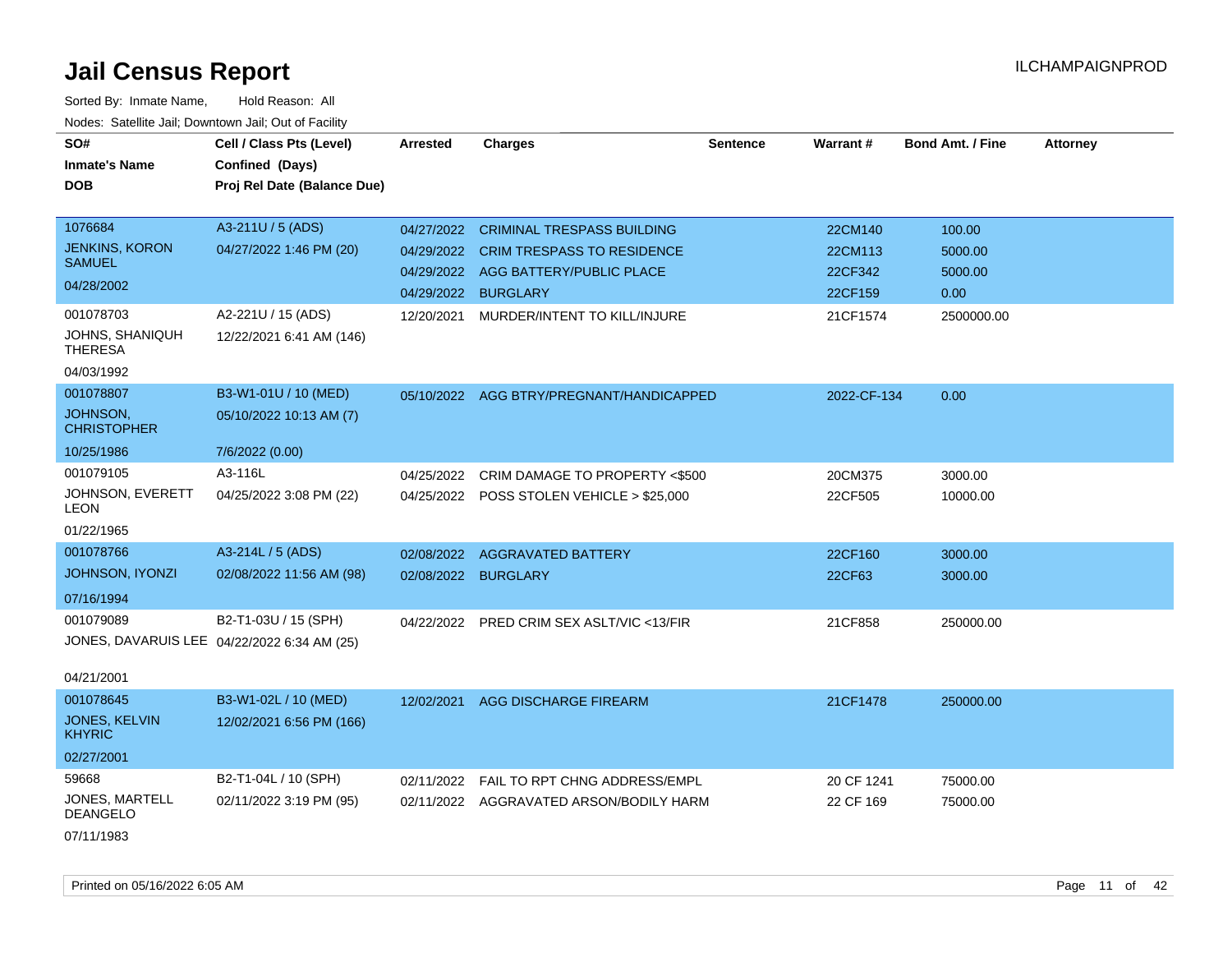| SO#<br><b>Inmate's Name</b><br><b>DOB</b> | Cell / Class Pts (Level)<br>Confined (Days)<br>Proj Rel Date (Balance Due) | <b>Arrested</b> | <b>Charges</b>                            | Sentence | Warrant#     | <b>Bond Amt. / Fine</b> | Attorney |
|-------------------------------------------|----------------------------------------------------------------------------|-----------------|-------------------------------------------|----------|--------------|-------------------------|----------|
| 1008468                                   | B4-125L / 10 (MED)                                                         | 12/01/2021      | <b>FELON POSS/USE WEAPON/FIREARM</b>      |          | 21CF1472     | 250000.00               |          |
| <b>JONES, MARTEZ</b><br><b>LAMONTE</b>    | 12/01/2021 1:28 PM (167)                                                   | 12/02/2021      | PROBATION VIOLATION                       |          | 20CF1151     | 5000.00                 |          |
| 06/22/1993                                |                                                                            |                 |                                           |          |              |                         |          |
| 994904                                    | B4-127U / 10 (MED)                                                         | 04/21/2022      | <b>RESIDENTIAL ARSON</b>                  |          | 22CF486      | 5000.00                 |          |
| KEIGHER, BRADLY<br>ALAN                   | 04/21/2022 2:51 PM (26)                                                    |                 |                                           |          |              |                         |          |
| 10/03/1988                                |                                                                            |                 |                                           |          |              |                         |          |
| 1000825                                   | A2-223L / 5 (ADS)                                                          | 04/27/2022      | DRIVING ON REVOKED LICENSE                |          | 21CF38       | 4550.00                 |          |
| <b>KELLEY, MEGAN</b><br><b>MARIE</b>      | 04/27/2022 6:19 PM (20)                                                    | 04/27/2022      | <b>RESIST/OBSTRUCTING A PEACE OFFICEF</b> |          | <b>22CF4</b> | 10000.00                |          |
|                                           |                                                                            | 04/27/2022      | POSSESSION OF METH/5<15 GRAMS             |          | 21CF965      | 5000.00                 |          |
| 10/31/1991                                | 5/24/2022 (0.00)                                                           | 04/27/2022      | POSSESSION OF METH<5 GRAMS                |          | 21CF1639     | 75000.00                |          |
| 44798                                     | A4-207L / 10 (MED)                                                         | 04/19/2022      | AGG BATTERY/GOVERNMENT EMP                |          | 22CF481      | 2190.00                 |          |
| KILLAM, STEVEN<br><b>WAYNE</b>            | 04/19/2022 5:26 PM (28)                                                    |                 |                                           |          |              |                         |          |
| 03/30/1977                                |                                                                            |                 |                                           |          |              |                         |          |
| 001078818                                 | B1-107L / 10 (MED)                                                         | 02/04/2022      | DOMESTIC BATTERY/OTHER PRIOR              |          | 22CF148      | 50000.00                |          |
| KINSEL, EVERAL<br><b>MICHAEL WILLIAM</b>  | 02/04/2022 7:37 PM (102)                                                   |                 |                                           |          |              |                         |          |
| 10/16/1985                                |                                                                            |                 |                                           |          |              |                         |          |
| 987201                                    | BOOKH-3 / 15 (MAX)                                                         | 05/14/2022      | FELON POSS/USE WEAPON/FIREARM             |          | 2020CF927    | 25000.00                |          |
| LAMBERT, DERRICK                          | 05/14/2022 11:04 AM (3)                                                    | 05/14/2022      | ARMED HABITUAL CRIMINAL                   |          | 2021CF1340   | 250000.00               |          |
| <b>LAMONT</b>                             |                                                                            | 05/14/2022      | HOME INVASION/DANGEROUS WEAPON            |          | 2022CFAWOW   | 1000000.00              |          |
| 07/13/1989                                |                                                                            | 05/14/2022      | UNLAWFUL USE OF A WEAPON                  |          |              | 1000000.00              |          |
|                                           |                                                                            | 05/14/2022      | RESIST/OBSTRUCTING A PEACE OFFICEL        |          |              | 1000000.00              |          |
| 001077710                                 | B3-W6-23U / 5 (MIN)                                                        | 03/31/2022      | AGG DOMESTIC BATTERY/STRANGLE             |          | 21CF212      | 0.00                    |          |
| LANGE, DEVONTAE<br><b>AND'RE</b>          | 03/31/2022 2:21 PM (47)                                                    | 03/31/2022      | AGG BATTERY/PUBLIC PLACE                  |          | 21CF279      | 0.00                    |          |
| 03/05/1994                                |                                                                            |                 |                                           |          |              |                         |          |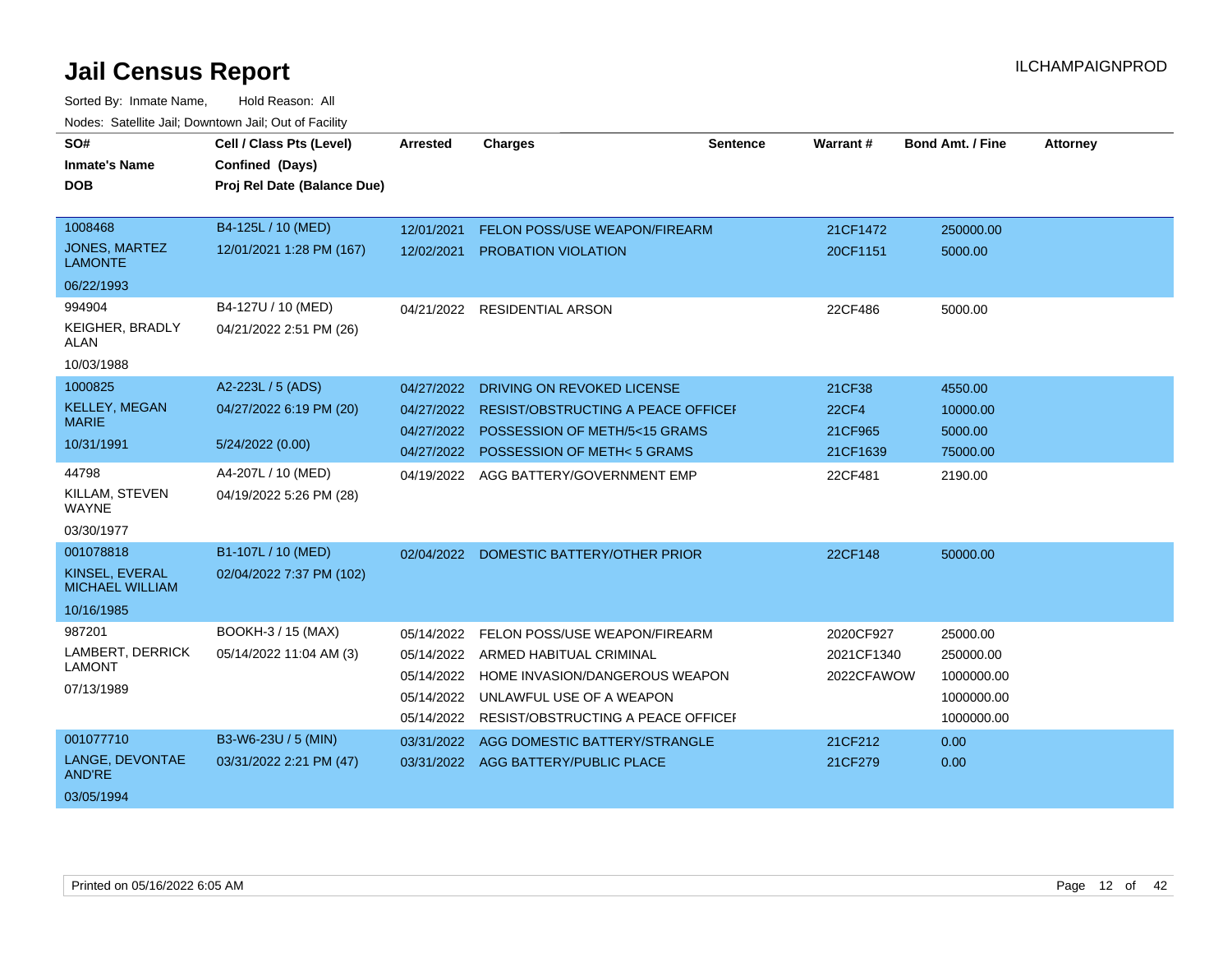| rougs. Calcing Jan, Downtown Jan, Out of Facility |                                                                            |                 |                                             |                 |           |                         |                 |
|---------------------------------------------------|----------------------------------------------------------------------------|-----------------|---------------------------------------------|-----------------|-----------|-------------------------|-----------------|
| SO#<br><b>Inmate's Name</b><br><b>DOB</b>         | Cell / Class Pts (Level)<br>Confined (Days)<br>Proj Rel Date (Balance Due) | <b>Arrested</b> | <b>Charges</b>                              | <b>Sentence</b> | Warrant#  | <b>Bond Amt. / Fine</b> | <b>Attorney</b> |
|                                                   |                                                                            |                 |                                             |                 |           |                         |                 |
| 29681                                             | A3-117L / 15 (ADS)                                                         | 07/14/2020      | PREDATORY CRIMINAL SEX ASSLT/CHILE          |                 | 20CF-781  | 250000.00               |                 |
| LENOIR, JOHN<br><b>CHRISTOPHER</b>                | 07/14/2020 12:51 PM (672)                                                  |                 |                                             |                 |           |                         |                 |
| 04/20/1966                                        |                                                                            |                 |                                             |                 |           |                         |                 |
| 001078797                                         | B1-105L / 10 (ADS)                                                         |                 | 01/26/2022 VIO STALKING NO CONTACT ORDER    |                 | 22CM31    | 5000.00                 |                 |
| LEVIN, DANIEL DAVID                               | 01/26/2022 3:00 PM (111)                                                   |                 |                                             |                 |           |                         |                 |
| 08/08/1984                                        |                                                                            |                 |                                             |                 |           |                         |                 |
| 55648                                             | BOOKH-4 / 5 (ADS)                                                          |                 | 05/08/2022 CRIM DMG TO PROP \$500-10K       |                 | 2020CF821 | 940.00                  |                 |
| LEWIS, LATASHA<br><b>ANNLEE</b>                   | 05/08/2022 10:33 AM (9)                                                    |                 |                                             |                 |           |                         |                 |
| 03/23/1982                                        |                                                                            |                 |                                             |                 |           |                         |                 |
| 41428                                             | B4-224U / 10 (MED)                                                         |                 | 05/02/2022 POSSESSING A CONTROLLED SUBSTANG |                 | 22CF255   | 100000.00               |                 |
| LINDSEY, DERRICK<br>LAMONT                        | 03/02/2022 8:03 AM (76)                                                    |                 |                                             |                 |           |                         |                 |
| 06/19/1975                                        |                                                                            |                 |                                             |                 |           |                         |                 |
| 001077143                                         | B3-W3-11U / 10 (MED)                                                       | 05/04/2022      | AGG ASLT PEACE OFF/FIRE/ER WRK              |                 | 22CF401   | 3000.00                 |                 |
| LORENZO-MATEO,                                    | 05/04/2022 4:07 AM (13)                                                    |                 | 05/04/2022 AGG BATTERY/PEACE OFFICER        |                 | 21CF180   | 3000.00                 |                 |
| <b>DIEGO</b>                                      |                                                                            |                 | 05/04/2022 BURGLARY                         |                 | 22CF545   | 2140.00                 |                 |
| 11/01/2000                                        |                                                                            |                 |                                             |                 |           |                         |                 |
| 1035159<br>MACKEY, MICHAEL                        | B2-T2-07U / 15 (SPH)                                                       |                 | 05/09/2022 RECEIVE/POSS/SELL STOLEN VEH     |                 | 22CF579   | 25000.00                |                 |
| <b>ANTHONY</b>                                    | 05/09/2022 11:53 AM (8)                                                    |                 |                                             |                 |           |                         |                 |
| 07/27/1971                                        |                                                                            |                 |                                             |                 |           |                         |                 |
| 53045                                             | B3-W2-05U / 10 (MED)                                                       | 04/21/2022      | DOMESTIC BTRY/CONTACT/VIO O/P               |                 |           | 5000.00                 |                 |
| <b>MARKHAM, HENRY</b><br>EARL                     | 04/21/2022 10:56 PM (26)                                                   |                 | 04/21/2022 AGGRAVATED BATTERY/NURSE         |                 | 22CF487   | 1000.00                 |                 |
| 02/10/1981                                        | 6/19/2022 (0.00)                                                           |                 |                                             |                 |           |                         |                 |
| 001078320                                         | A3-216U / 10 (ADS)                                                         |                 | 04/30/2022 BURGLARY                         |                 | 22CF533   | 5000.00                 |                 |
| MARSH, PAUL<br>OLUFUNMILAYO                       | 04/30/2022 8:44 PM (17)                                                    |                 |                                             |                 |           |                         |                 |
| 07/13/1994                                        |                                                                            |                 |                                             |                 |           |                         |                 |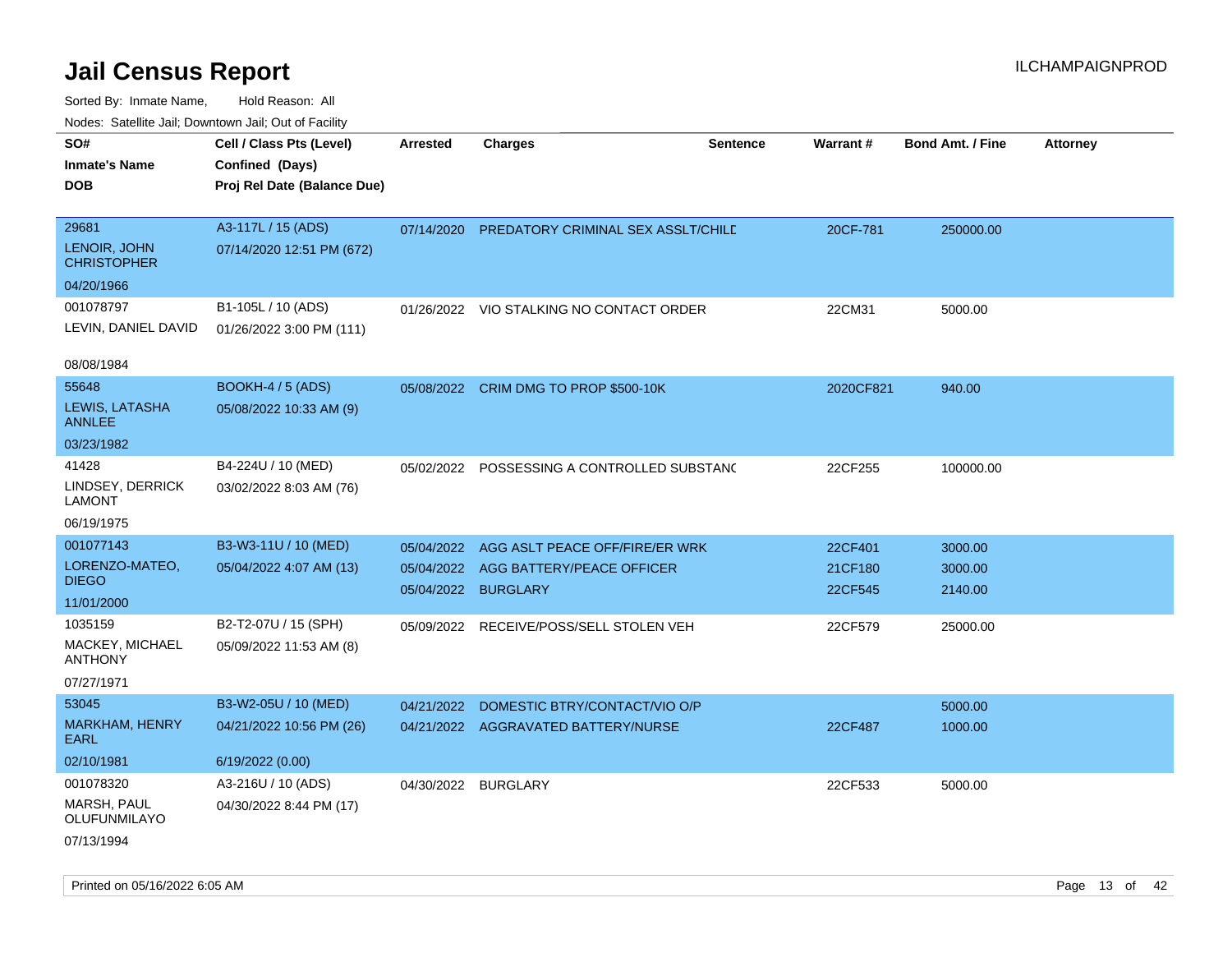Sorted By: Inmate Name, Hold Reason: All Nodes: Satellite Jail; Downtown Jail; Out of Facility

| rouco. Calcinic Jan, Downtown Jan, Out of Facility |                                             |                      |                                           |                 |             |                         |                 |
|----------------------------------------------------|---------------------------------------------|----------------------|-------------------------------------------|-----------------|-------------|-------------------------|-----------------|
| SO#                                                | Cell / Class Pts (Level)                    | <b>Arrested</b>      | <b>Charges</b>                            | <b>Sentence</b> | Warrant#    | <b>Bond Amt. / Fine</b> | <b>Attorney</b> |
| <b>Inmate's Name</b>                               | Confined (Days)                             |                      |                                           |                 |             |                         |                 |
| <b>DOB</b>                                         | Proj Rel Date (Balance Due)                 |                      |                                           |                 |             |                         |                 |
|                                                    |                                             |                      |                                           |                 |             |                         |                 |
| 1063030                                            | B1-107U / 15 (ADS)                          | 12/20/2021           | <b>MURDER</b>                             |                 | 21CF1571    | 5000000.00              |                 |
|                                                    | MASON, RYAN ONEIAL 12/21/2021 9:30 AM (147) |                      | 12/22/2021 PAROLE REVOCATION              |                 | CH2107979   | 0.00                    |                 |
|                                                    |                                             |                      |                                           |                 |             |                         |                 |
| 02/22/1991                                         |                                             |                      |                                           |                 |             |                         |                 |
| 1038892                                            | B2-DR / 10 (SPH)                            |                      | 02/16/2022 PRED CRIM SEX ASLT/BODILY HARM |                 | 22CF199     | 500000.00               |                 |
| MCCAULEY, TIMOTHY<br><b>WILLIAM</b>                | 02/16/2022 8:49 PM (90)                     |                      |                                           |                 |             |                         |                 |
| 03/05/1989                                         |                                             |                      |                                           |                 |             |                         |                 |
| 48792                                              | B4-126L / 10 (MED)                          | 11/19/2021           | AGG BATTERY/DISCHARGE FIREARM             |                 | 21CF1425    | 500000.00               |                 |
| <b>MCCLAIN, HURCHEL</b><br><b>JOSEPH</b>           | 11/20/2021 4:11 AM (178)                    |                      |                                           |                 |             |                         |                 |
| 05/01/1979                                         |                                             |                      |                                           |                 |             |                         |                 |
| 1005514                                            | B4-121U / 15 (MAX)                          |                      | 04/27/2022 FELON POSS/USE WEAPON/FIREARM  |                 | 22CF518     | 750000.00               |                 |
| MCDONALD,<br>RAYTRELL DOMINIQUE                    | 04/27/2022 11:11 PM (20)                    |                      |                                           |                 |             |                         |                 |
| 03/08/1992                                         |                                             |                      |                                           |                 |             |                         |                 |
| 001077938                                          | <b>BOOKH-6 / 15 (ADS)</b>                   | 05/10/2021           | AGG KIDNAPING DISCH FIR/HARM              |                 | 21CF532     | 5000000.00              |                 |
| MCGAHA,                                            | 05/10/2021 7:02 PM (372)                    | 05/11/2021           | <b>MURDER</b>                             |                 | 2021-CF-215 | 0.00                    |                 |
| <b>CHRISTOPHER D</b>                               |                                             | 05/27/2021           | ESCAPE FROM DEPT OF CORRECTION            |                 | 21CF600     | 2000000.00              |                 |
| 07/27/1991                                         |                                             |                      |                                           |                 |             |                         |                 |
| 66710                                              | A4-207U / 15 (ADS)                          |                      | 01/19/2022 ARMED VIOLENCE/CATEGORY I      |                 | 22CF88      | 75000.00                |                 |
| MEEKS, CASSARIOUS<br><b>MONTE</b>                  | 01/20/2022 11:40 AM (117)                   |                      |                                           |                 |             |                         |                 |
| 06/22/1984                                         |                                             |                      |                                           |                 |             |                         |                 |
| 1043071                                            | A2-120L / 10 (MED)                          | 11/08/2021           | CRIM DMG/GOVT PROP/<\$500                 |                 | 21CF1378    | 0.00                    |                 |
| <b>MERRELL-</b><br>SUTHERLAND, ALICIA              | 11/08/2021 2:22 AM (190)                    |                      |                                           |                 |             |                         |                 |
| 11/26/1972                                         |                                             |                      |                                           |                 |             |                         |                 |
| 40235                                              | B3-W7-25U / 5 (MIN)                         | 10/04/2021 AGG DUI/4 |                                           |                 | 2021CF1145  | 35000.00                |                 |
| MERRIWEATHER,<br><b>MARCUS TODD</b>                | 10/04/2021 4:41 PM (225)                    |                      |                                           |                 |             |                         |                 |
| 11/28/1967                                         |                                             |                      |                                           |                 |             |                         |                 |

Printed on 05/16/2022 6:05 AM **Page 14** of 42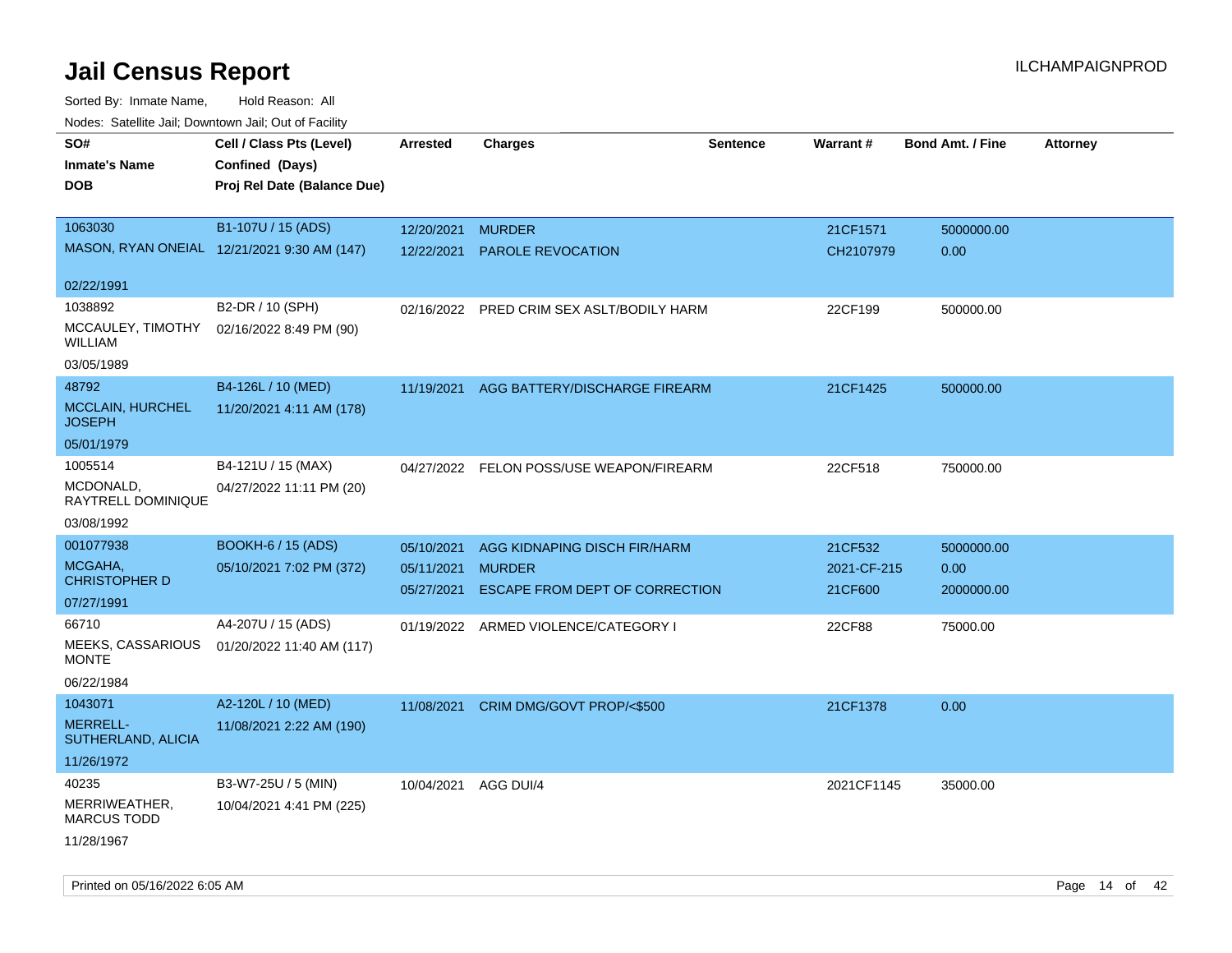| rouco. Calcillo Jali, Downtown Jali, Out of Facility |                                              |                      |                                          |                 |                 |                         |                 |
|------------------------------------------------------|----------------------------------------------|----------------------|------------------------------------------|-----------------|-----------------|-------------------------|-----------------|
| SO#                                                  | Cell / Class Pts (Level)                     | Arrested             | <b>Charges</b>                           | <b>Sentence</b> | <b>Warrant#</b> | <b>Bond Amt. / Fine</b> | <b>Attorney</b> |
| Inmate's Name                                        | Confined (Days)                              |                      |                                          |                 |                 |                         |                 |
| DOB                                                  | Proj Rel Date (Balance Due)                  |                      |                                          |                 |                 |                         |                 |
|                                                      |                                              |                      |                                          |                 |                 |                         |                 |
| 1040273                                              | B1-102L / 15 (ADS)                           |                      | 09/30/2021 PRED CRIM SEX ASLT/VICTIM <13 |                 | 21CF329         | 500000.00               |                 |
| METCALFE, LANELL<br>JARON                            | 09/30/2021 11:32 PM (229)                    |                      |                                          |                 |                 |                         |                 |
| 09/22/1988                                           |                                              |                      |                                          |                 |                 |                         |                 |
| 968679                                               | A4-205L / 15 (MAX)                           |                      | 04/10/2022 ARMED VIOLENCE/CATEGORY I     |                 | 21CF911         | 750000.00               |                 |
| MILES, ANTHONY<br>MARCUS JERALE                      | 04/10/2022 9:29 PM (37)                      |                      |                                          |                 |                 |                         |                 |
| 10/21/1985                                           |                                              |                      |                                          |                 |                 |                         |                 |
| 1026478                                              | B3-W4-13U / 5 (ADS)                          | 05/10/2022           | <b>CRIM TRES TO RES/PERS PRESENT</b>     |                 | 22CF579         | 5000.00                 |                 |
| MILLER, ANTHONY                                      | 05/10/2022 2:17 AM (7)                       |                      | 05/10/2022 VIO BAIL BOND/CLASS 4 OFFENSE |                 | 22CM155         | 19820.00                |                 |
| 02/20/1994                                           |                                              |                      |                                          |                 |                 |                         |                 |
| 41584                                                | B4-227L / 15 (MAX)                           | 12/01/2021           | ARMED HABITUAL CRIMINAL                  |                 | 21CF1467        | 500000.00               |                 |
|                                                      | MILLER, JOSE LOVELL 12/02/2021 1:04 AM (166) |                      |                                          |                 |                 |                         |                 |
|                                                      |                                              |                      |                                          |                 |                 |                         |                 |
| 10/07/1975                                           |                                              |                      |                                          |                 |                 |                         |                 |
| 001077922                                            | <b>BOOKH-3 / 15 (MAX)</b>                    | 05/15/2022           | AGG UNLAWFUL USE OF WEAPON/VEH           |                 | 22CFAWOW        | 0.00                    |                 |
| <b>MOFFITT, STEFONCE</b><br><b>TERRELL</b>           | 05/15/2022 7:14 PM (2)                       |                      | 05/15/2022 FIREARM W/O VALID FOID/ELIG   |                 | 22CFAWOW        | 0.00                    |                 |
| 02/14/2001                                           |                                              |                      |                                          |                 |                 |                         |                 |
| 1042168                                              | B3-W5-18L / 5 (MIN)                          | 02/26/2022 AGG DUI/4 |                                          |                 | 22CF238         | 15000.00                |                 |
|                                                      | MONTALVO, ANTONIO 02/26/2022 6:14 AM (80)    |                      |                                          |                 |                 |                         |                 |
|                                                      |                                              |                      |                                          |                 |                 |                         |                 |
| 05/03/1976                                           |                                              |                      |                                          |                 |                 |                         |                 |
| 1052889                                              | B3-W6-24L / 10 (MED)                         |                      | 03/31/2022 AGGRAVATED DOMESTIC BATTERY   |                 | 22CF375         | 500000.00               |                 |
| MOORE, JEREMIAH<br>THOMAS                            | 03/31/2022 2:39 AM (47)                      |                      |                                          |                 |                 |                         |                 |
| 07/21/1996                                           |                                              |                      |                                          |                 |                 |                         |                 |
| 539294                                               | B3-W3-12L / 10 (MED)                         | 01/11/2022           | AGG DUI/NO VALID DL                      |                 | 22CF49          | 5000.00                 |                 |
| MOSLEY, JAMES<br>CALVIN                              | 01/11/2022 9:43 PM (126)                     |                      | 01/11/2022 PAROLE REVOCATION             |                 | CH2200227       | 0.00                    |                 |
| 12/11/1985                                           |                                              |                      |                                          |                 |                 |                         |                 |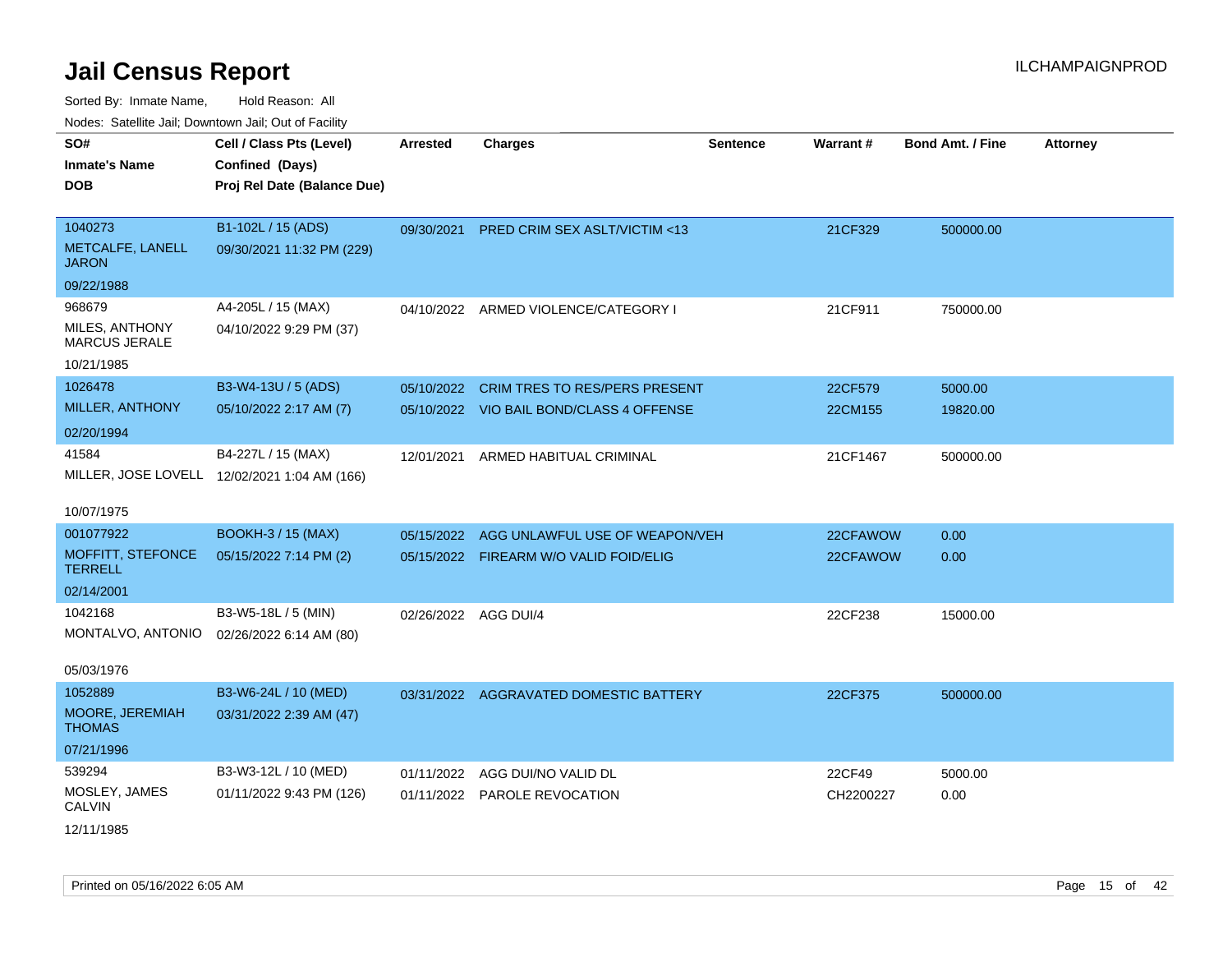Sorted By: Inmate Name, Hold Reason: All Nodes: Satellite Jail; Downtown Jail; Out of Facility

| SO#                                         | Cell / Class Pts (Level)                    | <b>Arrested</b> | <b>Charges</b>                            | <b>Sentence</b> | Warrant#      | <b>Bond Amt. / Fine</b> | <b>Attorney</b> |
|---------------------------------------------|---------------------------------------------|-----------------|-------------------------------------------|-----------------|---------------|-------------------------|-----------------|
| <b>Inmate's Name</b>                        | Confined (Days)                             |                 |                                           |                 |               |                         |                 |
| <b>DOB</b>                                  | Proj Rel Date (Balance Due)                 |                 |                                           |                 |               |                         |                 |
|                                             |                                             |                 |                                           |                 |               |                         |                 |
| 001078993                                   | A3-212L / 10 (ADS)                          |                 | 03/29/2022 AGG ASLT PEACE OFF/FIRE/ER WRK |                 | <b>22CM87</b> | 5000.00                 |                 |
| MURPHY, JUSTIN RAY                          | 03/29/2022 6:40 PM (49)                     |                 |                                           |                 |               |                         |                 |
|                                             |                                             |                 |                                           |                 |               |                         |                 |
| 03/12/1997                                  |                                             |                 |                                           |                 |               |                         |                 |
| 001078814                                   | B3-W5-19U / 5 (MIN)                         |                 | 05/05/2022 VIO BAIL BOND/CLASS 2 OFFENSE  |                 | 22CM150       | 14670.00                |                 |
| <b>MYLES, JENTAVIOUS</b><br><b>KENTRAIL</b> | 05/05/2022 4:19 AM (12)                     |                 |                                           |                 |               |                         |                 |
| 10/12/2001                                  |                                             |                 |                                           |                 |               |                         |                 |
| 544881                                      | B3-W6-21U / 5 (MIN)                         | 05/02/2022      | <b>RESIST/OBSTRUCT WITH INJURY</b>        |                 | 22CF543       | 7080.00                 |                 |
|                                             | PASCUAL, FRANCISCO 05/02/2022 11:40 PM (15) | 05/02/2022      | <b>BATTERY/CAUSE BODILY HARM</b>          |                 | 20CM592       | 7500.00                 |                 |
| <b>JUAN</b>                                 |                                             |                 | 05/02/2022 DOMESTIC BTRY/PHYSICAL CONTACT |                 | 20CM802       | 5000.00                 |                 |
| 04/20/1983                                  |                                             |                 |                                           |                 |               |                         |                 |
| 001078854                                   | B2-DR / 15 (SPH)                            | 02/15/2022      | ARMED VIOLENCE/CATEGORY I                 |                 | 22CF190       | 100000.00               |                 |
| PATNAUDE, MARTY<br><b>WW</b>                | 02/15/2022 5:12 PM (91)                     |                 | 02/15/2022 AGG BATTERY/DISCHARGE FIREARM  |                 | 2019JD22      | 0.00                    |                 |
| 08/26/2003                                  |                                             |                 |                                           |                 |               |                         |                 |
| 1076920                                     | <b>BOOKH-8 / 10 (MED)</b>                   |                 | 05/11/2022 FELON POSS/USE WEAPON/FIREARM  | 15y (DOC)       | 20-CF-892     | 0.00                    |                 |
| PENNINGTON, RICHIE<br><b>DEAN</b>           | 05/11/2022 12:19 PM (6)                     |                 |                                           |                 |               |                         |                 |
| 05/11/1977                                  |                                             |                 |                                           |                 |               |                         |                 |
| 61251                                       | A3-114L / 15 (ADS)                          |                 | 12/27/2021 PRED CRIM SEX ASLT/VICTIM <13  |                 | 21CF651       | 500000.00               |                 |
| PETMECKY, JOHN<br>ROBERT                    | 12/27/2021 1:52 PM (141)                    |                 |                                           |                 |               |                         |                 |
| 03/09/1983                                  |                                             |                 |                                           |                 |               |                         |                 |
| 001078357                                   | A4-105L                                     | 09/17/2021      | ARMED ROBBERY/ARMED W/FIREARM             |                 | 21CF1230      | 500000.00               |                 |
| PETTIGREW, CAREY                            | 09/17/2021 9:56 AM (242)                    | 09/17/2021      | ARMED ROBBERY/ARMED W/FIREARM             |                 | 22-CF-7       | 500000.00               |                 |
| <b>CORNITRIAS DEOBLO</b>                    |                                             | 09/17/2021      | ARMED ROBBERY/ARMED W/FIREARM             |                 | 21CF1128      | 1000000.00              |                 |
| 08/31/1986                                  |                                             | 09/17/2021      | ARMED ROBBERY/ARMED W/FIREARM             |                 | 21CF1129      | 1000000.00              |                 |
| 1030954                                     | B3-W4-16L / 10 (MED)                        | 01/14/2022      | ARMED VIOLENCE/CATEGORY I                 |                 | 22CF76        | 150000.00               |                 |
| PETTIGREW,                                  | 01/15/2022 4:35 AM (122)                    |                 | 01/14/2022 MFG/DEL CANNABIS/10-30 GRAMS   |                 | 2020CF9       | 15000.00                |                 |
| <b>MALCOME JAMIESON</b>                     |                                             |                 |                                           |                 |               |                         |                 |
| 02/20/1995                                  |                                             |                 |                                           |                 |               |                         |                 |

Printed on 05/16/2022 6:05 AM **Page 16** of 42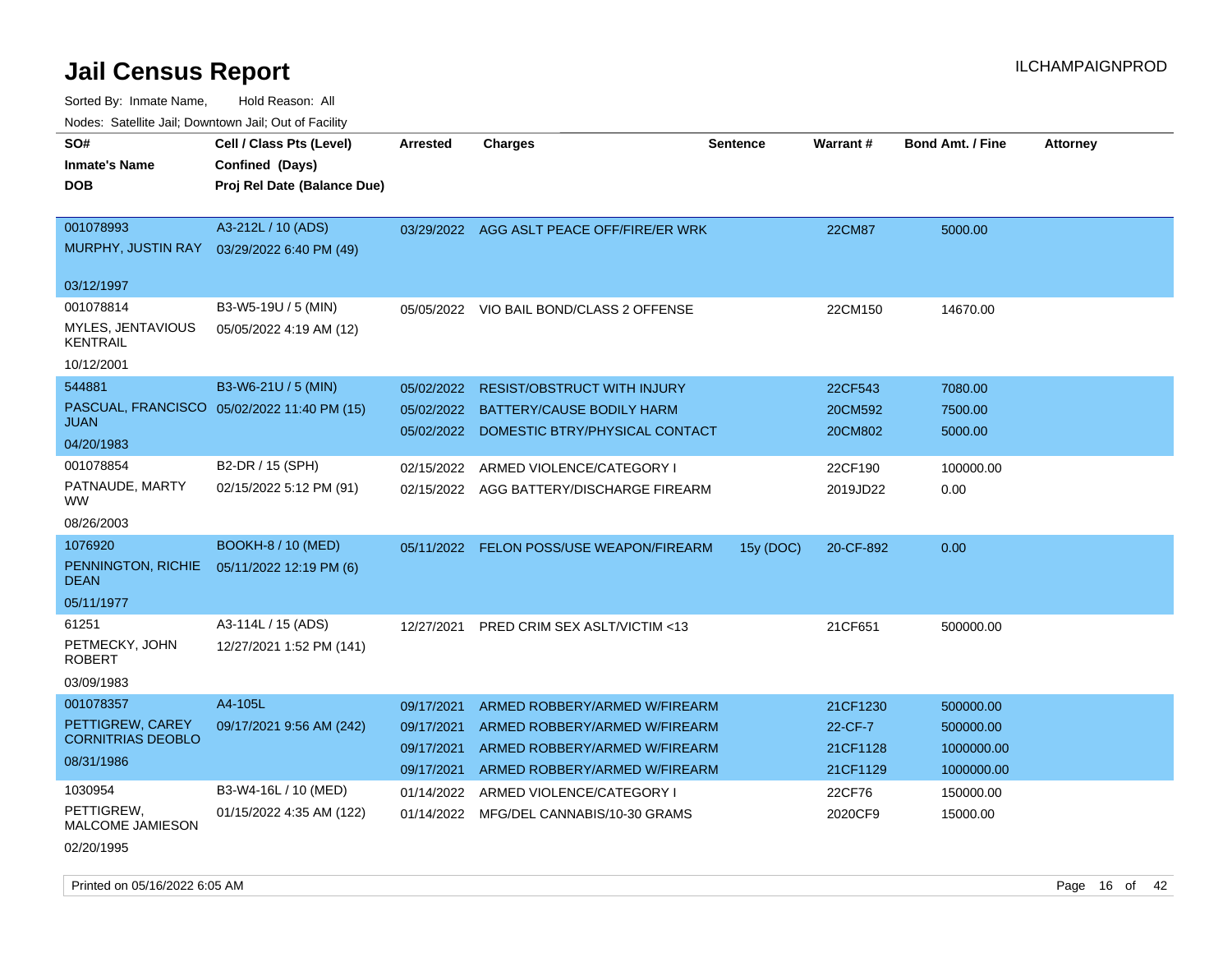| <u>Rodos.</u> Odiolino dali, Downtown dali, Odi of Fabilit |                                             |                    |                                           |                 |              |                         |                 |
|------------------------------------------------------------|---------------------------------------------|--------------------|-------------------------------------------|-----------------|--------------|-------------------------|-----------------|
| SO#                                                        | Cell / Class Pts (Level)                    | Arrested           | <b>Charges</b>                            | <b>Sentence</b> | Warrant#     | <b>Bond Amt. / Fine</b> | <b>Attorney</b> |
| <b>Inmate's Name</b>                                       | Confined (Days)                             |                    |                                           |                 |              |                         |                 |
| <b>DOB</b>                                                 | Proj Rel Date (Balance Due)                 |                    |                                           |                 |              |                         |                 |
|                                                            |                                             |                    |                                           |                 |              |                         |                 |
| 1008308                                                    | A4-106U / 10 (MED)                          |                    | 01/30/2022 AGG BTRY/GREAT BOD HARM/60+    |                 | 22CF131      | 15000.00                |                 |
| PETTIGREW, MARIO<br><b>TRAVINIO</b>                        | 01/30/2022 6:15 AM (107)                    | 01/30/2022 ASSAULT |                                           |                 | 19CM364      | 4000.00                 |                 |
| 08/11/1992                                                 |                                             |                    |                                           |                 |              |                         |                 |
| 1069766                                                    | A1-124L / 5 (MIN)                           | 04/05/2022         | DUI ANY AMOUNT OF DRUG                    |                 | 17-DT-0026-1 | 0.00                    |                 |
| PHILLIPS, REBEKAH<br><b>LOUISE</b>                         | 04/05/2022 2:44 PM (42)                     |                    |                                           |                 |              |                         |                 |
| 09/06/1985                                                 |                                             |                    |                                           |                 |              |                         |                 |
| 1022441                                                    | B2-T1-01U / 10 (SPH)                        | 10/27/2021         | AGG BATTERY/PEACE OFFICER                 |                 | 2021 CF 12   | 7500.00                 |                 |
| PICKENS, DONTRELL<br><b>DEMAR</b>                          | 10/27/2021 1:39 PM (202)                    | 10/27/2021         | AGG BATTERY/PEACE OFFICER                 |                 | 2020 CF 1488 | 7500.00                 |                 |
| 12/10/1993                                                 |                                             |                    |                                           |                 |              |                         |                 |
| 001078005                                                  | B1-204L / 10 (MED)                          | 03/08/2022         | HOME INVASION/CAUSE INJURY                |                 | 22CF280      | 1000000.00              |                 |
|                                                            | PINEX, MARCHELLO D  03/08/2022 2:54 AM (70) |                    | 03/08/2022 AGGRAVATED BATTERY/STRANGLE    |                 | 19CR605101   | 0.00                    |                 |
|                                                            |                                             |                    |                                           |                 |              |                         |                 |
| 12/25/1991                                                 |                                             |                    |                                           |                 |              |                         |                 |
| 60613                                                      | B4-226L / 10 (MED)                          |                    | 04/26/2022 FELON POSS/USE WEAPON/FIREARM  |                 | 22CF513      | 75000.00                |                 |
| POINDEXTER,<br><b>ANTHONY DEVON</b>                        | 04/26/2022 8:49 PM (21)                     |                    |                                           |                 |              |                         |                 |
| 06/14/1978                                                 |                                             |                    |                                           |                 |              |                         |                 |
| 54916                                                      | B4-222U / 10 (MED)                          |                    | 04/29/2022 ATTEMPT DISARM PC OFF/CORR EMP |                 | 22CF535      | 100000.00               |                 |
| RAYBURN, JOSHUA<br><b>STEVEN</b>                           | 04/29/2022 1:56 PM (18)                     |                    |                                           |                 |              |                         |                 |
| 03/09/1982                                                 |                                             |                    |                                           |                 |              |                         |                 |
| 1008646                                                    | BOOKF-2 / 10 (MED)                          | 05/12/2022 THEFT   |                                           |                 | 22CF20       | 10000.00                |                 |
| RIVERA, ANDRIANNA<br><b>LEANN</b>                          | 05/12/2022 1:14 PM (5)                      |                    | 05/12/2022 AGG ASLT/USE DDLY WEAPON       |                 | 21CM490      | 1000.00                 |                 |
| 06/25/1991                                                 |                                             |                    |                                           |                 |              |                         |                 |
| 001077783                                                  | A3-213L / 10 (ADS)                          |                    | 01/05/2022 AGGRAVATED BATTERY             |                 | 21CF325      | 500000.00               |                 |
| RIVERA, DARYL<br><b>ANTONIO</b>                            | 01/05/2022 4:20 PM (132)                    |                    |                                           |                 |              |                         |                 |
| 11/14/1981                                                 |                                             |                    |                                           |                 |              |                         |                 |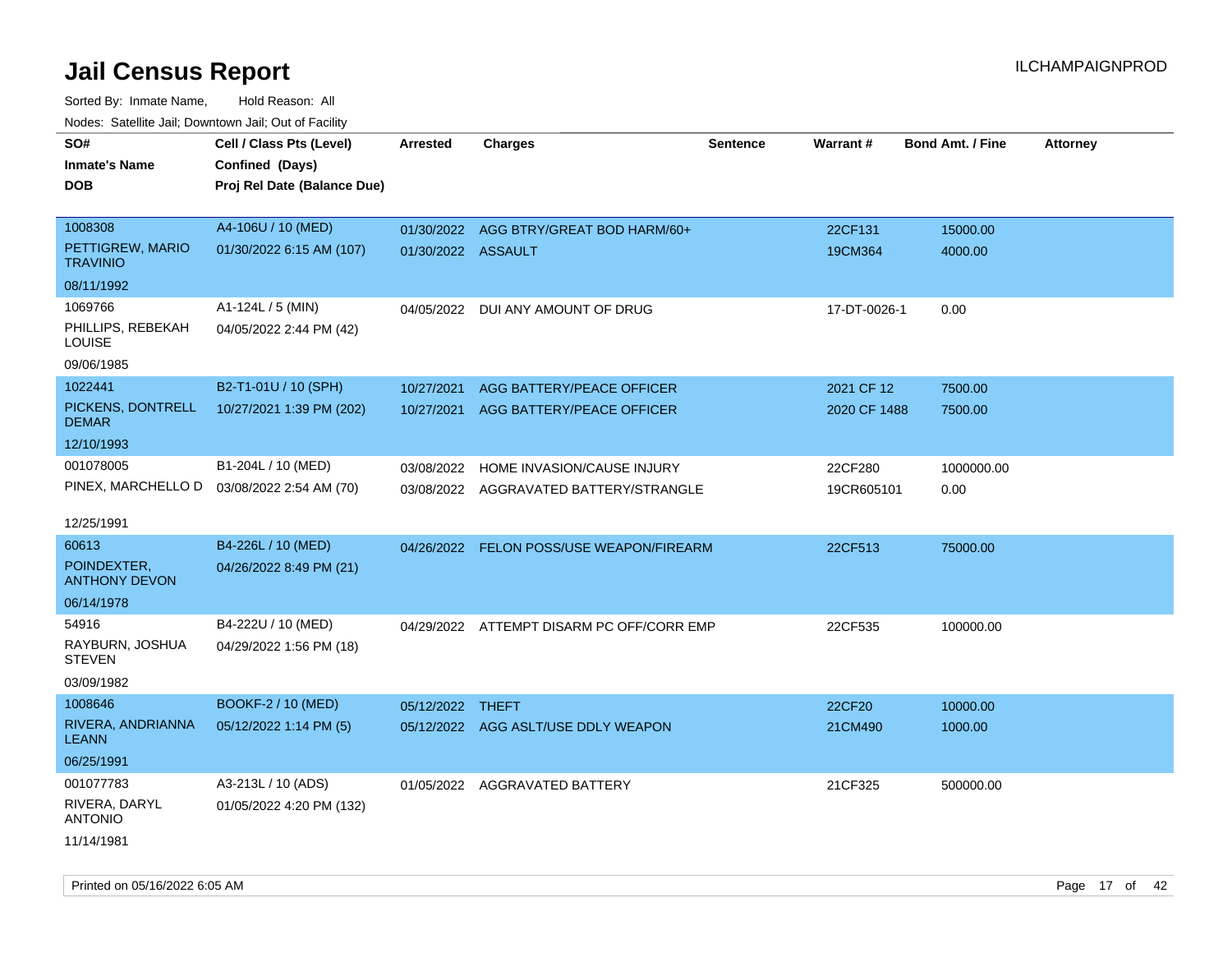| SO#                                         | Cell / Class Pts (Level)                    | Arrested          | <b>Charges</b>                           | <b>Sentence</b> | <b>Warrant#</b> | <b>Bond Amt. / Fine</b> | <b>Attorney</b> |
|---------------------------------------------|---------------------------------------------|-------------------|------------------------------------------|-----------------|-----------------|-------------------------|-----------------|
| <b>Inmate's Name</b>                        | Confined (Days)                             |                   |                                          |                 |                 |                         |                 |
| <b>DOB</b>                                  | Proj Rel Date (Balance Due)                 |                   |                                          |                 |                 |                         |                 |
|                                             |                                             |                   |                                          |                 |                 |                         |                 |
| 001079048                                   | A1-227L / 15 (MAX)                          | 04/10/2022 MURDER |                                          |                 | 21CF649         | 1000000.00              |                 |
| <b>ROBINSON, AMARI</b>                      | 04/10/2022 9:44 AM (37)                     |                   | 04/10/2022 AGGRAVATED BATTERY            |                 | 2022-JD-014     | 0.00                    |                 |
| <b>MICHELLE TAMIRA</b>                      |                                             |                   | 04/10/2022 CRIMINAL DAMAGE               |                 | 2022-JD-014     | 0.00                    |                 |
| 04/10/2004                                  |                                             | 04/10/2022        | AGG UNLAWFUL USE WEAPON/PERSON           |                 | 21-JD-079       | 0.00                    |                 |
| 979485                                      | B2-T4-16L / 15 (SPH)                        | 03/12/2021        | <b>PRED CRIM SEX ASLT/VICTIM &lt;13</b>  |                 | 21CF282         | 1000000.00              |                 |
| RODRIGUEZ, JOSHUA<br><b>ANTHONY</b>         | 03/12/2021 1:57 PM (431)                    |                   |                                          |                 |                 |                         |                 |
| 04/06/1990                                  |                                             |                   |                                          |                 |                 |                         |                 |
| 61330                                       | B4-224L / 15 (MAX)                          | 12/01/2021        | <b>ARMED HABITUAL CRIMINAL</b>           |                 | 21CF1473        | 500000.00               |                 |
| <b>RUFFIN, JONATHON</b><br><b>CECIL</b>     | 12/01/2021 5:34 AM (167)                    | 12/01/2021        | PAROLE REVOCATION                        |                 | CH2107545       | 0.00                    |                 |
| 05/10/1984                                  |                                             |                   |                                          |                 |                 |                         |                 |
| 001079170<br>RUNION, NICHOLAS<br><b>LEE</b> | BOOKH-3 / 5 (MIN)<br>05/15/2022 6:41 AM (2) | 05/15/2022        | <b>DOMESTIC BATTERY</b>                  |                 | 2022CMAWOW      | 0.00                    |                 |
| 12/10/2001                                  |                                             |                   |                                          |                 |                 |                         |                 |
| 001077681                                   | B3-W7-26L / 10 (MED)                        | 04/08/2022        | CRIM DMG/GOVT PROP/<\$500                |                 | 22CM101         | 18860.00                |                 |
| <b>SALES, ANDREW</b>                        | 04/08/2022 6:03 PM (39)                     |                   |                                          |                 |                 |                         |                 |
| <b>KEVIN</b>                                |                                             | 04/11/2022        | ELEC HRSMT/OBSCENE/FORC FEL              |                 | 21CF406         | 25000.00                |                 |
| 02/25/1979                                  |                                             |                   | 04/11/2022 AGGRAVATED DOMESTIC BATTERY   |                 | 21CF247         | 1000.00                 |                 |
| 001079172                                   | <b>BOOKF-2 / 5 (MIN)</b>                    | 05/16/2022        | DRVG UNDER INFLU OF ALCOHOL              |                 | 22DTAWOW        | 3000.00                 |                 |
| SANCHEZ, ITZEL                              | 05/16/2022 12:43 AM (1)                     | 05/16/2022        | POSSESS LOOK-ALIKE SUB/1ST               |                 | 22CFAWOW        | 0.00                    |                 |
| 07/30/2000                                  |                                             | 05/16/2022        | POSSESSING A CONTROLLED SUBSTAND         |                 | 22CFAWOW        | 0.00                    |                 |
|                                             |                                             |                   | 05/16/2022 OPERATE UNINSURED MTR VEHICLE |                 | 22DTAWOW        | 0.00                    |                 |
|                                             |                                             | 05/16/2022        | <b>IMPROP LFT TURN/ON-COMING TRAF</b>    |                 | 22DTAWOW        | 0.00                    |                 |
| 1071161                                     | B4-124L / 15 (MAX)                          | 08/18/2021        | DELIVERY OF OR POSSESSION OF W/INT       |                 | 21CF1008        | 500000.00               |                 |
| <b>SANDERS, MARKELL</b><br><b>LAMAR</b>     | 08/18/2021 6:18 PM (272)                    |                   |                                          |                 |                 |                         |                 |
| 02/02/2000                                  |                                             |                   |                                          |                 |                 |                         |                 |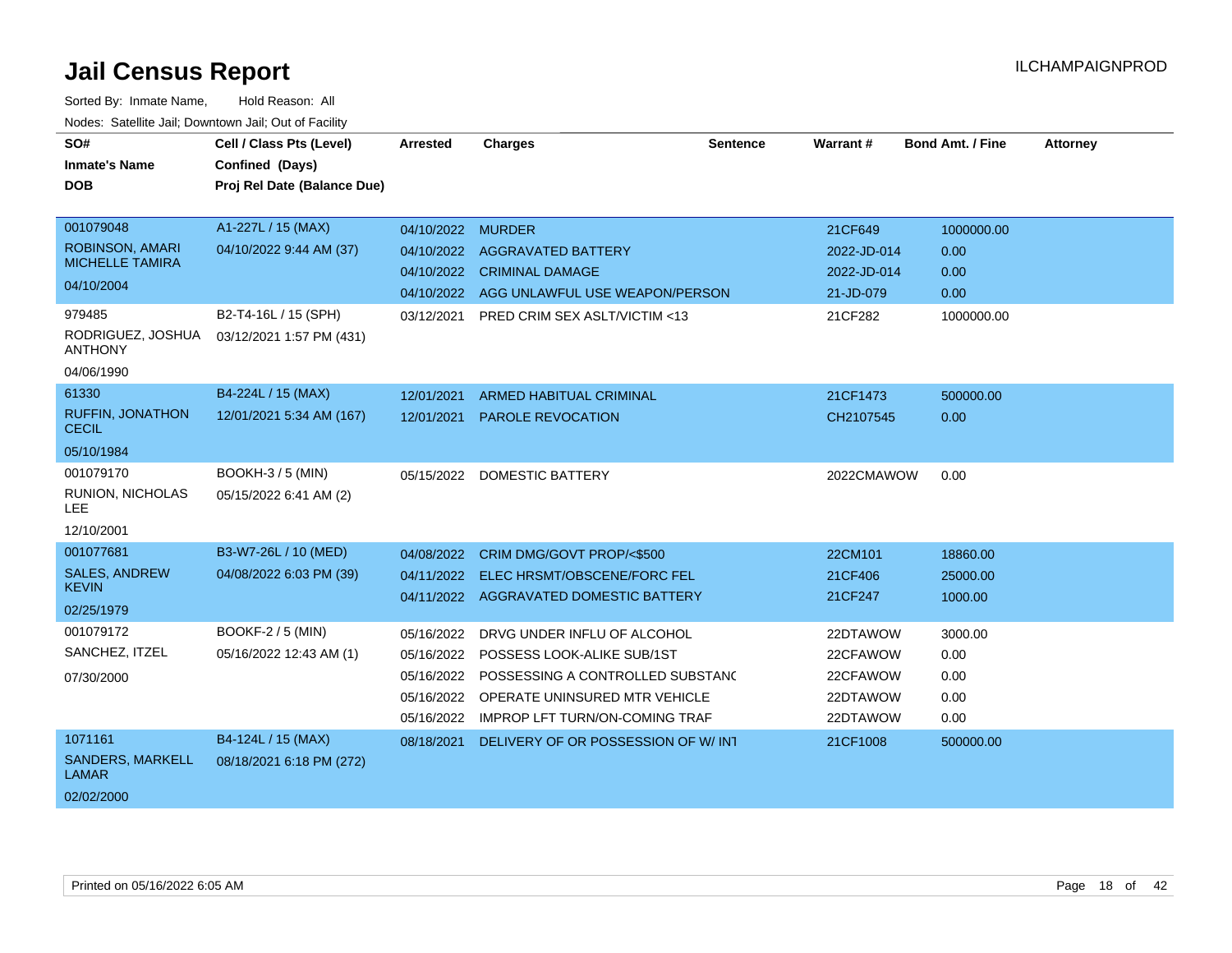Sorted By: Inmate Name, Hold Reason: All Nodes: Satellite Jail; Downtown Jail; Out of Facility

| <b>NOULD:</b> Catoline can, Downtown can, Out of Fability |                                              |                     |                                          |                 |                 |                         |                 |
|-----------------------------------------------------------|----------------------------------------------|---------------------|------------------------------------------|-----------------|-----------------|-------------------------|-----------------|
| SO#                                                       | Cell / Class Pts (Level)                     | Arrested            | <b>Charges</b>                           | <b>Sentence</b> | <b>Warrant#</b> | <b>Bond Amt. / Fine</b> | <b>Attorney</b> |
| <b>Inmate's Name</b>                                      | Confined (Days)                              |                     |                                          |                 |                 |                         |                 |
| <b>DOB</b>                                                | Proj Rel Date (Balance Due)                  |                     |                                          |                 |                 |                         |                 |
|                                                           |                                              |                     |                                          |                 |                 |                         |                 |
| 001078441                                                 | BOOKF-3 / 15 (ADS)                           | 10/01/2021          | ARMED HABITUAL CRIMINAL                  |                 | 21CF1182        | 1000000.00              |                 |
| SINGLETON, CORRIE<br><b>DERRELL</b>                       | 10/01/2021 12:36 PM (228)                    |                     | 12/20/2021 SPEEDING 26-34 MPH OVER LIMIT |                 | 2021TR2701      | 1000.00                 |                 |
| 05/07/1983                                                |                                              |                     |                                          |                 |                 |                         |                 |
| 001078608                                                 | A3-112U / 5 (ADS)                            | 04/28/2022          | MFG/DEL CANNABIS/30-500 GRAMS            |                 | 22CF520         | 4460.00                 |                 |
| SOMERS, DYLAN<br><b>THOMAS</b>                            | 04/28/2022 4:49 AM (19)                      |                     |                                          |                 |                 |                         |                 |
| 05/18/2000                                                |                                              |                     |                                          |                 |                 |                         |                 |
| 975068                                                    | A4-203U / 15 (MAX)                           | 04/26/2022          | DRVG ON SUSP LICENSE/FTA                 |                 | 19TR17004       | 690.00                  |                 |
| <b>SPEARMAN, JOE</b><br><b>DEMARKUS TERREL</b>            | 04/26/2022 3:34 PM (21)                      |                     | 04/26/2022 ARMED VIOLENCE/CATEGORY I     |                 | 22CF515         | 300000.00               |                 |
| 12/15/1989                                                |                                              |                     |                                          |                 |                 |                         |                 |
| 1064798                                                   | A3-112L / 15 (ADS)                           | 01/17/2022          | <b>MURDER</b>                            |                 | 2021CF695       | 1500000.00              |                 |
| STENNIS, BRUCE<br><b>DEONTAY</b>                          | 01/17/2022 1:29 PM (120)                     |                     | 01/17/2022 MFG/DEL 1<15 GR COCAINE/ANLG  |                 | 21CF520         | 50000.00                |                 |
| 08/12/1998                                                |                                              |                     |                                          |                 |                 |                         |                 |
| 001077770                                                 | A1-124U / 5 (MIN)                            |                     | 01/06/2022 RESIDENTIAL BURGLARY          |                 | 21CF319         | 0.00                    |                 |
|                                                           | STOFFLE, KELLY ANNE 01/06/2022 3:14 PM (131) |                     |                                          |                 |                 |                         |                 |
|                                                           |                                              |                     |                                          |                 |                 |                         |                 |
| 04/12/1989                                                |                                              |                     |                                          |                 |                 |                         |                 |
| 38305                                                     | B2-T2-06L / 10 (SPH)                         | 03/18/2020          | <b>CRIMINAL SEXUAL ABUSE</b>             |                 | 20CF-343        | 500000.00               |                 |
| STOVER, JOSH<br>ANDREW                                    | 03/18/2020 10:24 AM (790)                    |                     |                                          |                 |                 |                         |                 |
| 08/18/1973                                                |                                              |                     |                                          |                 |                 |                         |                 |
| 001078742                                                 | A2-222L / 5 (MIN)                            | 04/01/2022 BURGLARY |                                          |                 | 22CF33          | 10000.00                |                 |
| <b>TAYLOR, ERIKA LYNN</b>                                 | 04/01/2022 10:15 AM (46)                     |                     |                                          |                 |                 |                         |                 |
|                                                           |                                              |                     |                                          |                 |                 |                         |                 |
| 04/09/1996                                                |                                              |                     |                                          |                 |                 |                         |                 |
| 1066794                                                   | B3-W7-28L / 5 (MIN)                          |                     | 04/15/2022 VIO ORDER/PRIOR VIO OF ORDER  |                 | 2021CF1061      | 50000.00                |                 |
| TAYLOR, STANLEY<br>JAMES                                  | 04/15/2022 9:27 AM (32)                      |                     |                                          |                 |                 |                         |                 |
| 01/05/1994                                                |                                              |                     |                                          |                 |                 |                         |                 |

Printed on 05/16/2022 6:05 AM **Page 19** of 42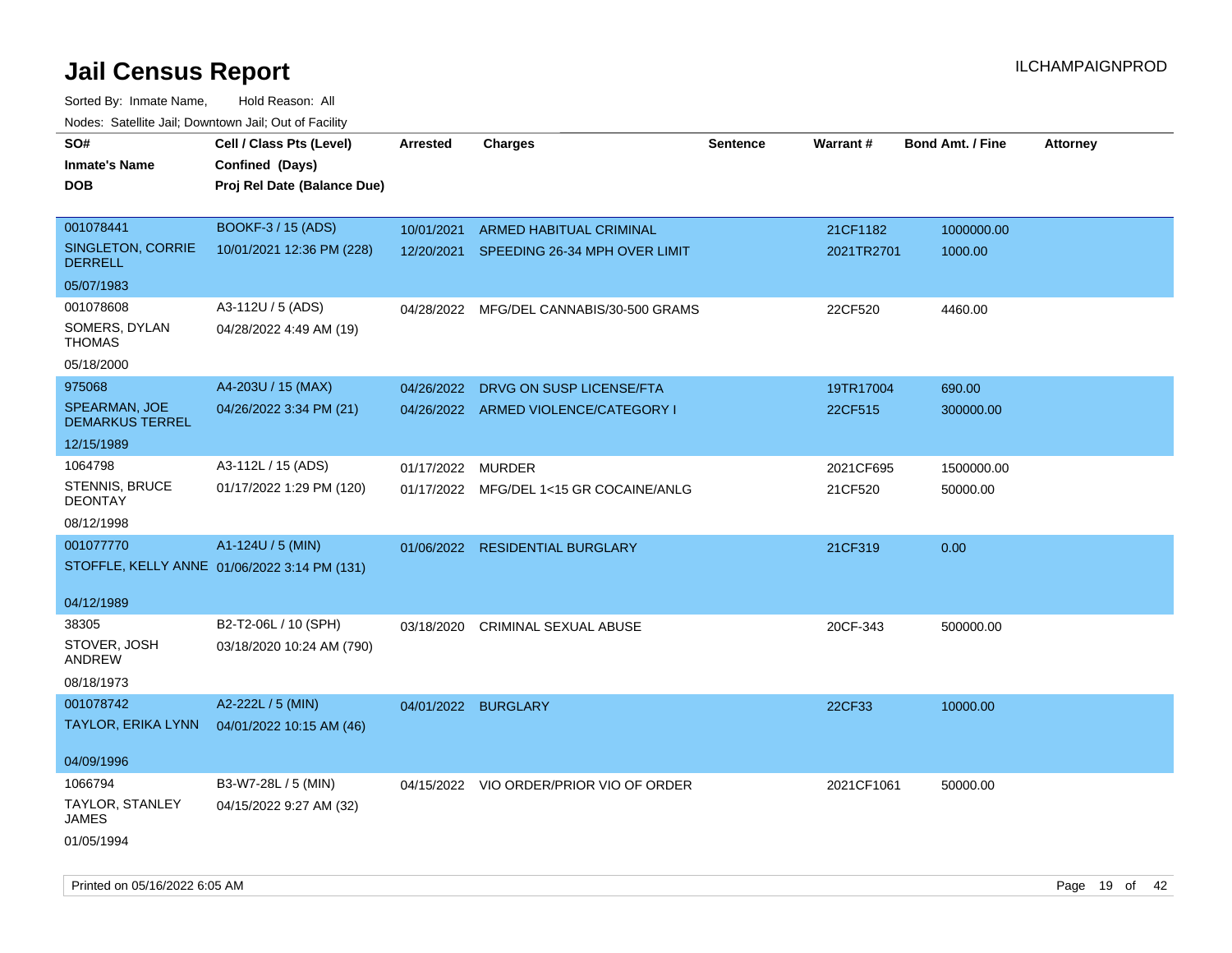| rioucs. Odichite Jah, Downtown Jah, Out of Facility |                             |                   |                                           |                 |            |                         |                 |
|-----------------------------------------------------|-----------------------------|-------------------|-------------------------------------------|-----------------|------------|-------------------------|-----------------|
| SO#                                                 | Cell / Class Pts (Level)    | <b>Arrested</b>   | <b>Charges</b>                            | <b>Sentence</b> | Warrant#   | <b>Bond Amt. / Fine</b> | <b>Attorney</b> |
| <b>Inmate's Name</b>                                | Confined (Days)             |                   |                                           |                 |            |                         |                 |
| <b>DOB</b>                                          | Proj Rel Date (Balance Due) |                   |                                           |                 |            |                         |                 |
|                                                     |                             |                   |                                           |                 |            |                         |                 |
| 32058                                               | B4-123U / 15 (MAX)          |                   | 06/14/2021 AGG DISCH FIREARM              |                 | 21CF690    | 750000.00               |                 |
| THOMPSON, STEVEN<br><b>ONEAL</b>                    | 06/14/2021 6:44 AM (337)    |                   |                                           |                 |            |                         |                 |
| 03/14/1969                                          |                             |                   |                                           |                 |            |                         |                 |
| 993660                                              | B3-W2-07U / 10 (MED)        | 05/04/2022        | <b>BURGLARY</b>                           |                 | 22CF544    | 2140.00                 |                 |
| TORRES-NEGRON,<br><b>JUAN CARLOS</b>                | 05/04/2022 4:34 AM (13)     |                   | 05/11/2022 PROBATION VIOLATION            |                 | 22CF11     | 5000.00                 |                 |
| 11/18/1983                                          |                             |                   |                                           |                 |            |                         |                 |
| 001078792                                           | B4-122U / 15 (MAX)          | 01/24/2022        | <b>FUGITIVE FROM JUSTICE</b>              |                 | 22CF99     | 30000.00                |                 |
| <b>TRAMBLE, TOM</b><br><b>MARCUS</b>                | 01/24/2022 10:24 AM (113)   |                   | 01/24/2022 ARMED VIOLENCE/CATEGORY I      |                 | 22CF101    | 750000.00               |                 |
| 02/28/1985                                          |                             |                   |                                           |                 |            |                         |                 |
| 1056971                                             | A4-202U                     | 08/07/2021        | FELON POSS/USE WEAPON/FIREARM             |                 | 21CF948    | 500000.00               |                 |
| TRAVIS, DENZEL<br><b>DANTRELL</b>                   | 08/07/2021 7:36 AM (283)    | 08/08/2021        | AGG BATTERY/PUBLIC PLACE                  |                 | 2020CF647  | 25000.00                |                 |
| 03/21/1993                                          |                             |                   |                                           |                 |            |                         |                 |
| 1071272                                             | A2-121L / 10 (ADS)          |                   | 05/04/2022 AGGRAVATED BATTERY             |                 | 22CF549    | 1000.00                 |                 |
| <b>TSHINGUTA,</b><br><b>GERTRUDE KABONGO</b>        | 05/04/2022 10:38 AM (13)    |                   |                                           |                 |            |                         |                 |
| 06/04/1976                                          |                             |                   |                                           |                 |            |                         |                 |
| 1076325                                             | A4-201L / 15 (MAX)          | 03/25/2022        | AGG UUW/LOADED/NO FCCA/FOID               |                 | 2020CF742  | 25000.00                |                 |
| <b>TURNER, PRINTISS</b>                             | 03/25/2022 3:15 PM (53)     | 03/25/2022 MURDER |                                           |                 | 2021CF1071 | 1500000.00              |                 |
| VASHAWN-DEMAN,                                      |                             | 03/25/2022        | <b>DOMESTIC BATTERY</b>                   |                 | 20CM468    | 1000.00                 |                 |
| 11/10/2001                                          |                             | 03/25/2022        | AGG UUW/LOADED/NO FCCA/FOID               |                 | 21CF1520   | 50000.00                |                 |
|                                                     |                             |                   | 03/28/2022 FUGITIVE FROM JUSTICE          |                 | 22CF360    | 50000.00                |                 |
| 50548                                               | B3-W4-14L / 10 (MED)        |                   | 03/29/2022 AGG UNLAWFUL USE OF WEAPON/VEH |                 | 21CF1067   | 0.00                    |                 |
| <b>VINEYARD, SHORNOR</b><br><b>JAMAL</b>            | 03/29/2022 8:51 AM (49)     |                   |                                           |                 |            |                         |                 |
| 12/14/1979                                          | 5/19/2022 (0.00)            |                   |                                           |                 |            |                         |                 |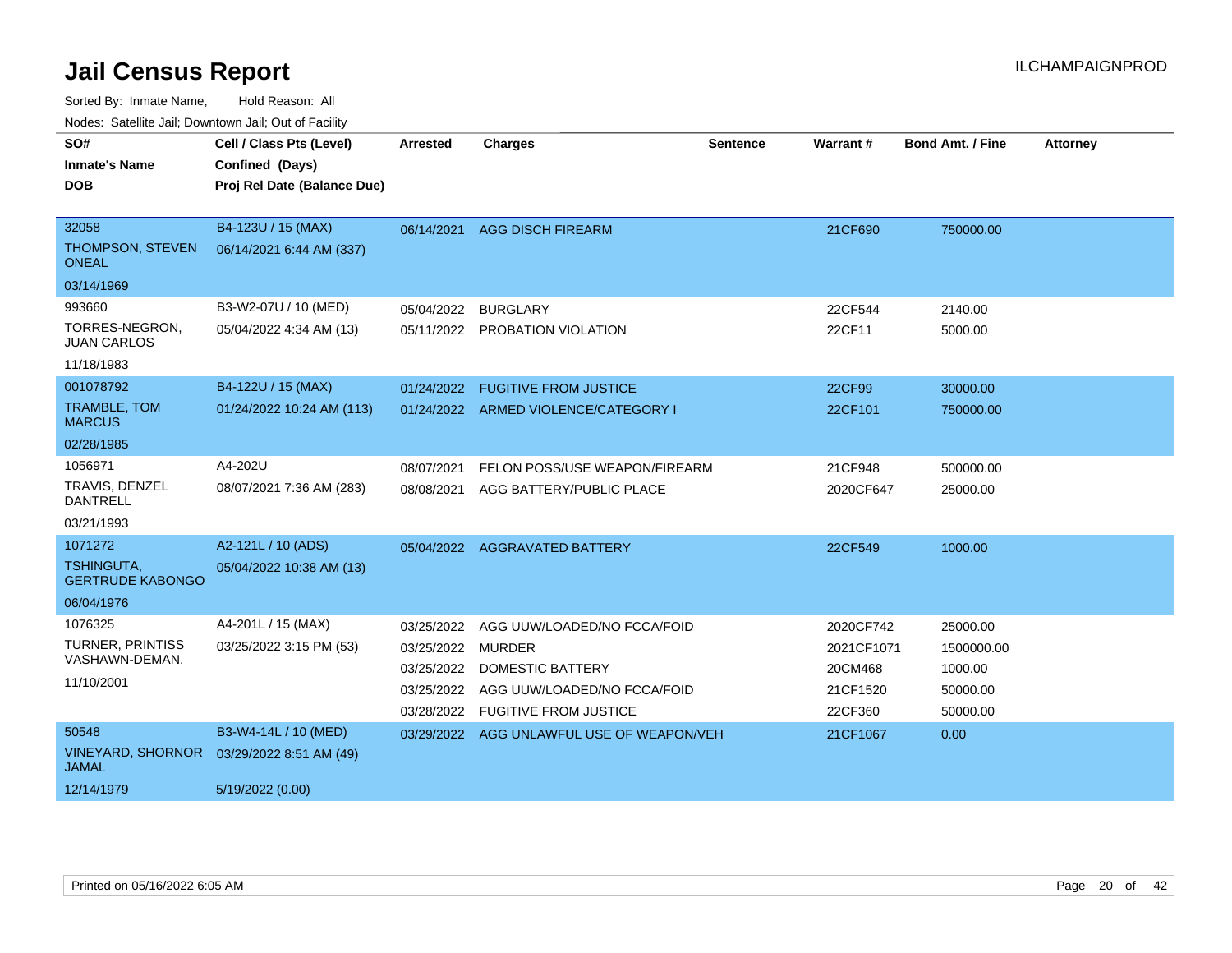| Youes. Sateme Jan, Downtown Jan, Out of Facility |                             |            |                                           |                 |                 |                         |                 |
|--------------------------------------------------|-----------------------------|------------|-------------------------------------------|-----------------|-----------------|-------------------------|-----------------|
| SO#                                              | Cell / Class Pts (Level)    | Arrested   | <b>Charges</b>                            | <b>Sentence</b> | <b>Warrant#</b> | <b>Bond Amt. / Fine</b> | <b>Attorney</b> |
| <b>Inmate's Name</b>                             | Confined (Days)             |            |                                           |                 |                 |                         |                 |
| DOB                                              | Proj Rel Date (Balance Due) |            |                                           |                 |                 |                         |                 |
|                                                  |                             |            |                                           |                 |                 |                         |                 |
| 39204                                            | B3-W3-09U / 5 (ADS)         |            | 05/08/2022 POSS DRUG PARAPHERNALIA        |                 | 22CM152         | 1260.00                 |                 |
| <b>VOGEL, ALLEN RENO</b>                         | 05/08/2022 4:50 PM (9)      |            |                                           |                 |                 |                         |                 |
|                                                  |                             |            |                                           |                 |                 |                         |                 |
| 07/18/1974                                       |                             |            |                                           |                 |                 |                         |                 |
| 968681                                           | B1-103L / 15 (ADS)          | 08/27/2021 | AGG CRIM SX AB/VIC 13<18/TRUST            |                 | 2020CF499       | 250000.00               |                 |
| WADE, DEMETRIUS                                  | 08/27/2021 2:25 AM (263)    | 08/27/2021 | INDIRECT CRIMINAL CONTEMPT                | 3y (DOC)        | 2021CC16        | 0.00                    |                 |
| DARYL                                            |                             |            |                                           |                 |                 |                         |                 |
| 01/07/1987                                       |                             |            |                                           |                 |                 |                         |                 |
| 1076520                                          | B4-222L / 15 (MAX)          |            | 04/20/2022 ARMED VIOLENCE/CATEGORY I      |                 | 22CF485         | 200000.00               |                 |
| WARNER-UDUEBOR,<br><b>JAESEN CHI</b>             | 04/20/2022 2:56 PM (27)     |            |                                           |                 |                 |                         |                 |
| 04/11/2001                                       |                             |            |                                           |                 |                 |                         |                 |
| 1070737                                          | A1-126L / 15 (MAX)          | 10/14/2021 | AGG KIDNAPG/<13/INTEL DISABL              | (DHS)           | 2020CF418       | 250000.00               |                 |
| WASHINGTON,<br>JASTINA VIRGINIA                  | 10/14/2021 12:02 PM (215)   |            |                                           |                 |                 |                         |                 |
| 04/11/2000                                       |                             |            |                                           |                 |                 |                         |                 |
| 977140                                           | A4-206L / 10 (MED)          | 10/24/2021 | ARMED HABITUAL CRIMINAL                   |                 | 21CF1289        | 750000.00               |                 |
| <b>WEBSTER, DERRIAL</b><br><b>DEVON</b>          | 10/24/2021 2:46 AM (205)    |            |                                           |                 |                 |                         |                 |
| 01/14/1990                                       |                             |            |                                           |                 |                 |                         |                 |
| 001077235                                        | B4-221U / 10 (MED)          | 04/26/2022 | POSS AMT CON SUB EXCEPT(A)/(D)            |                 | 20CF1077        | 940.00                  |                 |
| WHITLEY, CHARLES                                 | 04/26/2022 6:11 PM (21)     | 04/26/2022 | WARRANT OUT OF COUNTY                     |                 | 20TR10761       | 3000.00                 |                 |
|                                                  |                             | 04/26/2022 | WARRANT OUT OF COUNTY                     |                 | 20TR10760       | 3000.00                 |                 |
| 09/03/1975                                       |                             | 04/26/2022 | WARRANT OUT OF COUNTY                     |                 | 20CM646         | 5000.00                 |                 |
| 54212                                            | B1-204U / 10 (ADS)          | 12/21/2021 | ARMED VIOLENCE/CATEGORY I                 |                 | 21CF1576        | 150000.00               |                 |
| <b>WHITLOCK, GEORGE</b>                          | 12/21/2021 1:20 PM (147)    | 12/21/2021 | RECEIVE/POSS/SELL STOLEN VEH              |                 | 2021CF669       | 10000.00                |                 |
| <b>ABRAM</b>                                     |                             | 12/21/2021 | <b>VIOLATE ORDER PROTECTION</b>           |                 | 2021CM391       | 1000.00                 |                 |
| 11/10/1978                                       |                             |            |                                           |                 |                 |                         |                 |
| 963324                                           | B1-203U / 10 (ADS)          | 04/24/2022 | AGG BTRY/PREGNANT/HANDICAPPED             |                 | 16CF1327        | 150000.00               |                 |
| WILLIAMS, HERMAN                                 | 04/24/2022 6:46 PM (23)     | 04/24/2022 | <b>CIVIL FTA WARRANT</b>                  |                 | 07F10           | 110000.00               |                 |
| RASHAAD                                          |                             |            | 04/24/2022 POSS AMT CON SUB EXCEPT(A)/(D) |                 | 19CF273         | 150000.00               |                 |
| 12/01/1988                                       |                             |            |                                           |                 |                 |                         |                 |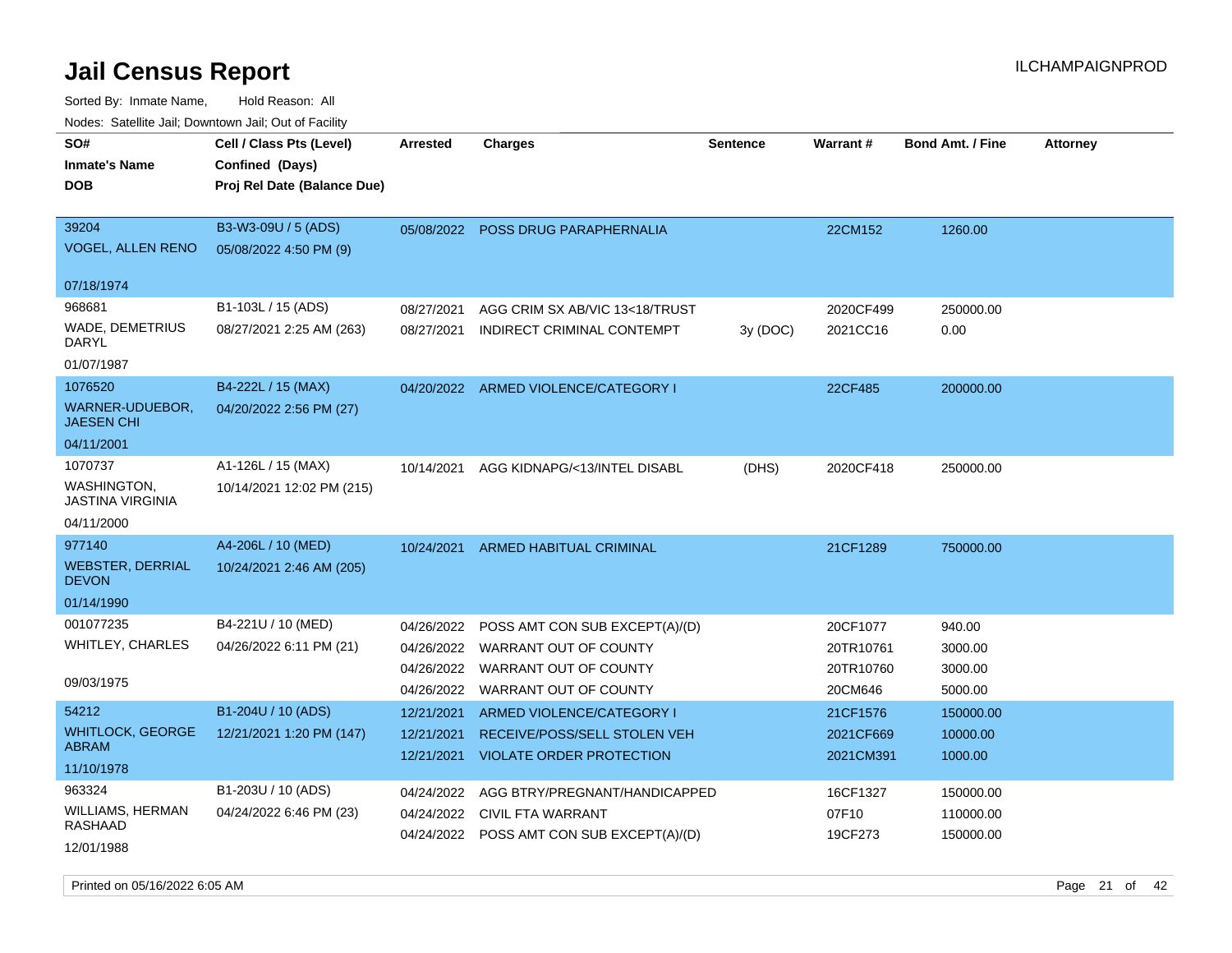| routs. Salting Jan, Downlown Jan, Oul or Facility |                             |                    |                                           |          |                 |                         |                 |
|---------------------------------------------------|-----------------------------|--------------------|-------------------------------------------|----------|-----------------|-------------------------|-----------------|
| SO#                                               | Cell / Class Pts (Level)    | Arrested           | <b>Charges</b>                            | Sentence | <b>Warrant#</b> | <b>Bond Amt. / Fine</b> | <b>Attorney</b> |
| <b>Inmate's Name</b>                              | Confined (Days)             |                    |                                           |          |                 |                         |                 |
| <b>DOB</b>                                        | Proj Rel Date (Balance Due) |                    |                                           |          |                 |                         |                 |
|                                                   |                             |                    |                                           |          |                 |                         |                 |
| 1072525                                           | <b>BOOKH-3 / 15 (MAX)</b>   | 05/15/2022 AGG UUW |                                           |          | 2022CFAWOW      | 0.00                    |                 |
| <b>WILLIAMS, JEREMIAH</b><br><b>ANTONIO</b>       | 05/15/2022 4:10 PM (2)      |                    |                                           |          |                 |                         |                 |
| 03/28/2001                                        |                             |                    |                                           |          |                 |                         |                 |
| 1058072                                           | A4-105U                     | 02/25/2021         | ARMED HABITUAL CRIMINAL                   |          |                 | 0.00                    |                 |
| WILLIAMS, KENNETH<br><b>BERNARD</b>               | 02/25/2021 3:24 PM (446)    |                    |                                           |          |                 |                         |                 |
| 10/04/1985                                        |                             |                    |                                           |          |                 |                         |                 |
| 638552                                            | B2-T2-08L / 5 (SPH)         | 10/07/2021         | CHILD PORNOGRAPHY/PHOTOGRAPH              |          | 2021CF1207      | 250000.00               |                 |
| <b>WILLIAMS, MICHAEL</b><br><b>JAMES</b>          | 10/07/2021 12:20 PM (222)   |                    |                                           |          |                 |                         |                 |
| 03/29/1964                                        |                             |                    |                                           |          |                 |                         |                 |
| 1066370                                           | A4-101U / 15 (MAX)          | 07/28/2021         | ARMED VIOLENCE/CATEGORY III               |          | 2021 CF 882     | 500000.00               |                 |
| <b>WILLIAMS, REONTE</b><br><b>REMIR</b>           | 07/28/2021 5:40 AM (293)    |                    |                                           |          |                 |                         |                 |
| 05/14/1999                                        |                             |                    |                                           |          |                 |                         |                 |
| 1051953                                           | A1-226L / 10 (MED)          | 02/02/2022         | DOMESTIC BATTERY/OTHER PRIOR              | 8y (DOC) | 22CF144         | 50000.00                |                 |
| <b>WINSTON, ALYSSIA</b><br><b>LETEECE</b>         | 02/02/2022 4:29 AM (104)    |                    | 03/28/2022 AGG ROBBERY/INDICATE ARM W/FIR | 8y (DOC) | 22CF353         | 40000.00                |                 |
| 03/17/1996                                        |                             |                    |                                           |          |                 |                         |                 |
| 001077731                                         | A4-206U / 15 (MAX)          |                    | 04/12/2022 ATTEMPT (FIRST DEGREE MURDER)  |          | 22CF428         | 1500000.00              |                 |
| YOUNG, AARON<br><b>BLAKE</b>                      | 04/12/2022 12:53 PM (35)    |                    |                                           |          |                 |                         |                 |
| 03/04/2000                                        |                             |                    |                                           |          |                 |                         |                 |
| 001078246                                         | <b>BOOKF-2 / 5 (MIN)</b>    |                    | 05/13/2022 RECEIVE/POSS/SELL STOLEN VEH   |          | 22CF438         | 10000.00                |                 |
| ZAWISZA, JOSEPHINE<br><b>DORTHORY</b>             | 05/13/2022 1:53 PM (4)      |                    |                                           |          |                 |                         |                 |
| 10/10/1991                                        |                             |                    |                                           |          |                 |                         |                 |
| <b>Total Satellite Jail: 170</b>                  |                             | <b>Males: 142</b>  | Females: 28<br>Unknown: 0                 |          |                 |                         |                 |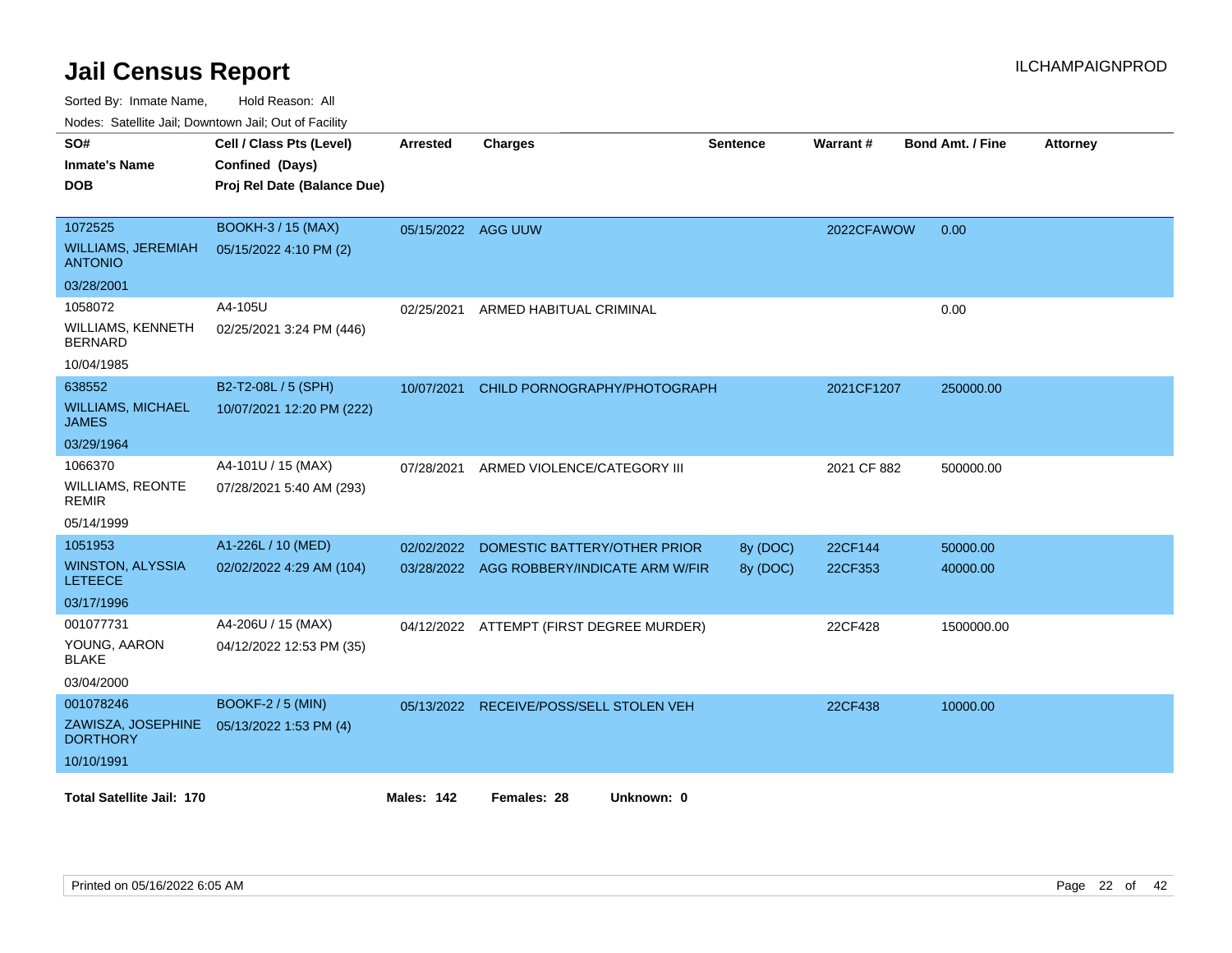| <b>Downtown Jail</b><br>SO#           | Cell / Class Pts (Level)                    | <b>Arrested</b> | <b>Charges</b>                           | <b>Sentence</b> | Warrant#   | <b>Bond Amt. / Fine</b> | <b>Attorney</b> |
|---------------------------------------|---------------------------------------------|-----------------|------------------------------------------|-----------------|------------|-------------------------|-----------------|
| <b>Inmate's Name</b>                  | Confined (Days)                             |                 |                                          |                 |            |                         |                 |
| <b>DOB</b>                            | Proj Rel Date (Balance Due)                 |                 |                                          |                 |            |                         |                 |
| 001078900                             | G9L / 15 (ADS)                              |                 | 03/02/2022 MURDER/INTENT TO KILL/INJURE  |                 | 22CF252    | 2000000.00              |                 |
| <b>BYRD, ANDREW</b><br><b>DARNELL</b> | 03/02/2022 11:59 PM (76)                    |                 |                                          |                 |            |                         |                 |
| 12/30/2003                            |                                             |                 |                                          |                 |            |                         |                 |
| 001078092                             | H2U / 10 (ADS)                              | 12/27/2021      | AGG BATTERY/PUBLIC PLACE                 |                 | 2021CF1042 | 5000.00                 |                 |
| <b>WILLIAM</b>                        | CHOUNARD, STANLEY 12/27/2021 10:47 PM (141) |                 |                                          |                 |            |                         |                 |
| 06/25/1986                            |                                             |                 |                                          |                 |            |                         |                 |
| 32913                                 | $11/15$ (ADS)                               | 12/03/2021      | PRED CRIM SEX ASLT/VICTIM <13            |                 | 21CF1481   | 400000.00               |                 |
| GROB, WARREN A,<br>Junior             | 12/03/2021 4:24 PM (165)                    |                 |                                          |                 |            |                         |                 |
| 12/07/1950                            |                                             |                 |                                          |                 |            |                         |                 |
| 501278                                | $H1L / 5$ (ADS)                             | 04/18/2022      | <b>INDIRECT CIVIL CONTEMPT</b>           |                 |            | 987.00                  |                 |
| HURSEY, DANIEL<br><b>SCOTT</b>        | 04/18/2022 9:26 AM (29)                     |                 |                                          |                 |            |                         |                 |
| 08/30/1987                            | 5/17/2022 (0.00)                            |                 |                                          |                 |            |                         |                 |
| 1073894                               | <b>H6L / 5 (ADS)</b>                        |                 | 04/07/2022 PROBATION VIOLATION           |                 | 2021CF920  | 3000.00                 |                 |
| <b>JOKICH, ANTON VEGO</b>             | 04/07/2022 5:40 PM (40)                     |                 |                                          |                 |            |                         |                 |
| 05/30/1969                            |                                             |                 |                                          |                 |            |                         |                 |
| 527447                                | G7L / 10 (ADS)                              | 02/22/2022      | <b>BURGLARY</b>                          |                 | 22CF224    | 50000.00                |                 |
| KIRKWOOD, TYLER                       | 02/22/2022 10:47 AM (84)                    | 02/22/2022      | AGG BATTERY/GREAT BODILY HARM            |                 | 22CF223    | 50000.00                |                 |
| <b>JAMES</b>                          |                                             | 02/23/2022      | <b>BURGLARY</b>                          |                 | 22CF152    | 1000.00                 |                 |
| 10/04/1985                            |                                             | 04/05/2022      | <b>RESIDENTIAL BURGLARY</b>              |                 | 22CF383    | 25000.00                |                 |
| 1070610                               | G3L / 10 (ADS)                              | 03/03/2022      | AGG BATTERY/PUBLIC PLACE                 |                 | 21CF930    | 25000.00                |                 |
| PHILLIS, AARON<br><b>MONTRELL</b>     | 03/03/2022 2:49 PM (75)                     |                 | 03/03/2022 AGG BATTERY/GREAT BODILY HARM |                 | 21CF482    | 5000.00                 |                 |
| 03/26/1999                            |                                             |                 |                                          |                 |            |                         |                 |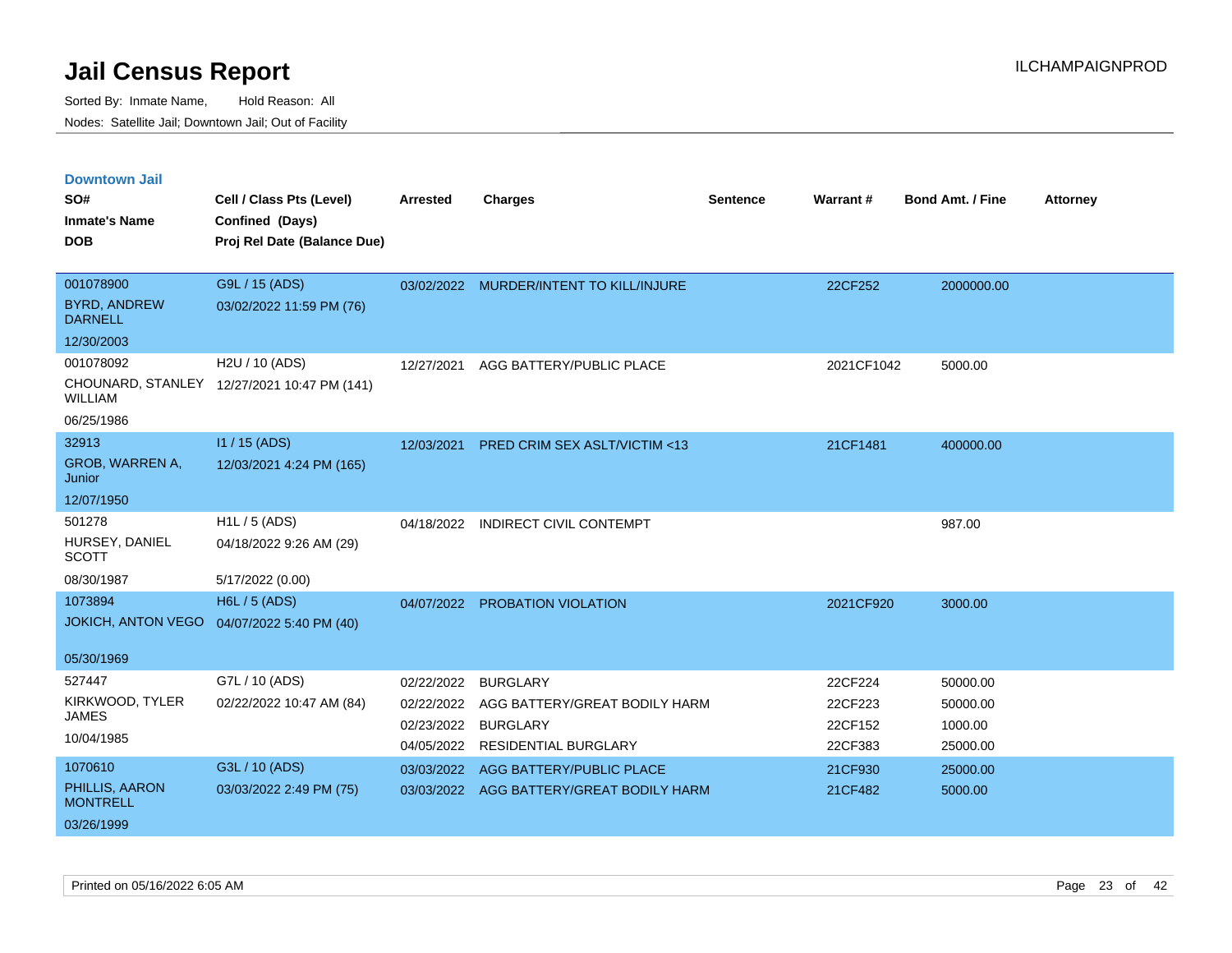| SO#<br><b>Inmate's Name</b>                             | Cell / Class Pts (Level)<br>Confined (Days) | Arrested                 | Charges                                                    |            | <b>Sentence</b> | Warrant#            | <b>Bond Amt. / Fine</b> | <b>Attorney</b> |
|---------------------------------------------------------|---------------------------------------------|--------------------------|------------------------------------------------------------|------------|-----------------|---------------------|-------------------------|-----------------|
| <b>DOB</b>                                              | Proj Rel Date (Balance Due)                 |                          |                                                            |            |                 |                     |                         |                 |
| 30108<br>VANDYKE, DARYL<br><b>ANTHONY</b>               | G6L / 15 (ADS)<br>07/30/2021 8:29 PM (291)  | 07/30/2021               | <b>MURDER</b>                                              |            |                 | 21CF902             | 2000000.00              |                 |
| 10/04/1965                                              |                                             |                          |                                                            |            |                 |                     |                         |                 |
| 1070971<br>WEIR, CLINTON<br><b>HOWARD</b><br>03/15/1983 | H3L / 5 (ADS)<br>12/08/2021 3:45 AM (160)   | 12/07/2021<br>12/07/2021 | <b>IDENTITY THEFT/&lt;\$300</b><br><b>RECKLESS DRIVING</b> |            |                 | 20CF922<br>19TR2348 | 0.00<br>0.00            |                 |
| <b>Total Downtown Jail: 9</b>                           |                                             | Males: 9                 | Females: 0                                                 | Unknown: 0 |                 |                     |                         |                 |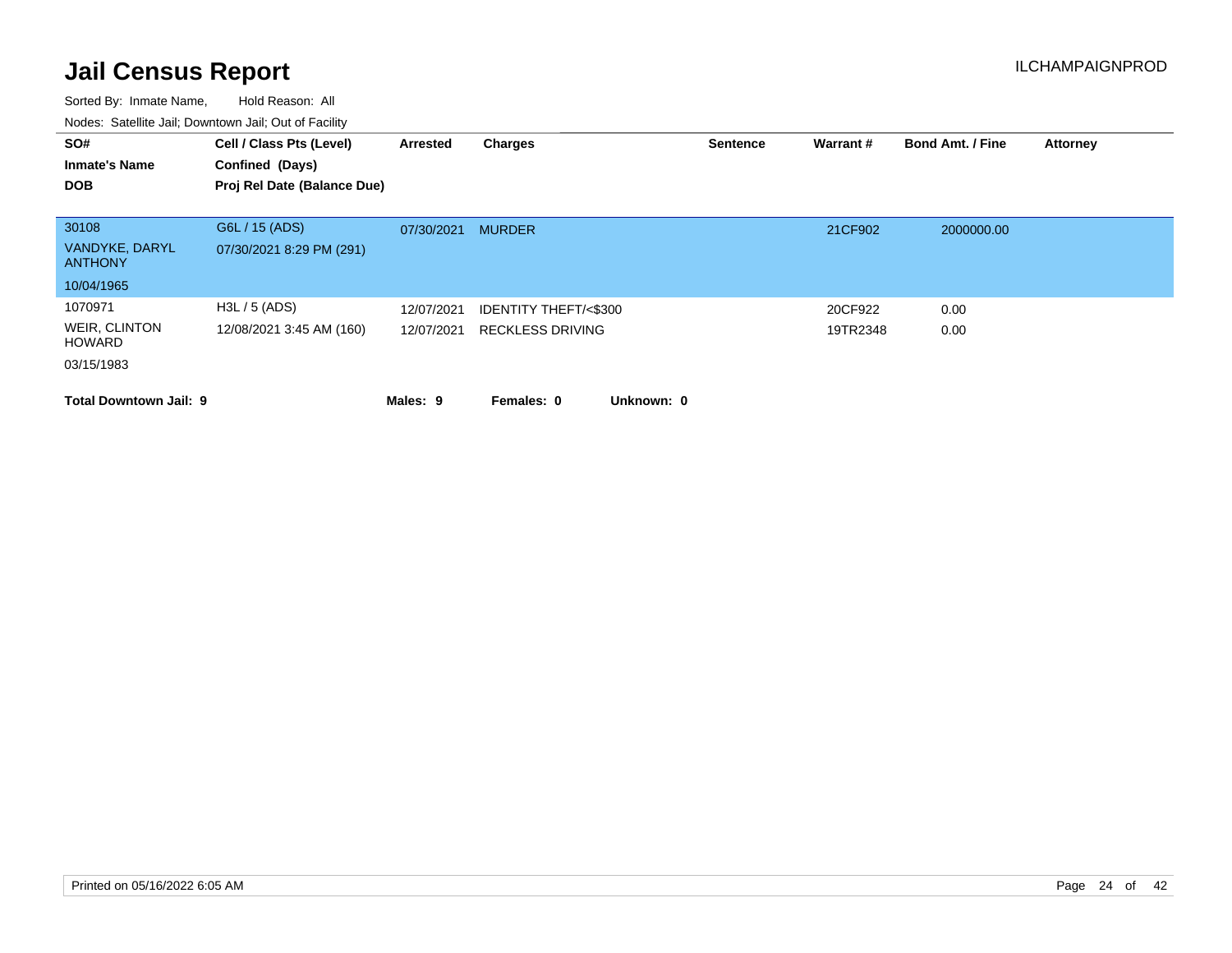Sorted By: Inmate Name, Hold Reason: All Nodes: Satellite Jail; Downtown Jail; Out of Facility

### **Out of Facility**

| SO#<br><b>Inmate's Name</b>                                              | Cell / Class Pts (Level)<br>Confined (Days)        | <b>Arrested</b>                        | <b>Charges</b>                                                                  | <b>Sentence</b> | Warrant#                           | <b>Bond Amt. / Fine</b>           | <b>Attorney</b> |
|--------------------------------------------------------------------------|----------------------------------------------------|----------------------------------------|---------------------------------------------------------------------------------|-----------------|------------------------------------|-----------------------------------|-----------------|
| <b>DOB</b>                                                               | Proj Rel Date (Balance Due)                        |                                        |                                                                                 |                 |                                    |                                   |                 |
| 983810<br>AKINS, KEVIN IVAN                                              | <b>KAN / 15 (MAX)</b><br>12/14/2021 5:34 PM (154)  |                                        | 12/14/2021 ARMED HABITUAL CRIMINAL                                              |                 | 21CF1526                           | 750000.00                         |                 |
| 09/23/1990<br>952871<br>AUTEBERRY, JOSHUA                                | KAN / 5 (MIN)<br>03/13/2022 7:24 PM (65)           | 03/13/2022                             | METH DELIVERY/5<15 GRAMS                                                        |                 | 22CF300                            | 75000.00                          |                 |
| <b>DAVID</b><br>12/28/1984                                               |                                                    |                                        |                                                                                 |                 |                                    |                                   |                 |
| 001078292<br><b>BAILEY, DIVONTAE</b><br><b>ANTONIO JEWELEON</b>          | <b>KAN / 10 (MED)</b><br>03/27/2022 7:43 PM (51)   |                                        | 03/27/2022 ARMED VIOLENCE/CATEGORY I                                            |                 | 22CF361                            | 250000.00                         |                 |
| 09/28/2001                                                               |                                                    |                                        |                                                                                 |                 |                                    |                                   |                 |
| 548350<br><b>BAILEY, NORBERT</b><br><b>WILLIAM</b>                       | EHD<br>03/29/2022 9:11 AM (49)                     |                                        | 03/29/2022 AGG DUI/NO VALID DL                                                  |                 | 2020CF268                          | 0.00                              |                 |
| 02/14/1992                                                               | 5/23/2022 (0.00)                                   |                                        |                                                                                 |                 |                                    |                                   |                 |
| 001078565<br><b>BARBER, MARK</b><br><b>ANTHONY, Junior</b><br>09/24/2003 | <b>KAN / 15 (MAX)</b><br>11/05/2021 7:40 AM (193)  | 11/05/2021<br>11/05/2021<br>11/05/2021 | POSSESSION OF STOLEN FIREARM<br>RECEIVE/POSS/SELL STOLEN VEH<br><b>BURGLARY</b> |                 | 21CF1366<br>2021CF1309<br>21CF1369 | 150000.00<br>25000.00<br>75000.00 |                 |
| 001077899<br>BARKSDALE, RAY<br><b>SHAWN</b><br>10/31/1990                | $KAN / 5$ (MIN)<br>03/20/2022 2:40 PM (58)         | 03/20/2022<br>03/20/2022<br>03/20/2022 | <b>BURGLARY</b><br>POSSESSION OF METH/5<15 GRAMS<br>POSS STOLEN VEHICLE         |                 | 21CF593<br>21CF655<br>21CF505      | 20000.00<br>20000.00<br>20000.00  |                 |
| 516062<br><b>BENNETT, JOHN</b><br><b>MICHAEL</b><br>04/30/1986           | <b>KAN / 15 (MAX)</b><br>02/22/2021 10:47 AM (449) | 02/22/2021<br>02/22/2021               | <b>PHONE HARASSMENT/2+</b><br>AGG DISCH FIR/VEH/PC OFF/FRMAN                    |                 | 20CF194<br>21CF210                 | 5000.00<br>2000000.00             |                 |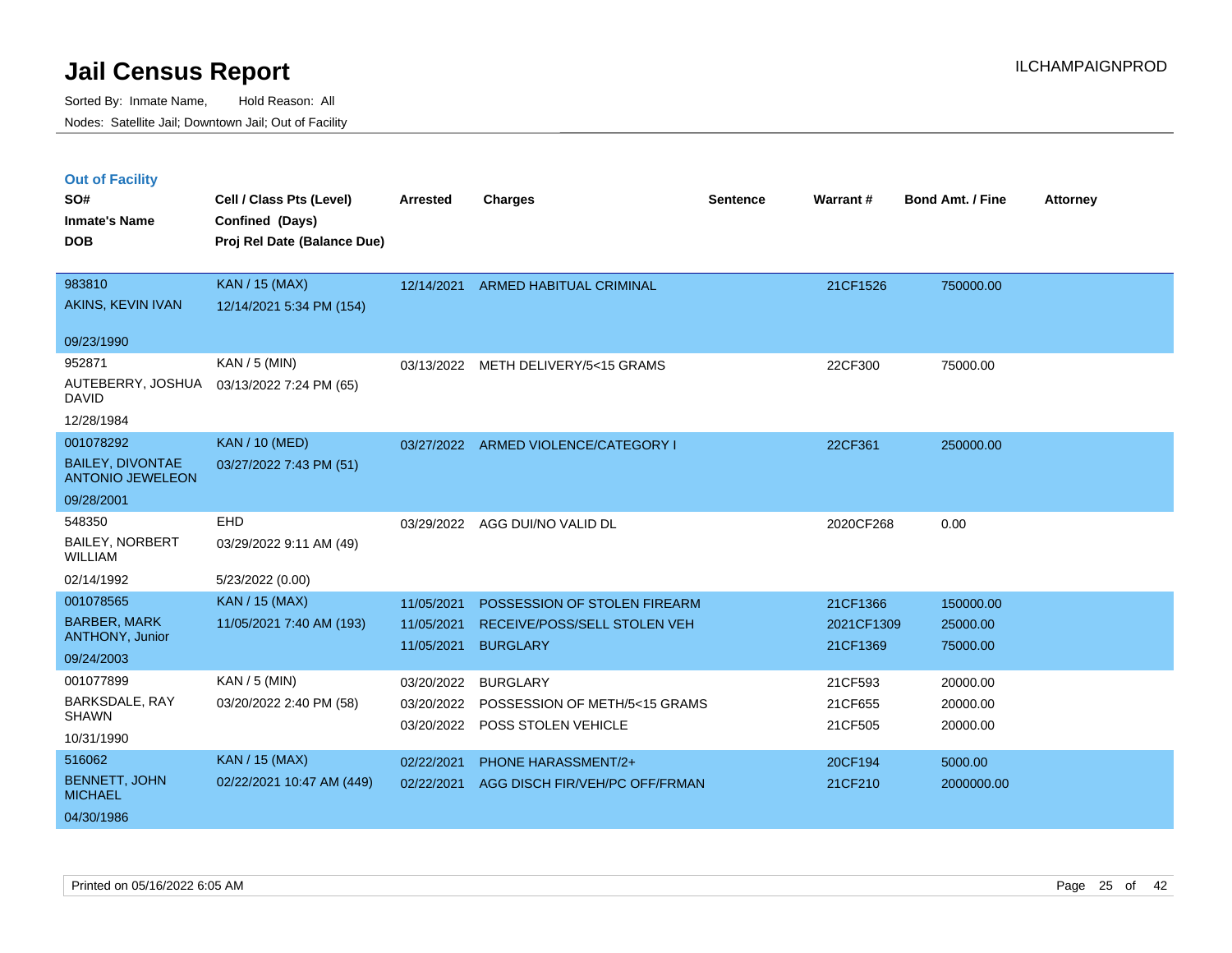| SO#                                        | Cell / Class Pts (Level)    | <b>Arrested</b> | <b>Charges</b>                            | <b>Sentence</b> | Warrant#    | <b>Bond Amt. / Fine</b> | <b>Attorney</b> |
|--------------------------------------------|-----------------------------|-----------------|-------------------------------------------|-----------------|-------------|-------------------------|-----------------|
| <b>Inmate's Name</b>                       | Confined (Days)             |                 |                                           |                 |             |                         |                 |
| <b>DOB</b>                                 | Proj Rel Date (Balance Due) |                 |                                           |                 |             |                         |                 |
|                                            |                             |                 |                                           |                 |             |                         |                 |
| 001078969                                  | <b>KAN / 10 (MED)</b>       |                 | 03/22/2022 AGG UNLAWFUL USE WEAPON/PERSON |                 | 22CF345     | 100000.00               |                 |
| <b>BEVERLY, SAYVION</b><br><b>LAMONTE</b>  | 03/22/2022 10:20 PM (56)    |                 |                                           |                 |             |                         |                 |
| 11/20/2002                                 |                             |                 |                                           |                 |             |                         |                 |
| 35366                                      | <b>EHD</b>                  | 04/05/2022      | DRIVING RVK/SUSP DUI/SSS 4-9              |                 | 2020CF1405  | 0.00                    |                 |
| <b>BRADLEY, EARNEST</b><br>ANGELO VALENTIN | 04/05/2022 8:58 AM (42)     | 04/05/2022      | DRIVING RVK/SUSP DUI/SSS 4-9              |                 | 2021CF361   | 0.00                    |                 |
| 07/30/1968                                 | 6/2/2022 (0.00)             |                 |                                           |                 |             |                         |                 |
| 1074315                                    | <b>KAN / 15 (MAX)</b>       | 07/27/2021      | AGG DISCHARGE FIREARM/VEH/SCH             |                 | 21CF927     | 2000000.00              |                 |
| <b>BRIGGS, PATRICK</b><br><b>MONTAY</b>    | 08/03/2021 4:56 PM (287)    |                 |                                           |                 |             |                         |                 |
| 08/05/2001                                 |                             |                 |                                           |                 |             |                         |                 |
| 001078880                                  | KAN / 15 (MAX)              | 02/25/2022      | <b>PAROLE REVOCATION</b>                  |                 | HN-2200660  | 0.00                    |                 |
| <b>BROACH, CAREU</b>                       | 02/25/2022 3:58 PM (81)     | 02/25/2022      | ARMED VIOLENCE/CATEGORY I                 |                 | 22CF237     | 0.00                    |                 |
| 02/27/2003                                 |                             | 02/25/2022      | AGG DISCHARGE FIREARM/BLDG/SCH            |                 | 22600096201 | 0.00                    |                 |
| 001079000                                  | <b>KAN / 15 (MAX)</b>       |                 | 04/01/2022 MURDER/STRONG PROB KILL/INJURE |                 | 22CF102     | 2000000.00              |                 |
| <b>BROCK, TONY LAMAR</b>                   | 04/01/2022 9:02 AM (46)     |                 |                                           |                 |             |                         |                 |
| 04/01/2004                                 |                             |                 |                                           |                 |             |                         |                 |
| 001078065                                  | KAN / 10 (ADS)              |                 |                                           |                 | 21CF704     |                         |                 |
| <b>BROWN, CHARMAN</b>                      | 06/17/2021 12:32 PM (334)   | 06/17/2021      | AGG BATTERY/DISCHARGE FIREARM             |                 |             | 1000000.00              |                 |
| <b>LAKEEF</b>                              |                             |                 |                                           |                 |             |                         |                 |
| 11/30/2002                                 |                             |                 |                                           |                 |             |                         |                 |
| 001078008                                  | <b>KAN / 15 (MAX)</b>       |                 | 02/15/2022 AGG BATTERY/DISCHARGE FIREARM  |                 | 21CF1090    | 500000.00               |                 |
| <b>BROWN, CODY</b><br><b>RUSSELL</b>       | 02/15/2022 9:17 AM (91)     |                 |                                           |                 |             |                         |                 |
| 02/15/2004                                 |                             |                 |                                           |                 |             |                         |                 |
| 1038554                                    | KAN / 15 (MAX)              | 08/18/2021      | ARMED HABITUAL CRIMINAL                   |                 | 21CF1162    | 500000.00               |                 |
| <b>BROWN, CORRION</b><br><b>DEVONTAE</b>   | 08/18/2021 5:40 PM (272)    | 08/18/2021      | DELIVERY OF OR POSSESSION OF W/INT        |                 | 21CF1009    | 500000.00               |                 |
| 04/19/1995                                 |                             |                 |                                           |                 |             |                         |                 |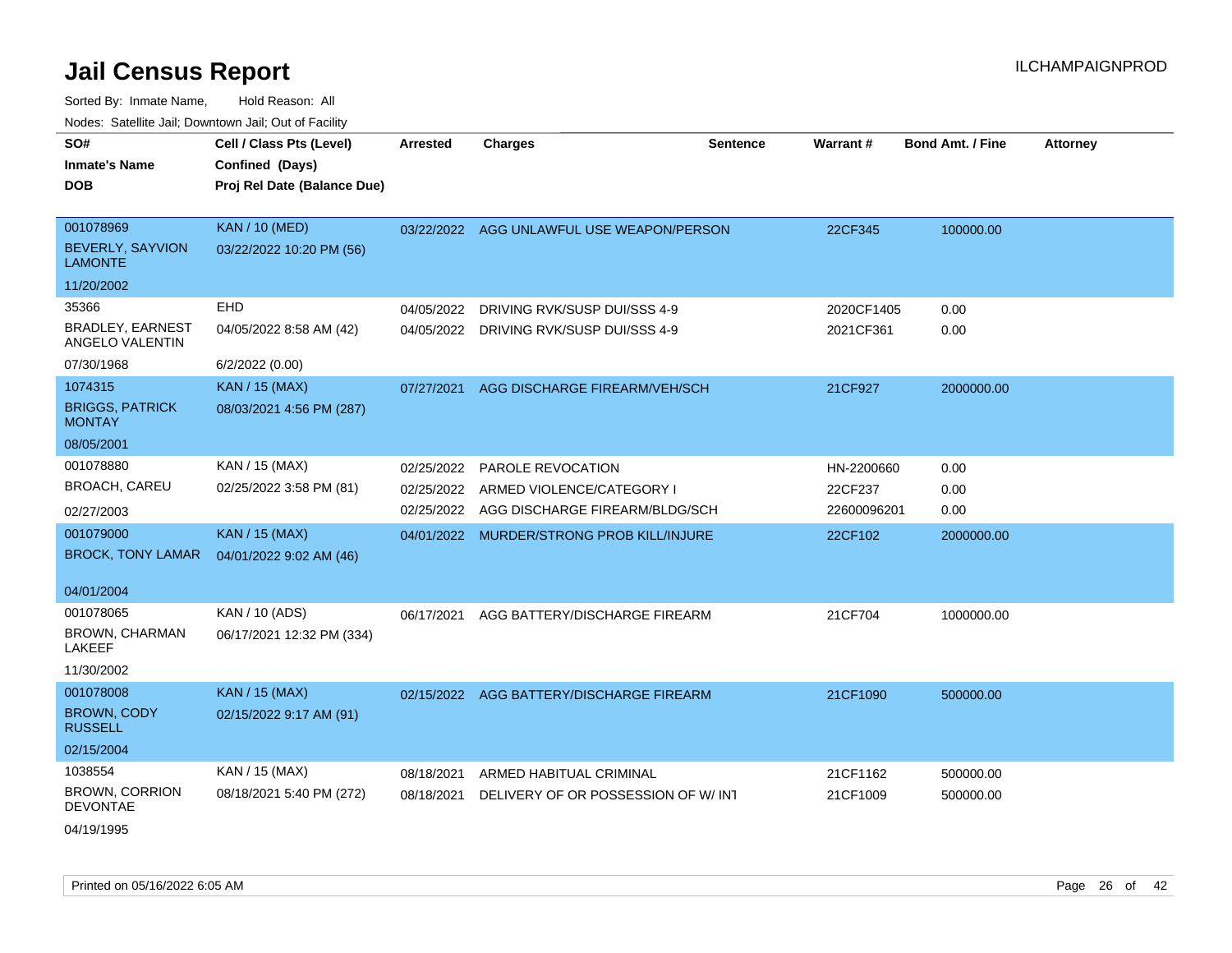| SO#                                      | Cell / Class Pts (Level)                     | Arrested   | <b>Charges</b>                           | Sentence | <b>Warrant#</b> | <b>Bond Amt. / Fine</b> | <b>Attorney</b> |
|------------------------------------------|----------------------------------------------|------------|------------------------------------------|----------|-----------------|-------------------------|-----------------|
| <b>Inmate's Name</b>                     | Confined (Days)                              |            |                                          |          |                 |                         |                 |
| <b>DOB</b>                               | Proj Rel Date (Balance Due)                  |            |                                          |          |                 |                         |                 |
|                                          |                                              |            |                                          |          |                 |                         |                 |
| 1067476                                  | <b>KAN / 10 (MED)</b>                        | 11/13/2021 | AGG DOMESTIC BATTERY/STRANGLE            |          | 20CF575         | 5000.00                 |                 |
| <b>BROWN, JAMES</b><br><b>BRONELL</b>    | 11/13/2021 2:35 AM (185)                     | 11/13/2021 | <b>RESIDENTIAL BURGLARY</b>              |          | 21CF385         | 25000.00                |                 |
| 01/08/1996                               |                                              |            |                                          |          |                 |                         |                 |
| 1028357                                  | KAN / 15 (MAX)                               | 03/23/2022 | DOMESTIC BATTERY/OTHER PRIOR             |          | 22CF348         | 150000.00               |                 |
| <b>BROWN, MARCUS</b><br><b>RICKELL</b>   | 03/23/2022 7:13 PM (55)                      |            | 03/23/2022 FELON POSS/USE WEAPON/FIREARM |          | 22CF349         | 150000.00               |                 |
| 01/06/1995                               |                                              |            |                                          |          |                 |                         |                 |
| 1038579                                  | <b>KAN / 15 (MAX)</b>                        | 08/18/2021 | FELON POSS/USE WEAPON/FIREARM            |          | 21CF1010        | 1000000.00              |                 |
| <b>BROWN, MARKEL</b><br><b>RIKKI</b>     | 08/18/2021 2:05 PM (272)                     |            |                                          |          |                 |                         |                 |
| 01/06/1995                               |                                              |            |                                          |          |                 |                         |                 |
| 1003006                                  | KAN / 15 (MAX)                               | 08/19/2021 | FELON POSS/USE MACHINE GUN               |          | 21CF1011        | 750000.00               |                 |
| <b>BROWN, ROCKEITH</b><br><b>JAVONTE</b> | 08/19/2021 12:55 AM (271)                    |            |                                          |          |                 |                         |                 |
| 07/23/1991                               |                                              |            |                                          |          |                 |                         |                 |
| 1068812                                  | <b>KAN / 15 (MAX)</b>                        | 12/21/2021 | AGG DISCHARGE FIREARM/OCC VEH            |          | 21CF741         | 0.00                    |                 |
| BRYANT, DANNY<br><b>EUGENE</b>           | 12/21/2021 1:50 PM (147)                     | 12/21/2021 | FELON POSS/USE FIREARM PRIOR             |          | 21CF1568        | 150000.00               |                 |
| 11/22/1989                               |                                              |            |                                          |          |                 |                         |                 |
| 987334                                   | KAN / 15 (MAX)                               |            | 03/10/2021 ATTEMPT (FIRST DEGREE MURDER) |          | 19CF689         | 2000000.00              |                 |
| CAIN, ISAIAH<br><b>DEPRIEST</b>          | 03/10/2021 2:22 PM (433)                     |            |                                          |          |                 |                         |                 |
| 12/23/1990                               |                                              |            |                                          |          |                 |                         |                 |
| 001077954                                | <b>KAN / 10 (MED)</b>                        | 12/21/2021 | <b>RESIDENTIAL BURGLARY</b>              |          | 21CF1570        | 250000.00               |                 |
|                                          | CALKINS, STEVEN RAY 12/21/2021 6:35 AM (147) |            |                                          |          |                 |                         |                 |
| 01/01/1992                               |                                              |            |                                          |          |                 |                         |                 |
| 992962                                   | KAN / 15 (ADS)                               | 05/25/2021 | MURDER/INTENT TO KILL/INJURE             |          | 2018CF1045      | 1000000.00              |                 |
| CAMPBELL, KEITH<br><b>KNAQEEB</b>        | 05/25/2021 1:19 PM (357)                     |            |                                          |          |                 |                         |                 |
| 07/22/1991                               |                                              |            |                                          |          |                 |                         |                 |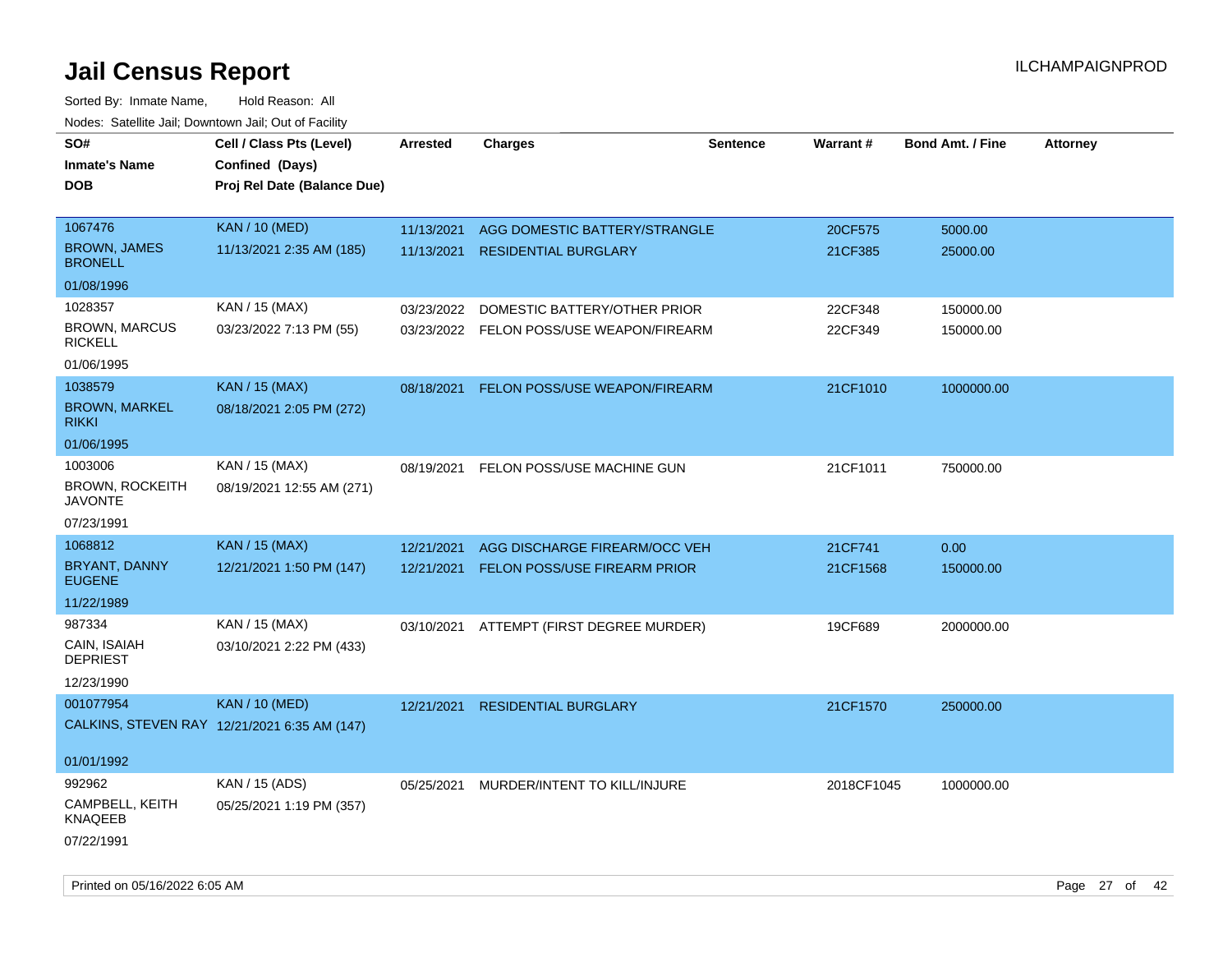Sorted By: Inmate Name, Hold Reason: All Nodes: Satellite Jail; Downtown Jail; Out of Facility

| SO#                                     | Cell / Class Pts (Level)    | <b>Arrested</b> | <b>Charges</b>                          | <b>Sentence</b> | Warrant#   | <b>Bond Amt. / Fine</b> | <b>Attorney</b> |
|-----------------------------------------|-----------------------------|-----------------|-----------------------------------------|-----------------|------------|-------------------------|-----------------|
| <b>Inmate's Name</b>                    | Confined (Days)             |                 |                                         |                 |            |                         |                 |
| <b>DOB</b>                              | Proj Rel Date (Balance Due) |                 |                                         |                 |            |                         |                 |
|                                         |                             |                 |                                         |                 |            |                         |                 |
| 001078953                               | <b>KAN / 10 (MED)</b>       | 03/15/2022      | POSSESSION OF STOLEN FIREARM            |                 | 2022CF319  | 150000.00               |                 |
| CAMPBELL,<br>MOHAMMED BURNELL           | 03/15/2022 10:50 PM (63)    |                 |                                         |                 |            |                         |                 |
| 09/25/1991                              |                             |                 |                                         |                 |            |                         |                 |
| 1045467                                 | KAN / 15 (MAX)              | 04/01/2022      | MFG/DEL CANNABIS/30-500 GRAMS           |                 | 20CF87     | 100000.00 / 34.00       |                 |
| CARPENTER-MOORE.<br>JOSEPH CARL, Junior | 04/02/2022 5:22 PM (45)     | 04/01/2022      | MFG/DEL CANNABIS/30-500 GRAMS           |                 | 19CF1770   | 100000.00 / 34.00       |                 |
| 04/18/1992                              |                             |                 |                                         |                 |            |                         |                 |
| 001078576                               | <b>KAN / 15 (MAX)</b>       | 11/09/2021      | UNLAWFUL USE OF A WEAPON                |                 | 21CF1383   | 350000.00               |                 |
| <b>CARTER, DEMONDRE</b><br><b>DAVON</b> | 11/09/2021 6:01 PM (189)    |                 |                                         |                 |            |                         |                 |
| 05/27/2001                              |                             |                 |                                         |                 |            |                         |                 |
| 1060436                                 | KAN / 10 (MED)              | 01/06/2022      | AGGRAVATED UNLAWFUL RESTRAINT           |                 | 22CF29     | 50000.00                |                 |
| CARTER, DERESHEO<br><b>DEWAYNE</b>      | 01/06/2022 8:43 PM (131)    | 01/06/2022      | FELON ESCAPE/PEACE OFFICER              |                 | 22CF28     | 25000.00                |                 |
| 09/10/1991                              |                             |                 |                                         |                 |            |                         |                 |
| 1064838                                 | <b>KAN / 15 (MAX)</b>       | 04/13/2022      | <b>VIOLATE OP/OTHER PRIOR</b>           |                 | 2022CM68   | 5000.00                 |                 |
| CARTER, JAMAL                           | 04/13/2022 6:34 PM (34)     | 04/13/2022      | DRIVING DURING SUSPENSION               |                 | 2022MT403  | 200.00                  |                 |
| <b>ANTONIO</b>                          |                             | 04/13/2022      | <b>FELON POSS/USE WEAPON/FIREARM</b>    |                 | 2022CF464  | 75000.00                |                 |
| 09/25/1997                              |                             | 04/18/2022      | <b>CRIMINAL TRESPASS TO PROPERTY</b>    |                 | 2020CF1015 | 5000.00                 |                 |
| 001077353                               | KAN / 15 (MAX)              | 02/12/2022      | FELON POSS/USE WEAPON/FIREARM           |                 | 22CF173    | 200000.00               |                 |
| CARTER, JAMES<br><b>IVORY</b>           | 02/13/2022 1:19 AM (93)     |                 | 02/12/2022 ALCOHOL SALES - MINOR 19-20  |                 | 2020OV127  | 1000.00                 |                 |
| 08/12/2000                              |                             |                 |                                         |                 |            |                         |                 |
| 1064992                                 | KAN / 15 (MAX)              | 09/20/2021      | ARMED VIOLENCE/CATEGORY I               |                 | 21CF1137   | 500000.00               |                 |
| <b>CARTER, KEJUAN</b><br><b>JAVONTE</b> | 09/20/2021 11:42 PM (239)   |                 |                                         |                 |            |                         |                 |
| 06/27/1998                              |                             |                 |                                         |                 |            |                         |                 |
| 001078729                               | KAN / 15 (ADS)              |                 | 01/02/2022 MURDER/INTENT TO KILL/INJURE |                 | 20CF396    | 1000000.00              |                 |
| CARTER, TROY<br><b>DEMON</b>            | 01/02/2022 10:29 AM (135)   |                 |                                         |                 |            |                         |                 |
| 01/02/2004                              |                             |                 |                                         |                 |            |                         |                 |

Printed on 05/16/2022 6:05 AM Page 28 of 42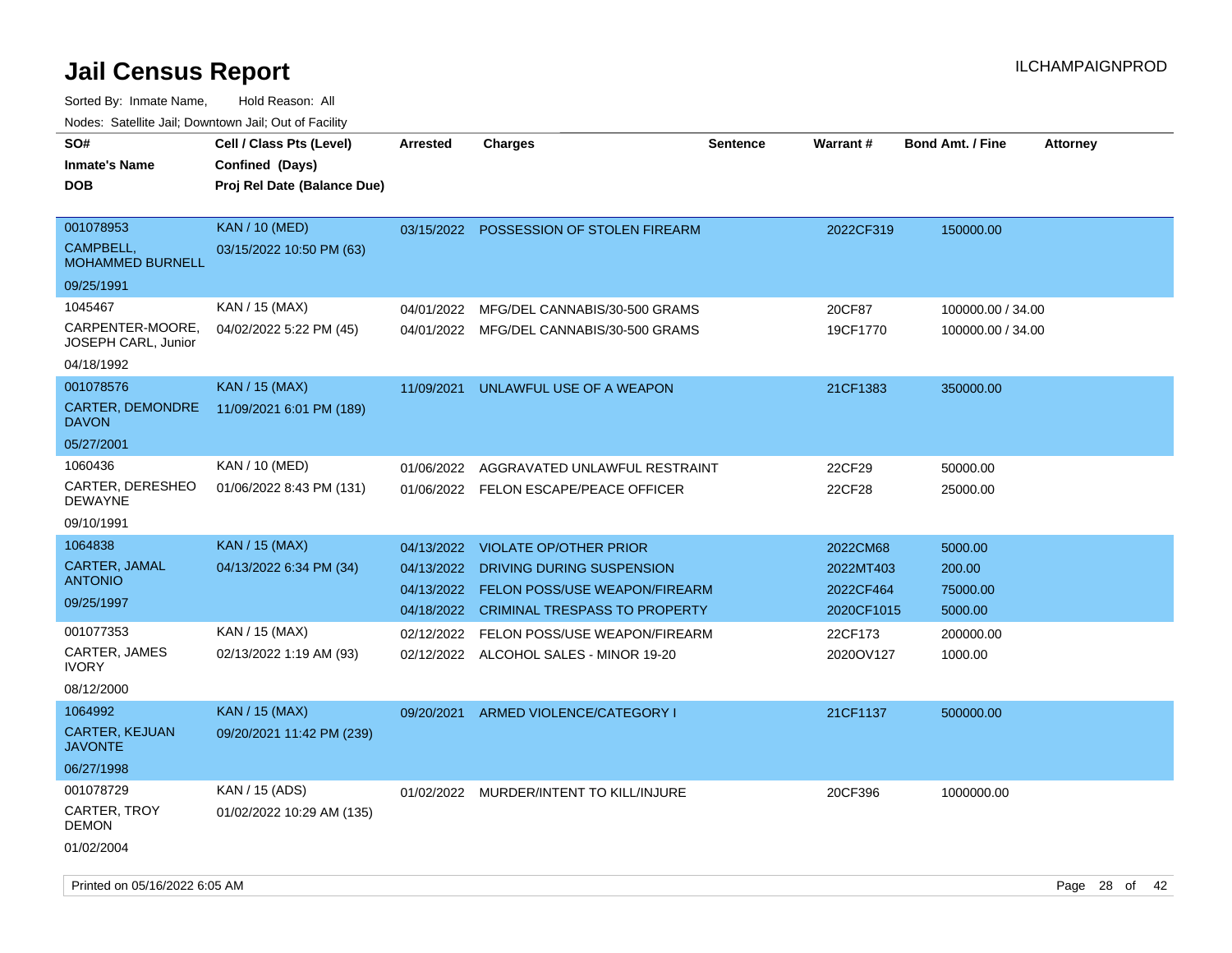Sorted By: Inmate Name, Hold Reason: All Nodes: Satellite Jail; Downtown Jail; Out of Facility

| rougs. Calcing Jan, Downtown Jan, Out of Facility |                                             |            |                                                |                 |            |                         |                 |
|---------------------------------------------------|---------------------------------------------|------------|------------------------------------------------|-----------------|------------|-------------------------|-----------------|
| SO#<br><b>Inmate's Name</b>                       | Cell / Class Pts (Level)<br>Confined (Days) | Arrested   | <b>Charges</b>                                 | <b>Sentence</b> | Warrant#   | <b>Bond Amt. / Fine</b> | <b>Attorney</b> |
| <b>DOB</b>                                        | Proj Rel Date (Balance Due)                 |            |                                                |                 |            |                         |                 |
| 957936                                            | <b>KAN / 15 (MAX)</b>                       |            | 03/10/2022 DELIVERY OF OR POSSESSION OF W/ INT |                 | 22CF295    | 500000.00               |                 |
| <b>CAVETTE, JUSTIN</b><br><b>EUGENE</b>           | 03/10/2022 12:10 PM (68)                    |            |                                                |                 |            |                         |                 |
| 08/02/1988                                        |                                             |            |                                                |                 |            |                         |                 |
| 001078812                                         | KAN / 15 (MAX)                              |            | 02/01/2022 ARMED ROBBERY/ARMED W/FIREARM       |                 | 22CF145    | 500000.00               |                 |
| COBB, SINTRAE<br><b>SANCHEZ</b>                   | 02/01/2022 8:33 PM (105)                    |            |                                                |                 |            |                         |                 |
| 07/05/2002                                        |                                             |            |                                                |                 |            |                         |                 |
| 1048488                                           | <b>KAN / 10 (ADS)</b>                       |            | 12/30/2021 ARMED VIOLENCE/CATEGORY I           |                 | 2022CF4    | 500000.00               |                 |
| <b>COLSON, WAYNE</b><br><b>ARTHUR, Third</b>      | 12/30/2021 8:27 AM (138)                    |            |                                                |                 |            |                         |                 |
| 10/14/1995                                        |                                             |            |                                                |                 |            |                         |                 |
| 975008                                            | EHD                                         | 05/03/2022 | DUI ALC/INTOX COMPOUND/DRUG                    |                 | 2020DT282  | 0.00                    |                 |
| COOK, MICHAEL<br>EDWARD                           | 05/03/2022 10:15 AM (14)                    |            | 05/03/2022 DRIVING RVK/SUSP DUI/SSS 2ND        |                 | 2021CF729  | 0.00                    |                 |
| 02/13/1963                                        | 5/16/2022 (0.00)                            |            |                                                |                 |            |                         |                 |
| 57733                                             | <b>KAN / 15 (SPH)</b>                       | 02/25/2020 | <b>HOMICIDE</b>                                |                 | 2020-CF250 | 0.00                    |                 |
| <b>CRAIG, ANTOINE</b><br><b>DARRELL</b>           | 02/25/2020 4:08 PM (812)                    | 02/25/2020 | FELON POSS/USE WEAPON/FIREARM                  |                 | 19CF-1827  | 0.00                    |                 |
| 10/09/1982                                        |                                             |            |                                                |                 |            |                         |                 |
| 526864                                            | EHD                                         | 05/10/2022 | DRIVING RVK/SUSP DUI/SSS 2ND                   |                 | 2020CF913  | 0.00                    |                 |
| CROOM, STEVEN<br>NATE                             | 05/10/2022 10:32 AM (7)                     |            |                                                |                 |            |                         |                 |
| 08/04/1984                                        | 6/8/2022 (0.00)                             |            |                                                |                 |            |                         |                 |
| 001077939                                         | <b>KAN / 10 (MED)</b>                       | 05/10/2021 | FIREARM/FOID INVALID/NOT ELIG                  |                 | 21CF526    | 350000.00               |                 |
| <b>CROSS, PATRICK</b><br><b>DONTRELLE</b>         | 05/10/2021 7:31 PM (372)                    | 06/02/2021 | POSS STOLEN VEHICLE > \$25,000                 |                 | 21CF612    | 10000.00                |                 |
| 11/07/2001                                        |                                             |            |                                                |                 |            |                         |                 |
| 1023587                                           | KAN / 15 (MAX)                              | 09/24/2021 | MFG/DEL CANNABIS/2.5-10 GRAMS                  |                 | 21CF1155   | 50000.00                |                 |
| DAVIS, MARTIN<br><b>DENNIS</b>                    | 09/24/2021 9:38 PM (235)                    | 09/24/2021 | ARMED HABITUAL CRIMINAL                        |                 | 2021-CF681 | 500000.00               |                 |
|                                                   |                                             |            |                                                |                 |            |                         |                 |

12/02/1994

Printed on 05/16/2022 6:05 AM Page 29 of 42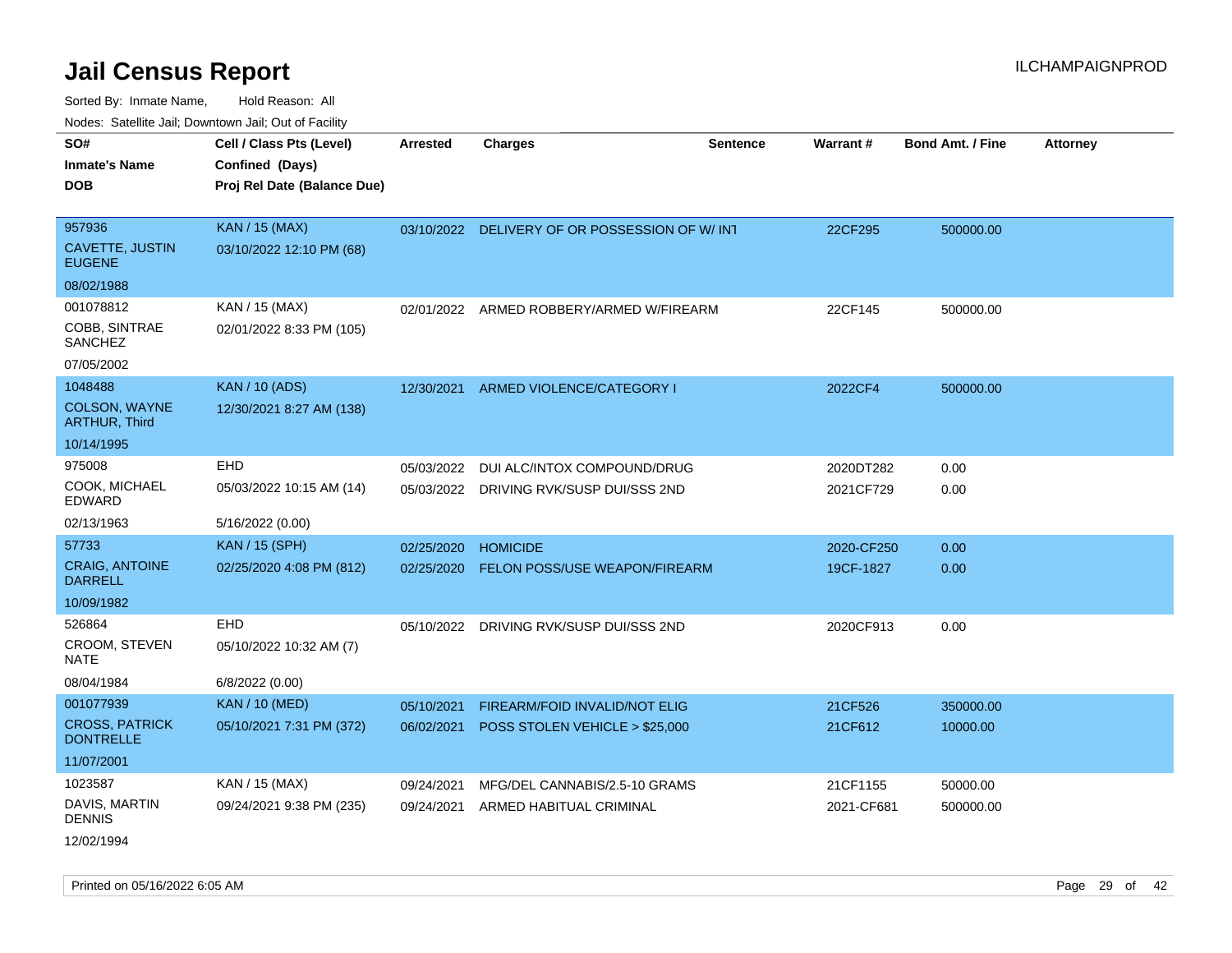| SO#<br><b>Inmate's Name</b>                 | Cell / Class Pts (Level)<br>Confined (Days)      | Arrested          | <b>Charges</b>                          | <b>Sentence</b> | <b>Warrant#</b> | <b>Bond Amt. / Fine</b> | <b>Attorney</b> |
|---------------------------------------------|--------------------------------------------------|-------------------|-----------------------------------------|-----------------|-----------------|-------------------------|-----------------|
| <b>DOB</b>                                  | Proj Rel Date (Balance Due)                      |                   |                                         |                 |                 |                         |                 |
| 001077214                                   | <b>KAN / 15 (MAX)</b>                            |                   |                                         |                 |                 |                         |                 |
| DAVIS-MURDOCK,<br><b>ERION VASSHAD</b>      | 12/21/2021 10:13 AM (147)                        | 12/20/2021 MURDER |                                         |                 | 21CF1572        | 5000000.00              |                 |
| 06/22/1998                                  |                                                  |                   |                                         |                 |                 |                         |                 |
| 001078538<br>DAWKINS, LEN                   | KAN / 10 (ADS)<br>10/26/2021 8:18 PM (203)       | 10/26/2021        | <b>CRIM SEX ASSAULT/FORCE</b>           |                 | 21CF1301        | 250000.00               |                 |
| 03/23/1987                                  |                                                  |                   |                                         |                 |                 |                         |                 |
| 64070<br>DECKER, ANTHONY V                  | <b>KAN / 10 (MED)</b><br>02/18/2022 6:52 PM (88) |                   | 02/18/2022 BURGLARY                     |                 | 21CF1176        | 20000.00                |                 |
| 11/27/1982                                  |                                                  |                   |                                         |                 |                 |                         |                 |
| 001078223<br>DIEGO-MATEO,<br><b>JOAQUIN</b> | KAN / 5 (MIN)<br>11/09/2021 10:52 PM (189)       | 11/09/2021        | AGG DUI/NO VALID DL                     |                 | 21CF1382        | 250000.00               |                 |
| 01/23/2002                                  |                                                  |                   |                                         |                 |                 |                         |                 |
| 1061304                                     | <b>KAN / 15 (MAX)</b>                            | 10/11/2021        | <b>HOME INVASION/FIREARM</b>            |                 | 21CF1228        | 1000000.00              |                 |
| <b>DORRIS, KEMION</b><br><b>DAETOCE</b>     | 10/11/2021 7:30 PM (218)                         | 10/11/2021        | ARMED HABITUAL CRIMINAL                 |                 | 21CF1226        | 750000.00               |                 |
| 11/19/1997                                  |                                                  | 10/11/2021        | ARMED HABITUAL CRIMINAL                 |                 | 21CF1227        | 750000.00               |                 |
| 959292                                      | KAN / 15 (ADS)                                   | 04/01/2021        | ATTEMPT (FIRST DEGREE MURDER)           |                 | 2020CF565       | 2000000.00              |                 |
| DUNCAN, COREYON<br><b>ANTHONY</b>           | 04/01/2021 8:46 PM (411)                         | 12/17/2021        | <b>MURDER</b>                           |                 | 21CF1542        | 2500000.00              |                 |
| 01/17/1989                                  |                                                  |                   |                                         |                 |                 |                         |                 |
| 665841<br>EVELAND, JEREMY<br><b>DOUGLAS</b> | <b>EHD</b><br>05/03/2022 8:55 AM (14)            |                   | 05/03/2022 DRIVING RVK/SUSP DUI/SSS 2ND |                 | 2021CF1492      | 0.00                    |                 |
| 12/03/1973                                  | 6/15/2022 (0.00)                                 |                   |                                         |                 |                 |                         |                 |
| 1053207                                     | KAN / 15 (SPH)                                   | 06/06/2019        | MURDER/INTENT TO KILL/INJURE            |                 | 2019-CF849      | 2000000.00              |                 |
| FAUST, JAQUAVEON<br>LAVELL                  | 06/06/2019 2:24 PM (1,076)                       |                   |                                         |                 |                 |                         |                 |
| 07/25/1996                                  |                                                  |                   |                                         |                 |                 |                         |                 |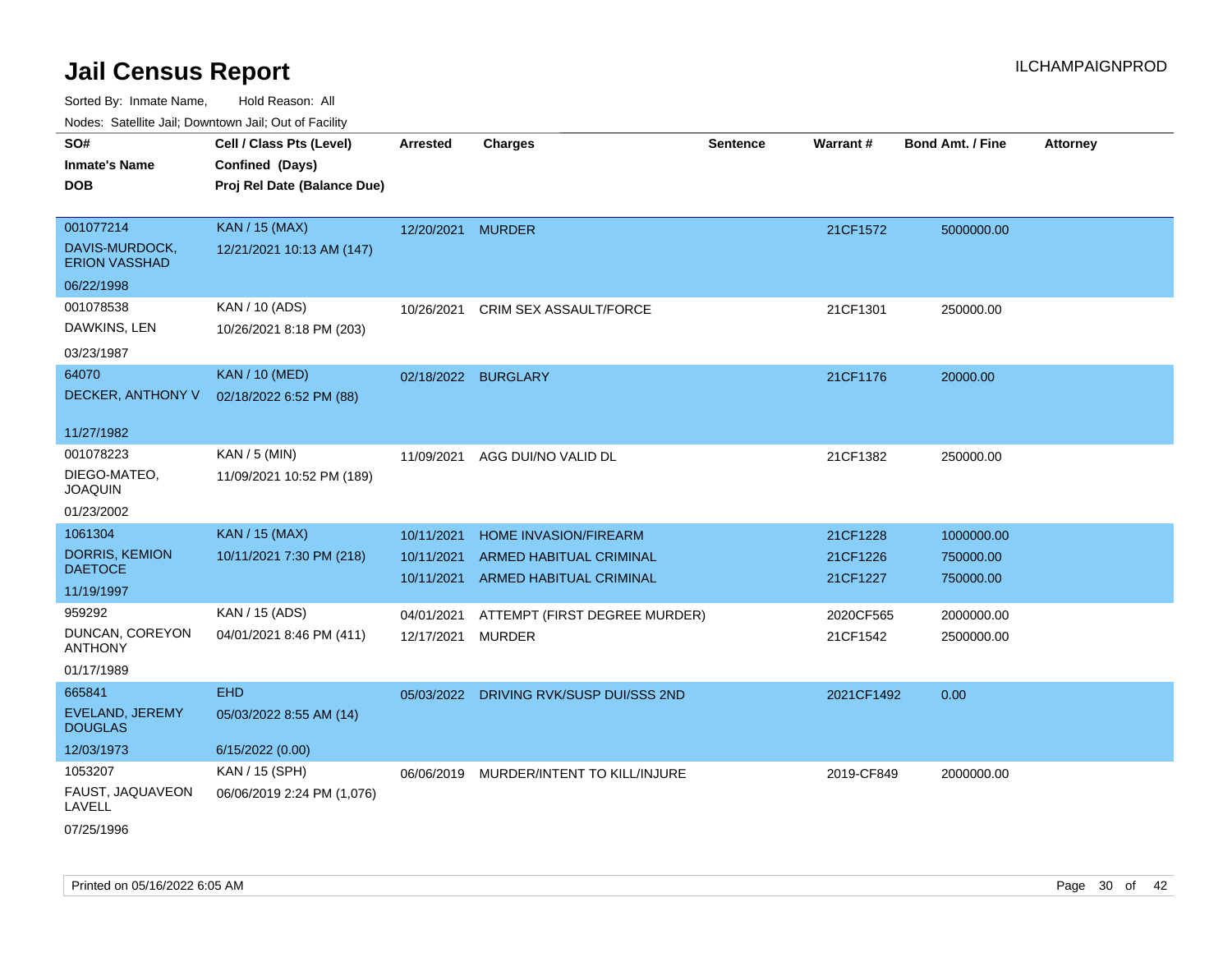Sorted By: Inmate Name, Hold Reason: All

Nodes: Satellite Jail; Downtown Jail; Out of Facility

| SO#<br><b>Inmate's Name</b><br><b>DOB</b>                      | Cell / Class Pts (Level)<br>Confined (Days)<br>Proj Rel Date (Balance Due) | Arrested                 | <b>Charges</b>                                                                                           | <b>Sentence</b> | <b>Warrant#</b>                   | <b>Bond Amt. / Fine</b>             | <b>Attorney</b> |
|----------------------------------------------------------------|----------------------------------------------------------------------------|--------------------------|----------------------------------------------------------------------------------------------------------|-----------------|-----------------------------------|-------------------------------------|-----------------|
| 001079018<br>FINLEY, KEITH DAVID                               | <b>EHD</b><br>04/05/2022 10:38 AM (42)                                     |                          | 04/05/2022 DRIVING RVK/SUSP DUI/SSS 4-9                                                                  |                 | 2022CF22                          | 0.00                                |                 |
| 08/23/1963                                                     | 10/1/2022 (0.00)                                                           |                          |                                                                                                          |                 |                                   |                                     |                 |
| 001078961<br>FISCHER, KYRE<br><b>ORLANDO</b><br>04/14/2002     | KAN / 10 (MED)<br>03/21/2022 1:21 PM (57)                                  | 03/21/2022               | AGG BATTERY/DISCHARGE FIREARM                                                                            |                 | 22CF39                            | 750000.00                           |                 |
| 524764<br><b>FISCUS, ROBERT</b><br><b>LOWELL</b><br>02/17/1986 | $KAN / 5$ (MIN)<br>09/18/2021 10:50 AM (241)                               |                          | 09/18/2021 METH DELIVERY/15<100 GRAMS                                                                    |                 | 21CF627                           | 50000.00                            |                 |
| 1075614<br><b>GANT, TEVIN</b><br><b>ODELROW</b><br>03/03/1991  | KAN / 15 (MAX)<br>03/19/2022 5:29 PM (59)                                  | 03/19/2022               | PAROLE REVOCATION<br>03/19/2022 AGGRAVATED DOMESTIC BATTERY                                              |                 | CM2201590<br>22CF333              | 0.00<br>75000.00                    |                 |
| 1013012<br><b>GARY, XAVIER LAMAR</b><br>12/14/1991             | <b>KAN / 15 (MAX)</b><br>07/08/2021 9:24 AM (313)                          | 07/08/2021<br>07/08/2021 | FELON POSS/USE FIREARM PRIOR<br>ATTEMPT (FIRST DEGREE MURDER)<br>07/08/2021 FELON POSS/USE FIREARM PRIOR |                 | 21CF798<br>2021CF790<br>2020CF650 | 500000.00<br>1000000.00<br>25000.00 |                 |
| 1065946<br>GODBOLT, DESMOND<br><b>DEVONTAE</b><br>11/15/1997   | KAN / 10 (MED)<br>09/04/2021 1:17 AM (255)                                 | 09/04/2021<br>09/04/2021 | AGG BATTERY/DISCHARGE FIREARM<br>RESIST/OBSTRUCTING A PEACE OFFICEF                                      |                 | 21CF1057<br>21CM407               | 750000.00<br>0.00                   |                 |
| 1070118<br><b>GRAHAM, CORTEZ</b><br><b>LAMON</b>               | <b>KAN / 15 (MAX)</b><br>08/31/2021 9:32 PM (259)                          | 08/31/2021<br>09/02/2021 | AGGRAVATED DOMESTIC BATTERY<br>PROBATION VIOLATION                                                       |                 | 21CF1049<br>21CF55                | 750000.00<br>50000.00               |                 |
| 03/31/1976<br>1076506                                          | KAN / 15 (MAX)<br>GRAY, JAMARH EMERE 09/17/2021 10:41 AM (242)             | 09/17/2021<br>09/20/2021 | AGG UUW/PERSON/CM THREAT VIOL<br><b>DOMESTIC BATTERY</b>                                                 |                 | 21CF1131<br>21CM430               | 100000.00<br>5000.00                |                 |

06/21/2003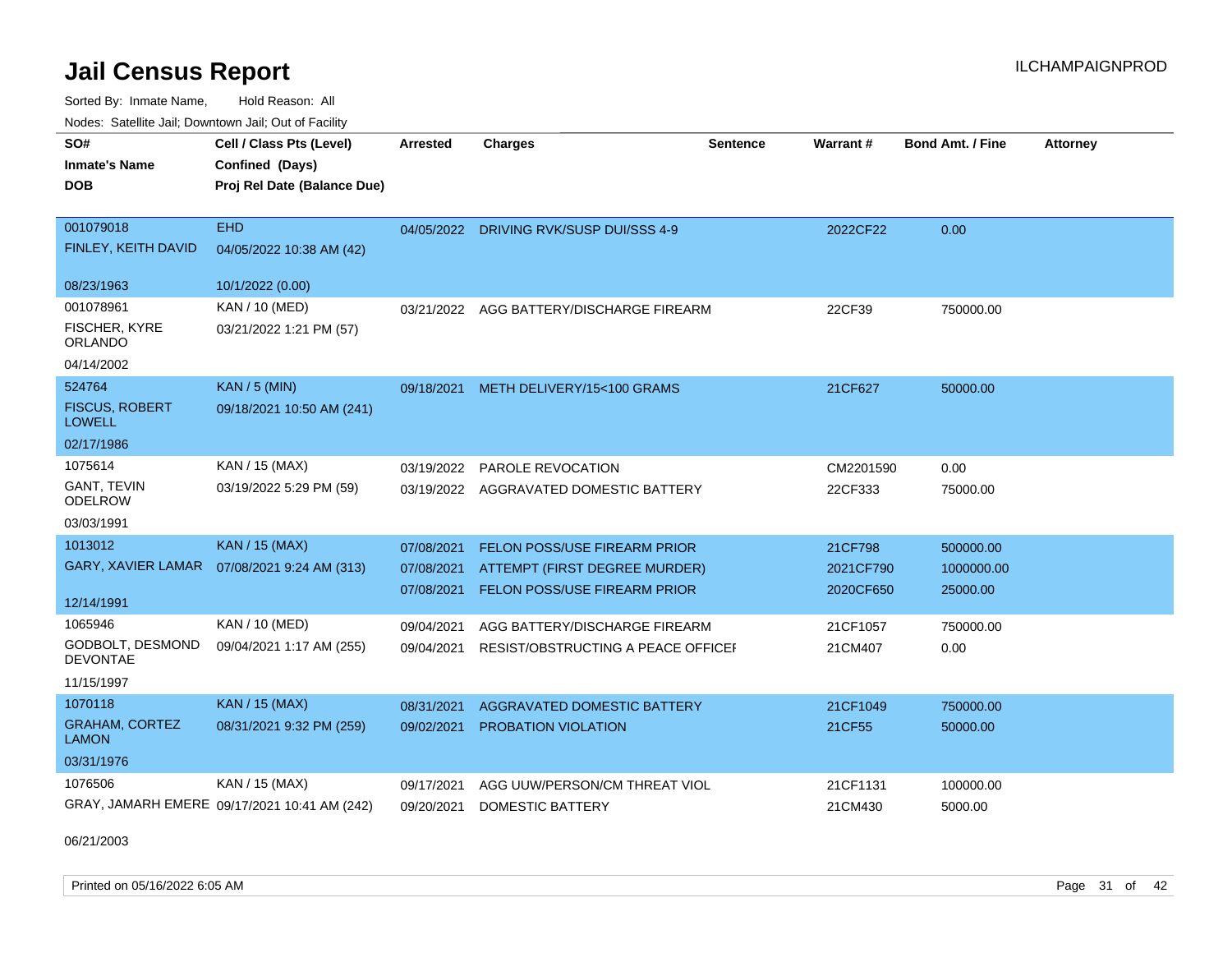| SO#<br><b>Inmate's Name</b><br><b>DOB</b>          | Cell / Class Pts (Level)<br>Confined (Days)<br>Proj Rel Date (Balance Due) | <b>Arrested</b>      | <b>Charges</b>                            | <b>Sentence</b> | Warrant#   | <b>Bond Amt. / Fine</b> | <b>Attorney</b> |
|----------------------------------------------------|----------------------------------------------------------------------------|----------------------|-------------------------------------------|-----------------|------------|-------------------------|-----------------|
| 1055117<br><b>GREAM, JOHN</b><br><b>ROBERT LEE</b> | <b>EHD</b><br>02/15/2022 10:44 AM (91)                                     |                      | 02/15/2022 AGG BATTERY/PUBLIC PLACE       |                 | 2021CM47   | 0.00                    |                 |
| 08/23/1996                                         | 6/13/2022 (0.00)                                                           |                      |                                           |                 |            |                         |                 |
| 001078871                                          | $KAN / 5$ (MIN)                                                            | 02/22/2022           | <b>RESIDENTIAL BURGLARY</b>               |                 | 2020JD14   | 0.00                    |                 |
| <b>HARRIS, MARTELL</b>                             | 02/22/2022 3:44 PM (84)                                                    | 02/22/2022           | <b>INDIRECT CRIMINAL CONTEMPT</b>         |                 | 2020CC9    | 20000.00                |                 |
| <b>TE'SHAWN</b><br>07/02/2003                      |                                                                            |                      | 02/22/2022 ESCAPE/VIOLATE ELEC MONITORING |                 | 22CF316    | 150000.00               |                 |
| 001079080                                          | <b>KAN / 15 (MAX)</b>                                                      |                      | 04/18/2022 FELON POSS/USE WEAPON/FIREARM  |                 | 22CF477    | 300000.00               |                 |
| <b>HARRIS, MILEEK</b><br><b>JAEQUAN</b>            | 04/19/2022 12:10 AM (28)                                                   |                      |                                           |                 |            |                         |                 |
| 08/04/2000                                         |                                                                            |                      |                                           |                 |            |                         |                 |
| 1037683                                            | EHD                                                                        | 02/23/2022           | AGG DUI/LIC SUSP OR REVOKED               |                 | 2020CF350  | 0.00                    |                 |
| HARRISON, HAROLD<br><b>RAY</b>                     | 02/23/2022 10:01 AM (83)                                                   | 02/23/2022 AGG DUI/3 |                                           |                 | 2020CF1351 | 0.00                    |                 |
| 11/30/1963                                         | 5/22/2022 (0.00)                                                           |                      |                                           |                 |            |                         |                 |
| 1073611                                            | <b>KAN / 5 (MIN)</b>                                                       | 02/09/2021           | MFG 15>100 GR ECSTASY/ANALOG              |                 | 21CF121    | 500000.00               |                 |
| <b>HAYES, CAMERON</b><br><b>TAYLOR MALEEK</b>      | 02/09/2021 3:10 PM (462)                                                   | 02/09/2021           | DELIVERY OF OR POSSESSION OF W/INT        |                 | 21CF160    | 750000.00               |                 |
| 08/10/1998                                         |                                                                            |                      |                                           |                 |            |                         |                 |
| 1045186                                            | KAN / 15 (MAX)                                                             | 08/16/2021           | ARMED VIOLENCE/CATEGORY I                 |                 | 21CF934    | 1000000.00              |                 |
| HOLBROOK, JOHNNIE                                  | 08/16/2021 11:07 AM (274)                                                  | 08/16/2021           | FELON POSS/USE WEAPON/FIREARM             |                 | 19CF968    | 50000.00                |                 |
| <b>MATHIS</b>                                      |                                                                            | 08/16/2021           | AGG FLEEING POLICE/21 MPH OVER            |                 | 21CF988    | 1810.00                 |                 |
| 07/19/1996                                         |                                                                            | 08/16/2021           | FELON POSS/USE WEAPON/FIREARM             |                 | 21CF989    | 100000.00               |                 |
|                                                    |                                                                            | 03/30/2022 MURDER    |                                           |                 |            | 2000000.00              |                 |
| 972300                                             | <b>KAN / 10 (MED)</b>                                                      | 12/22/2021           | <b>RESIDENTIAL BURGLARY</b>               |                 | 18CF1691   | 25000.00                |                 |
| <b>HOLT, MICHAEL</b><br><b>TERRELL</b>             | 12/22/2021 8:36 AM (146)                                                   | 12/22/2021           | AGG CRIM SEX ABUSE/VICTIM <9              |                 | 19CF1277   | 250000.00               |                 |
| 12/25/1989                                         |                                                                            |                      |                                           |                 |            |                         |                 |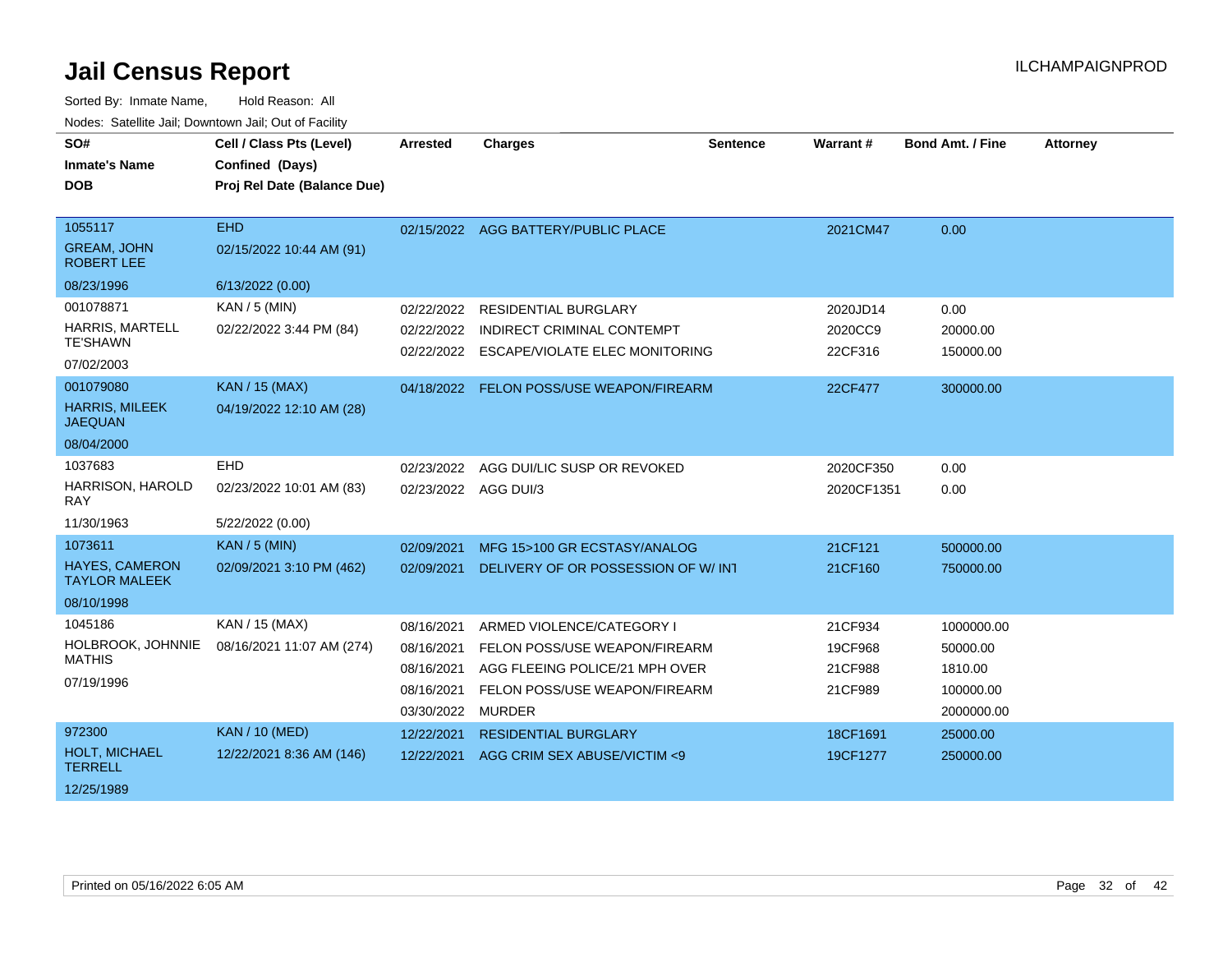| <u>Rudos. Catolino dali, Downtown dali, Odi or Fability</u> |                                             |                 |                                         |                 |                 |                         |                 |
|-------------------------------------------------------------|---------------------------------------------|-----------------|-----------------------------------------|-----------------|-----------------|-------------------------|-----------------|
| SO#<br><b>Inmate's Name</b>                                 | Cell / Class Pts (Level)<br>Confined (Days) | <b>Arrested</b> | <b>Charges</b>                          | <b>Sentence</b> | <b>Warrant#</b> | <b>Bond Amt. / Fine</b> | <b>Attorney</b> |
| DOB                                                         | Proj Rel Date (Balance Due)                 |                 |                                         |                 |                 |                         |                 |
| 987949                                                      | <b>KAN / 10 (SPH)</b>                       |                 | 03/29/2022 FELON POSS/FIREARM           |                 | 22CF365         | 150000.00               |                 |
| <b>HOLT, TERRELL</b><br><b>VALENTINO</b>                    | 03/29/2022 12:53 AM (49)                    |                 |                                         |                 |                 |                         |                 |
| 02/17/1991                                                  |                                             |                 |                                         |                 |                 |                         |                 |
| 001078146                                                   | KAN / 15 (MAX)                              | 07/09/2021      | AGG BATTERY/DISCHARGE FIREARM           |                 | 21CF795         | 1000000.00              |                 |
| HUNT, TEIGAN<br>JAZAIREO                                    | 07/09/2021 12:41 PM (312)                   | 07/09/2021      | ARMED ROBBERY/ARMED W/FIREARM           |                 | 21CF806         | 1000000.00              |                 |
| 05/14/2003                                                  |                                             |                 |                                         |                 |                 |                         |                 |
| 989743                                                      | <b>KAN / 15 (ADS)</b>                       | 04/13/2021      | AGGRAVATED DOMESTIC BATTERY             |                 | 21CF399         | 250000.00               |                 |
| <b>JACKSON, STEVE</b><br>ALLEN                              | 04/13/2021 2:45 AM (399)                    |                 |                                         |                 |                 |                         |                 |
| 06/04/1991                                                  |                                             |                 |                                         |                 |                 |                         |                 |
| 001078788                                                   | KAN / 5 (ADS)                               |                 | 01/21/2022 AGGRAVATED BATTERY           |                 | 22CF93          | 75000.00                |                 |
| JOHNSON, BRENTON<br>ZAE                                     | 01/21/2022 8:33 PM (116)                    |                 |                                         |                 |                 |                         |                 |
| 08/07/1987                                                  |                                             |                 |                                         |                 |                 |                         |                 |
| 1042582                                                     | <b>KAN / 15 (MAX)</b>                       |                 | 03/10/2022 VIOLATE ORDER PROTECTION     |                 | 22CM61          | 200000.00               |                 |
| JONES, DEONTA<br>DANTRAL                                    | 03/10/2022 4:50 AM (68)                     |                 |                                         |                 |                 |                         |                 |
| 02/01/1993                                                  |                                             |                 |                                         |                 |                 |                         |                 |
| 956822                                                      | KAN / 15 (MAX)                              | 11/25/2021      | AGGRAVATED DOMESTIC BATTERY             |                 | 21CF1442        | 150000.00               |                 |
| JONES, MARIO<br>NATHANIEL                                   | 11/25/2021 10:37 AM (173)                   | 11/25/2021      | PAROLE REVOCATION                       |                 | CH2106361       | 0.00                    |                 |
| 10/27/1987                                                  |                                             | 11/25/2021      | UNLAWFUL RESTRAINT                      |                 | 21CF1443        | 150000.00               |                 |
| 45193                                                       | KAN / 10 (MED)                              |                 | 04/29/2022 FELON POSS/USE FIREARM PRIOR |                 | 22CF531         | 100000.00               |                 |
| KASPERS, JOHNNY<br>RAY.                                     | 04/29/2022 11:00 AM (18)                    |                 |                                         |                 |                 |                         |                 |
| 05/28/1977                                                  |                                             |                 |                                         |                 |                 |                         |                 |
| 57271                                                       | EHD                                         | 03/08/2022      | DRIVING RVK/SUSP DUI/SSS 4-9            |                 | 2021CF34        | 0.00                    |                 |
| <b>KEYS, CAPREE</b><br>REMONE                               | 03/08/2022 9:17 AM (70)                     |                 | 03/08/2022 DRIVING RVK/SUSP DUI/SSS 4-9 |                 | 2020CF1116      | 0.00                    |                 |
| 11/23/1982                                                  | 9/3/2022(0.00)                              |                 |                                         |                 |                 |                         |                 |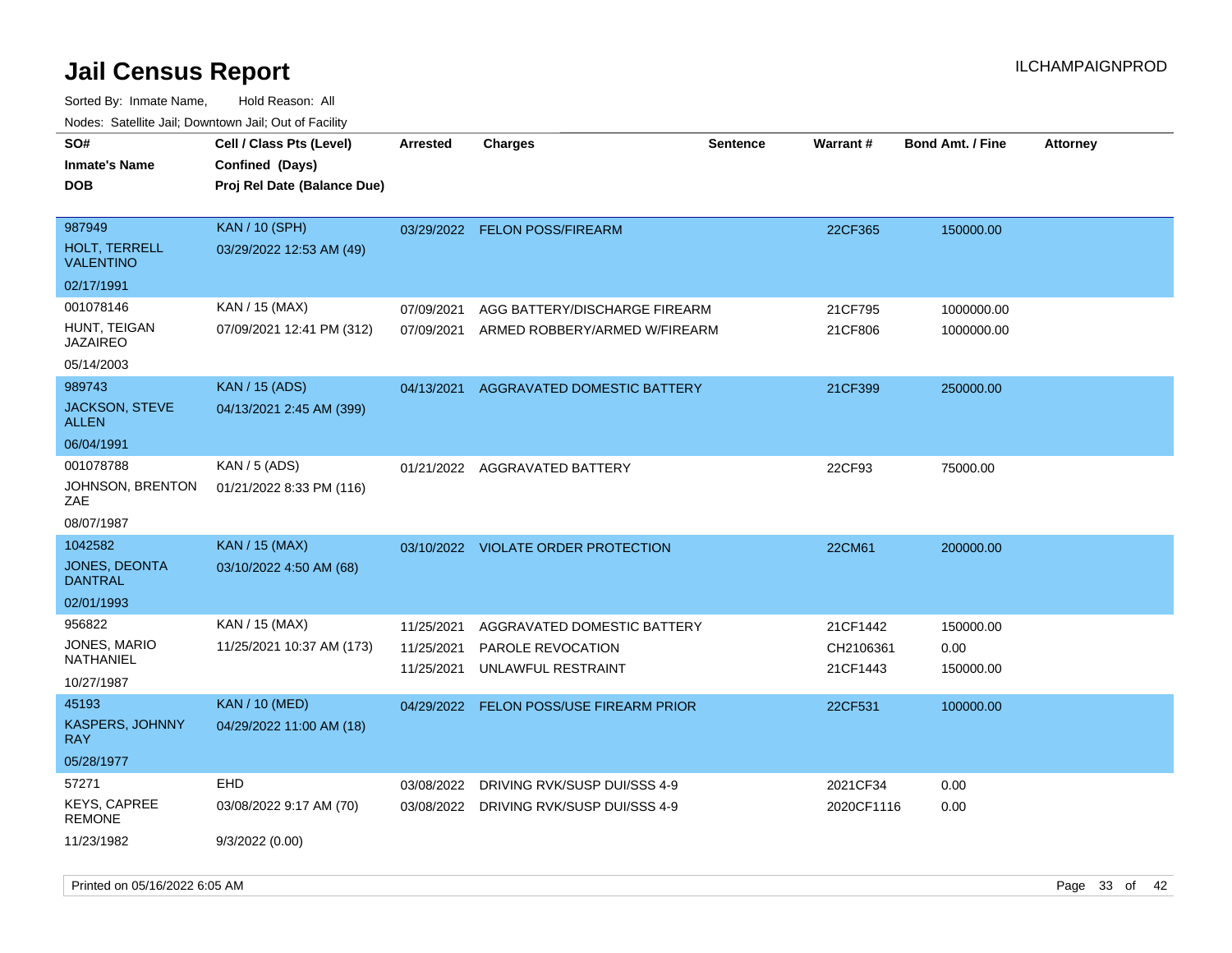| SO#<br><b>Inmate's Name</b>                      | Cell / Class Pts (Level)<br>Confined (Days) | <b>Arrested</b>      | <b>Charges</b>                          | <b>Sentence</b> | <b>Warrant#</b> | <b>Bond Amt. / Fine</b> | <b>Attorney</b> |
|--------------------------------------------------|---------------------------------------------|----------------------|-----------------------------------------|-----------------|-----------------|-------------------------|-----------------|
| <b>DOB</b>                                       | Proj Rel Date (Balance Due)                 |                      |                                         |                 |                 |                         |                 |
| 1036509                                          | <b>EHD</b>                                  | 05/10/2022           | DRIVING ON SUSPENDED LICENSE            |                 | 2020TR4855      | 0.00                    |                 |
| <b>LARRY, QUENTIN</b><br><b>CORNILUES JUWAN,</b> | 05/10/2022 11:14 AM (7)                     |                      |                                         |                 |                 |                         |                 |
| 05/12/1992                                       | 5/19/2022 (0.00)                            |                      |                                         |                 |                 |                         |                 |
| 1064445                                          | KAN / 15 (MAX)                              | 04/23/2021           | AGG DISCHARGE FIREARM/OCC VEH           |                 | 2021CF295       | 500000.00               |                 |
| LARUE, TERENCE<br><b>TRAMEL</b>                  | 04/23/2021 11:18 AM (389)                   | 04/23/2021           | POSSESS 15<100 GRAMS COCAINE            |                 | 19CF1052        | 10000.00                |                 |
| 12/23/1998                                       |                                             | 04/23/2021           | FELON POSS/USE FIREARM/PAROLE           |                 | 21CF899         | 500000.00               |                 |
| 001078470                                        | <b>KAN / 15 (MAX)</b>                       | 10/10/2021           | MURDER/INTENT TO KILL/INJURE            |                 | 21CF1221        | 1000000.00              |                 |
| LEE, AMAHRION<br><b>JA'MERE</b>                  | 10/10/2021 1:23 PM (219)                    |                      |                                         |                 |                 |                         |                 |
| 11/05/2002                                       |                                             |                      |                                         |                 |                 |                         |                 |
| 1052425                                          | <b>EHD</b>                                  |                      | 04/26/2022 DRIVING ON SUSPENDED LICENSE |                 | 2021TR9328      | 0.00                    |                 |
| LEO, MICHAEL JAMES                               | 04/26/2022 9:13 AM (21)                     |                      |                                         |                 |                 |                         |                 |
| 04/09/1994                                       | 5/25/2022 (0.00)                            |                      |                                         |                 |                 |                         |                 |
| 1005717                                          | <b>KAN / 5 (MIN)</b>                        | 03/31/2022 AGG DUI/3 |                                         |                 | 22CF372         | 100000.00               |                 |
| LEWIS, ORLANDO<br><b>DESHONE</b>                 | 03/31/2022 1:56 PM (47)                     | 03/31/2022 AGG DUI/3 |                                         |                 | 22CF373         | 100000.00               |                 |
| 01/31/1987                                       |                                             |                      |                                         |                 |                 |                         |                 |
| 56792                                            | KAN / 10 (MED)                              | 02/02/2021           | ARMED HABITUAL CRIMINAL                 |                 | 2021CF141       | 500000.00               |                 |
| LILLARD, LAWRENCE<br><b>TYRONE</b>               | 02/02/2021 2:11 PM (469)                    | 02/22/2021           | DRIVING ON REVOKED LICENSE              |                 | 21TR426         | 5000.00                 |                 |
| 10/20/1982                                       |                                             |                      |                                         |                 |                 |                         |                 |
| 001077850                                        | <b>EHD</b>                                  |                      | 05/04/2022 DRIVING RVK/SUSP DUI/SSS 4-9 |                 | 2021CF303       | 0.00                    |                 |
| <b>MALDONADO-</b><br><b>GUITIERREZ, FELIX</b>    | 05/04/2022 10:11 AM (13)                    |                      |                                         |                 |                 |                         |                 |
| 06/19/1977                                       | 10/30/2022 (0.00)                           |                      |                                         |                 |                 |                         |                 |
| 001078896                                        | KAN / 15 (MAX)                              |                      | 03/01/2022 ARMED HABITUAL CRIMINAL      |                 | 22CF239         | 350000.00               |                 |
| MANN, DAVID<br>WILBERT, Junior                   | 03/01/2022 4:35 AM (77)                     |                      |                                         |                 |                 |                         |                 |
| 04/02/1976                                       |                                             |                      |                                         |                 |                 |                         |                 |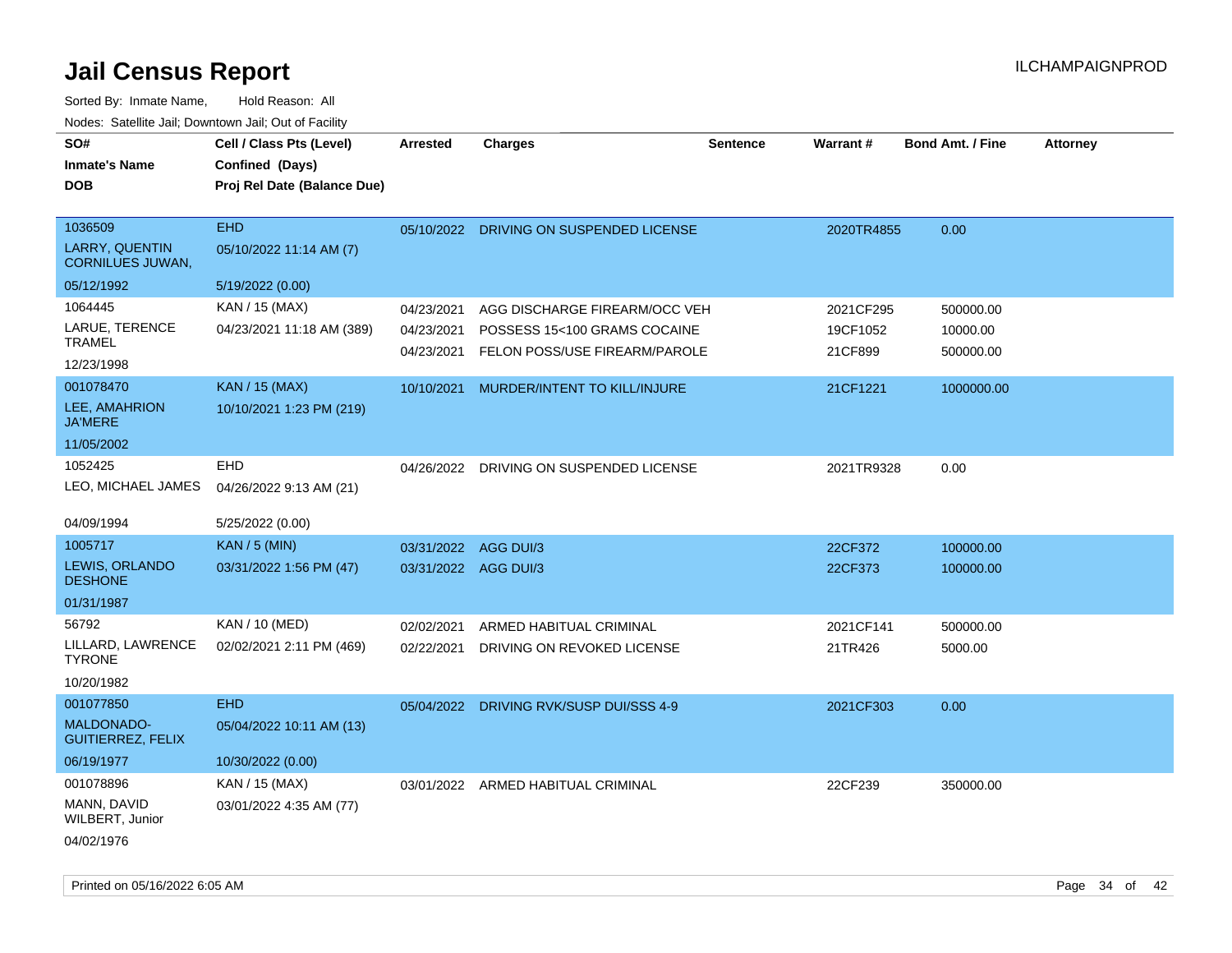| voues. Saleline Jail, Downtown Jail, Out of Facility |                                           |                   |                                         |                 |            |                         |                 |
|------------------------------------------------------|-------------------------------------------|-------------------|-----------------------------------------|-----------------|------------|-------------------------|-----------------|
| SO#                                                  | Cell / Class Pts (Level)                  | <b>Arrested</b>   | <b>Charges</b>                          | <b>Sentence</b> | Warrant#   | <b>Bond Amt. / Fine</b> | <b>Attorney</b> |
| <b>Inmate's Name</b>                                 | Confined (Days)                           |                   |                                         |                 |            |                         |                 |
| <b>DOB</b>                                           | Proj Rel Date (Balance Due)               |                   |                                         |                 |            |                         |                 |
|                                                      |                                           |                   |                                         |                 |            |                         |                 |
| 1004137                                              | <b>KAN / 15 (MAX)</b>                     |                   | 02/14/2022 AGG CRIM SEX ABUSE/VIC 13-17 |                 | 22CF165    | 250000.00               |                 |
|                                                      | MCDONALD, DAVON D 02/14/2022 4:21 PM (92) |                   |                                         |                 |            |                         |                 |
| 11/08/1992                                           |                                           |                   |                                         |                 |            |                         |                 |
| 001078575                                            | KAN / 10 (MED)                            | 11/09/2021        | <b>GUNRUNNING</b>                       |                 | 21CF1330   | 750000.00               |                 |
| MCLAURIN, KEYON A                                    | 11/09/2021 12:41 PM (189)                 |                   |                                         |                 |            |                         |                 |
|                                                      |                                           |                   |                                         |                 |            |                         |                 |
| 11/19/2002                                           |                                           |                   |                                         |                 |            |                         |                 |
| 1011046                                              | <b>KAN / 15 (ADS)</b>                     | 04/10/2021        | ATTEMPT (FIRST DEGREE MURDER)           |                 | 21CF392    | 1000000.00              |                 |
| <b>MILES, DARRION</b><br><b>ANTONIO KEVONTA</b>      | 04/11/2021 12:46 AM (401)                 | 03/24/2022 MURDER |                                         |                 | 22CF346    | 3000000.00              |                 |
| 03/18/1990                                           |                                           |                   |                                         |                 |            |                         |                 |
| 1075635                                              | KAN / 10 (ADS)                            | 05/11/2021        | AGG DISCHARGE FIREARM/OCC VEH           |                 | 21CF538    | 750000.00               |                 |
| MILES, DEVLON VON,                                   | 05/11/2021 10:39 PM (371)                 | 05/11/2021        | MFG/DEL CANNABIS/30-500 GRAMS           |                 | 20CF1402   | 100000.00               |                 |
| Junior                                               |                                           | 02/23/2022        | <b>MURDER</b>                           |                 | 22CF219    | 1000000.00              |                 |
| 11/04/2000                                           |                                           |                   |                                         |                 |            |                         |                 |
| 001077278                                            | <b>KAN / 15 (MAX)</b>                     | 10/06/2020        | MURDER/INTENT TO KILL/INJURE            |                 | 2020CF146  | 2000000.00              |                 |
| MILLER, D'ANDRE                                      | 10/06/2020 12:49 PM (588)                 | 10/06/2020        | AGG FLEEING POLICE/21 MPH OVER          |                 | 2019CF1171 | 50000.00                |                 |
| 09/08/1986                                           |                                           |                   |                                         |                 |            |                         |                 |
| 001078712                                            | <b>KAN / 10 (MED)</b>                     | 12/23/2021        | AGG DISCH FIREARM/1ST AID PERS          |                 | 21CF1581   | 200000.00               |                 |
| MONTGOMERY,<br>RASHARD MYKI                          | 12/23/2021 4:27 PM (145)                  |                   |                                         |                 |            |                         |                 |
| 11/05/2001                                           |                                           |                   |                                         |                 |            |                         |                 |
| 001078517                                            | <b>KAN / 15 (MAX)</b>                     | 10/19/2021        | ATTEMPT (FIRST DEGREE MURDER)           |                 | 21CF1267   | 1000000.00              |                 |
| <b>NELSON, RORY</b><br><b>DEMOND</b>                 | 10/19/2021 3:55 AM (210)                  |                   |                                         |                 |            |                         |                 |
| 08/14/1984                                           |                                           |                   |                                         |                 |            |                         |                 |
| 1026477                                              | KAN / 15 (ADS)                            | 09/21/2021        | AGG DISCHARGE FIREARM/OCC VEH           |                 | 21CF1138   | 2000000.00              |                 |
| NEWBILL, DEVONTRE<br>LAMONT                          | 09/21/2021 2:27 AM (238)                  | 09/22/2021        | PROBATION VIOLATION                     |                 | 20CF577    | 10000.00                |                 |
| 11/22/1993                                           |                                           |                   |                                         |                 |            |                         |                 |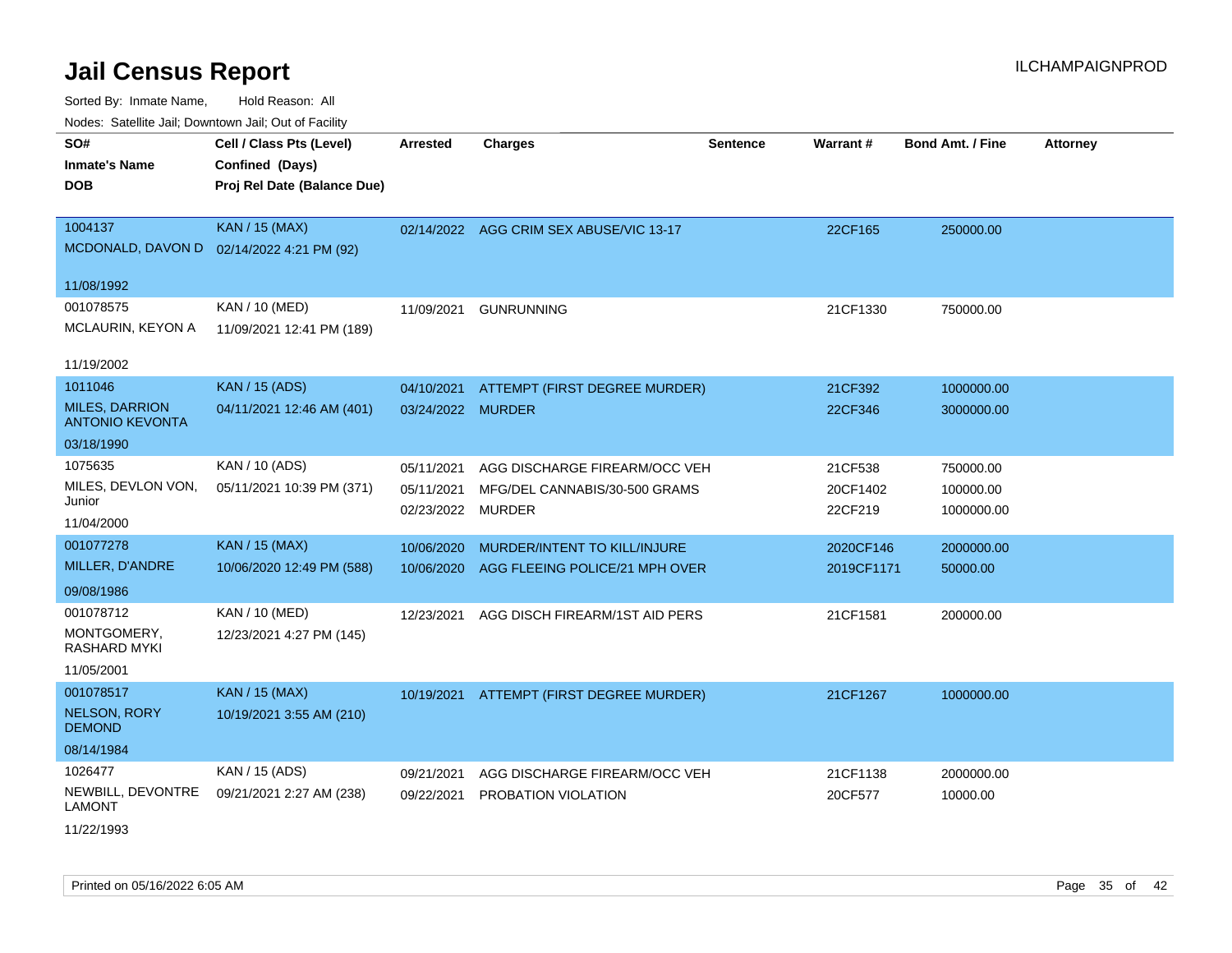| Todoo. Catolino can, Bomnomi can, Cat of Faoint<br>SO# | Cell / Class Pts (Level)                      | <b>Arrested</b> | <b>Charges</b>                           | <b>Sentence</b> | Warrant#    | <b>Bond Amt. / Fine</b> | <b>Attorney</b> |
|--------------------------------------------------------|-----------------------------------------------|-----------------|------------------------------------------|-----------------|-------------|-------------------------|-----------------|
| <b>Inmate's Name</b>                                   | Confined (Days)                               |                 |                                          |                 |             |                         |                 |
| <b>DOB</b>                                             | Proj Rel Date (Balance Due)                   |                 |                                          |                 |             |                         |                 |
|                                                        |                                               |                 |                                          |                 |             |                         |                 |
| 001078063                                              | <b>KAN / 15 (MAX)</b>                         | 06/15/2021      | AGG CRIM SEX ASSAULT/WEAPON              |                 | 2021CF678   | 1000000.00              |                 |
|                                                        | PERRY, ROBERT Junior 06/15/2021 4:37 PM (336) | 06/15/2021      | <b>ROBBERY</b>                           |                 | 2021CF159   | 25000.00                |                 |
| 12/21/1990                                             |                                               |                 |                                          |                 |             |                         |                 |
| 1059512                                                | KAN / 10 (MED)                                | 04/12/2022      | <b>DOMESTIC BATTERY</b>                  | 2y (DOC)        | 2019-CF-589 | 0.00                    |                 |
| PHILLIPS, LAMAR<br><b>DESHAWN</b>                      | 04/12/2022 5:15 PM (35)                       |                 | 04/12/2022 RESIST/OBSTRUCT WITH INJURY   |                 | 22CF451     | 30000.00                |                 |
| 04/02/1996                                             |                                               |                 |                                          |                 |             |                         |                 |
| 1015033                                                | <b>KAN / 10 (MED)</b>                         |                 | 03/05/2022 POSSESSION OF STOLEN FIREARM  |                 | 21CF1172    | 500000.00               |                 |
| PICKENS, DANTE<br><b>DEVON</b>                         | 03/05/2022 4:01 AM (73)                       |                 |                                          |                 |             |                         |                 |
| 01/05/1993                                             |                                               |                 |                                          |                 |             |                         |                 |
| 001078799                                              | KAN / 10 (MED)                                |                 | 01/27/2022 FIREARM/FOID INVALID/NOT ELIG |                 | 22CF116     | 100000.00               |                 |
| PURNELL, MARKISE<br><b>MONROE</b>                      | 01/27/2022 9:50 AM (110)                      |                 |                                          |                 |             |                         |                 |
| 07/13/2002                                             |                                               |                 |                                          |                 |             |                         |                 |
| 001078942                                              | <b>KAN / 5 (MIN)</b>                          |                 | 03/13/2022 MFG/DEL CANNABIS/500<2000 GR  |                 | 22CF307     | 350000.00               |                 |
| <b>QATTOUM, ADHAM M</b>                                | 03/13/2022 11:31 PM (65)                      |                 |                                          |                 |             |                         |                 |
| 07/22/1994                                             |                                               |                 |                                          |                 |             |                         |                 |
| 001078482                                              | KAN / 10 (MED)                                | 03/14/2022      | AGG DISCHARGE FIREARM/VEH/SCH            |                 | 22CF299     | 250000.00               |                 |
| <b>REED, MONTRES</b><br><b>ANTRON</b>                  | 03/14/2022 12:06 PM (64)                      |                 |                                          |                 |             |                         |                 |
| 02/26/2004                                             |                                               |                 |                                          |                 |             |                         |                 |
| 982660                                                 | <b>KAN / 10 (MED)</b>                         |                 | 03/22/2022 BURGLARY                      |                 | 22CF339     | 200000.00               |                 |
| REYNOLDS, DAVID<br><b>ALLEN</b>                        | 03/22/2022 4:11 AM (56)                       |                 |                                          |                 |             |                         |                 |
| 03/27/2002                                             |                                               |                 |                                          |                 |             |                         |                 |
| 24139                                                  | EHD                                           |                 | 05/11/2022 DRIVING RVK/SUSP DUI/SSS 4-9  |                 | 2021CF437   | 0.00                    |                 |
| <b>ROBERTS, ERIC</b><br><b>BRYANT</b>                  | 05/11/2022 10:28 AM (6)                       |                 |                                          |                 |             |                         |                 |
| 03/15/1964                                             | 11/6/2022 (0.00)                              |                 |                                          |                 |             |                         |                 |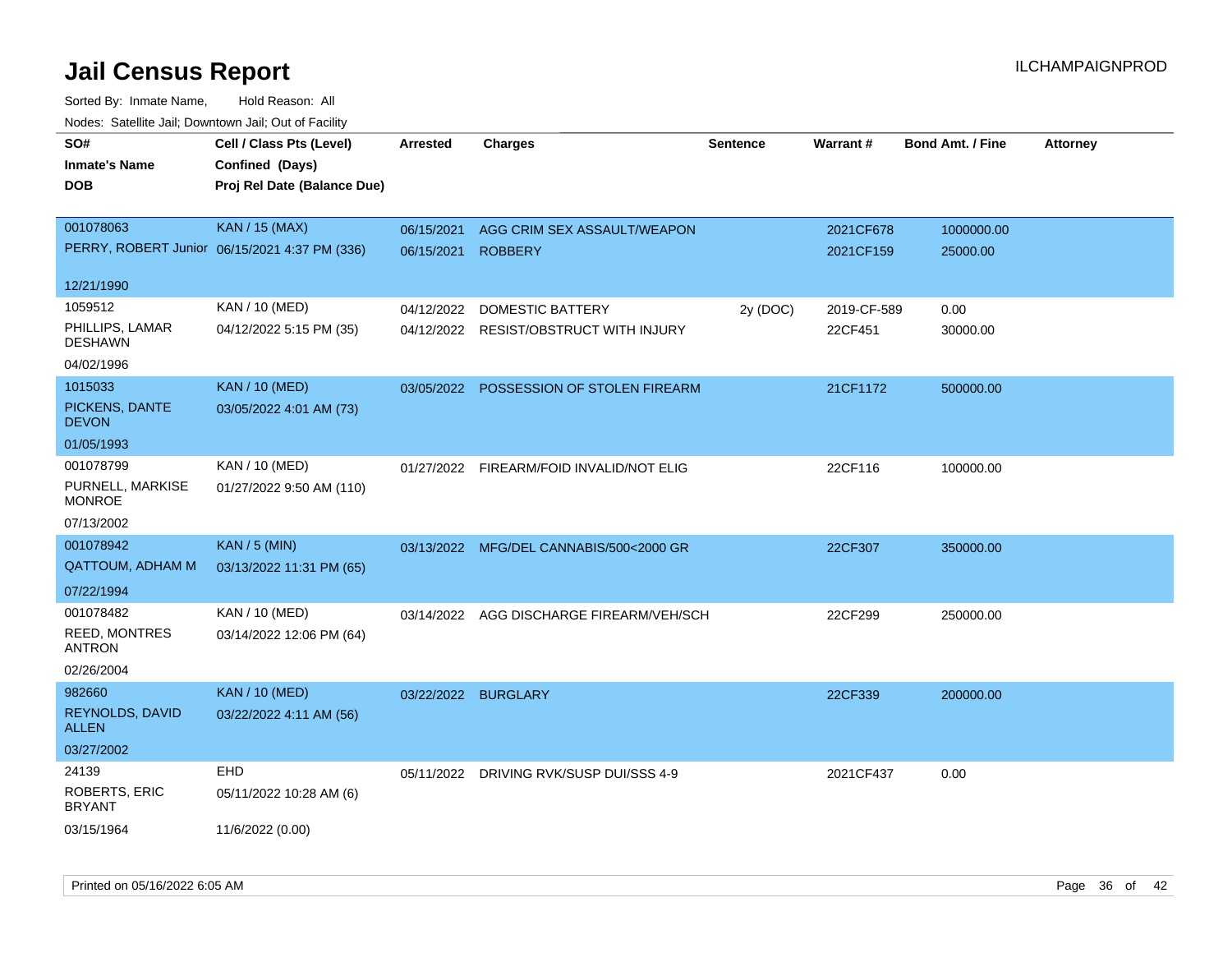| SO#<br><b>Inmate's Name</b><br><b>DOB</b>                             | Cell / Class Pts (Level)<br>Confined (Days)<br>Proj Rel Date (Balance Due) | <b>Arrested</b>                                                    | <b>Charges</b>                                                                                                                                            | <b>Sentence</b> | Warrant#                                                            | <b>Bond Amt. / Fine</b>                                      | <b>Attorney</b> |
|-----------------------------------------------------------------------|----------------------------------------------------------------------------|--------------------------------------------------------------------|-----------------------------------------------------------------------------------------------------------------------------------------------------------|-----------------|---------------------------------------------------------------------|--------------------------------------------------------------|-----------------|
| 1072114<br><b>LEVON</b><br>10/23/2000                                 | <b>KAN / 15 (SPH)</b><br>ROBINSON, DONNELL 01/17/2021 2:40 PM (485)        | 01/17/2021<br>01/17/2021<br>02/17/2021                             | ATTEMPT (FIRST DEGREE MURDER)<br>ARMED ROBBERY/NO FIREARM<br><b>AGGRAVATED BATTERY</b>                                                                    | 4y (DOC)        | 2021CF65<br>2020CF824                                               | 500000.00<br>75000.00<br>250000.00                           |                 |
| 001077614<br><b>DEVON</b><br>09/22/2002                               | KAN / 15 (MAX)<br>ROBINSON, DONTRELL 01/17/2021 3:08 PM (485)              | 01/17/2021                                                         | ATTEMPT (FIRST DEGREE MURDER)                                                                                                                             |                 | 21CF66                                                              | 500000.00                                                    |                 |
| 982614<br>RODGERS, DAVID<br><b>BENARD</b>                             | <b>EHD</b><br>05/11/2022 9:34 AM (6)                                       | 05/11/2022                                                         | DRIVING ON SUSPENDED LICENSE                                                                                                                              |                 | 2019TR10982                                                         | 0.00                                                         |                 |
| 11/17/1990<br>1061216<br>RUNGE, ANDRE<br><b>MARSEAN</b><br>12/05/1997 | 6/9/2022 (0.00)<br><b>KAN / 10 (MED)</b><br>06/22/2021 4:42 PM (329)       | 06/22/2021                                                         | HOME INVASION/FIREARM                                                                                                                                     |                 | 21CF727                                                             | 750000.00                                                    |                 |
| 650295<br>SANDAGE, JERALD<br><b>EUGENE</b><br>06/07/1971              | <b>PIA / 50 (MAX)</b><br>04/22/2020 6:30 AM (755)                          | 04/22/2020<br>04/22/2020<br>04/22/2020<br>04/22/2020<br>04/22/2020 | <b>CRIMINAL SEXUAL ASSAULT</b><br><b>CRIMINAL SEXUAL ASSAULT</b><br><b>CRIMINAL SEXUAL ABUSE</b><br><b>CRIMINAL SEXUAL ASSAULT</b><br>OFFICIAL MISCONDUCT |                 | 2020-CF407<br>2020-CF408<br>2020-CF409<br>2020-CF410<br>2019-CF1811 | 750000.00<br>750000.00<br>750000.00<br>750000.00<br>25000.00 |                 |
| 1075386<br>SANDERS, MARQUIS<br><b>JOVON</b><br>01/19/2002             | KAN / 15 (MAX)<br>04/13/2022 7:18 PM (34)                                  | 04/13/2022                                                         | AGG UNLAWFUL USE OF WEAPON/VEH                                                                                                                            |                 | 2022CF463                                                           | 25000.00                                                     |                 |
| 59178<br><b>SANDERS, MICHAEL</b><br>JEAN<br>12/22/1967                | <b>KAN / 15 (MAX)</b><br>12/13/2021 4:17 PM (155)                          | 12/13/2021                                                         | AGG DISCHARGE FIREARM/OCC VEH                                                                                                                             |                 | 21CF1274                                                            | 1500000.00                                                   |                 |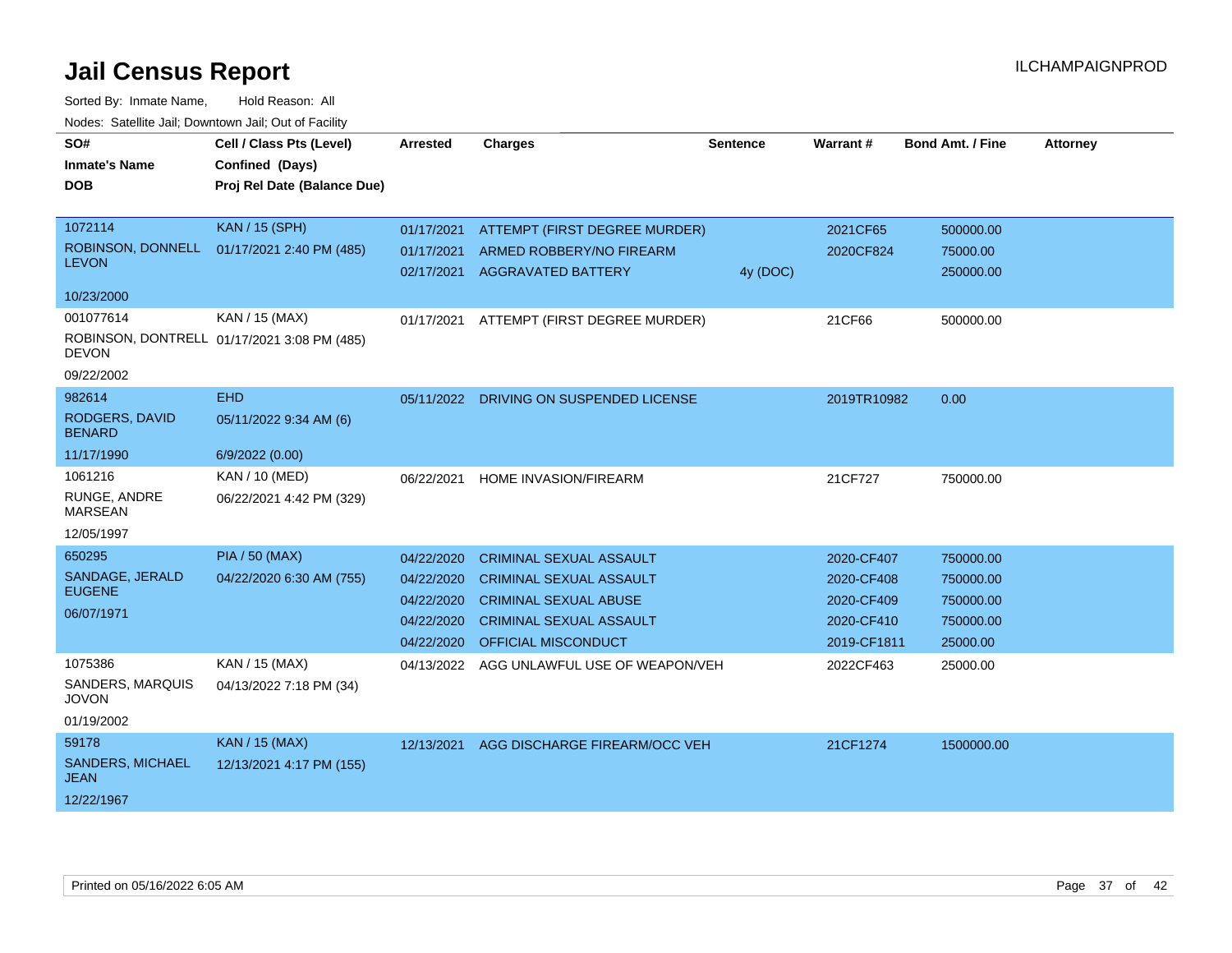| SO#<br><b>Inmate's Name</b><br><b>DOB</b>          | Cell / Class Pts (Level)<br>Confined (Days)<br>Proj Rel Date (Balance Due) | <b>Arrested</b> | <b>Charges</b>                | <b>Sentence</b> | <b>Warrant#</b> | <b>Bond Amt. / Fine</b> | <b>Attorney</b> |
|----------------------------------------------------|----------------------------------------------------------------------------|-----------------|-------------------------------|-----------------|-----------------|-------------------------|-----------------|
| 001078898<br>SAROLAS, JONATHAN<br>Е.<br>07/16/1988 | <b>KAN / 15 (MAX)</b><br>03/02/2022 9:20 AM (76)                           | 03/02/2022      | AGG DISCHARGE FIREARM         |                 | 22CF254         | 800000.00               |                 |
| 1000820                                            | KAN / 15 (MAX)                                                             | 01/24/2022      | FELON POSS/USE WEAPON/FIREARM |                 | 22CF105         | 300000.00               |                 |
| SCHNEIDER, SONGAN<br><b>MICHAEL</b>                | 01/24/2022 8:20 AM (113)                                                   | 01/24/2022      | AGGRAVATED DOMESTIC BATTERY   |                 | 21CF1433        | 25000.00                |                 |
| 08/18/1992                                         |                                                                            |                 |                               |                 |                 |                         |                 |
| 001078704                                          | <b>KAN / 15 (MAX)</b>                                                      | 12/21/2021      | MURDER/INTENT TO KILL/INJURE  |                 | 21CF1575        | 5000000.00              |                 |
| SHORTER, JAQUAN<br><b>MAURICE</b>                  | 12/23/2021 1:23 AM (145)                                                   |                 |                               |                 |                 |                         |                 |
| 10/08/1998                                         |                                                                            |                 |                               |                 |                 |                         |                 |
| 47195                                              | KAN / 5 (MIN)                                                              | 12/27/2021      | <b>RESIDENTIAL BURGLARY</b>   |                 | 2020CF1222      | 10000.00                |                 |
| SIMMONS, JAMES<br>ROBERT                           | 12/27/2021 8:42 AM (141)                                                   | 12/28/2021      | <b>RESIDENTIAL BURGLARY</b>   |                 | 2021CF1596      | 10000.00                |                 |
| 03/13/1975                                         |                                                                            |                 |                               |                 |                 |                         |                 |
| 1062194                                            | <b>KAN / 15 (MAX)</b>                                                      | 02/27/2020      | MURDER/OTHER FORCIBLE FELONY  |                 | 20CF-247        | 1000000.00              |                 |
| SIMMONS, MICHAEL<br>JAMAL                          | 02/27/2020 1:11 PM (810)                                                   | 09/23/2020      | AGG BATTERY/DISCHARGE FIREARM |                 | 20CF1061        | 500000.00               |                 |
| 11/03/1997                                         |                                                                            |                 |                               |                 |                 |                         |                 |
| 1038158                                            | KAN / 10 (MED)                                                             | 02/04/2022      | CRIMINAL SEX ASSAULT/CONSENT  |                 | 22CF146         | 500000.00               |                 |
| SMITH, RASHAD<br>JARECE                            | 02/04/2022 11:42 PM (102)                                                  |                 |                               |                 |                 |                         |                 |
| 09/16/1995                                         |                                                                            |                 |                               |                 |                 |                         |                 |
| 001077868                                          | KAN / 15 (MAX)                                                             | 04/21/2021      | ARMED ROBBERY/ARMED W/FIREARM |                 | 21CF445         | 500000.00               |                 |
| SPEARMENT,<br><b>KENTRELL</b>                      | 04/21/2021 9:48 PM (391)                                                   | 08/19/2021      | FLEEING/ATTEMPT ELUDE OFFICER |                 | 2021TR1053      | 1000.00                 |                 |
| 01/21/2002                                         |                                                                            |                 |                               |                 |                 |                         |                 |
| 001078182                                          | $EHD / 5$ (MIN)                                                            | 12/20/2021      | DRIVING ON REVOKED LICENSE    |                 | 2021CF800       | 0.00                    |                 |
| <b>STRONG, KEVIN</b><br>GARDNER                    | 12/20/2021 4:34 PM (148)                                                   |                 |                               |                 |                 |                         |                 |
| 02/12/1963                                         | 6/18/2022 (0.00)                                                           |                 |                               |                 |                 |                         |                 |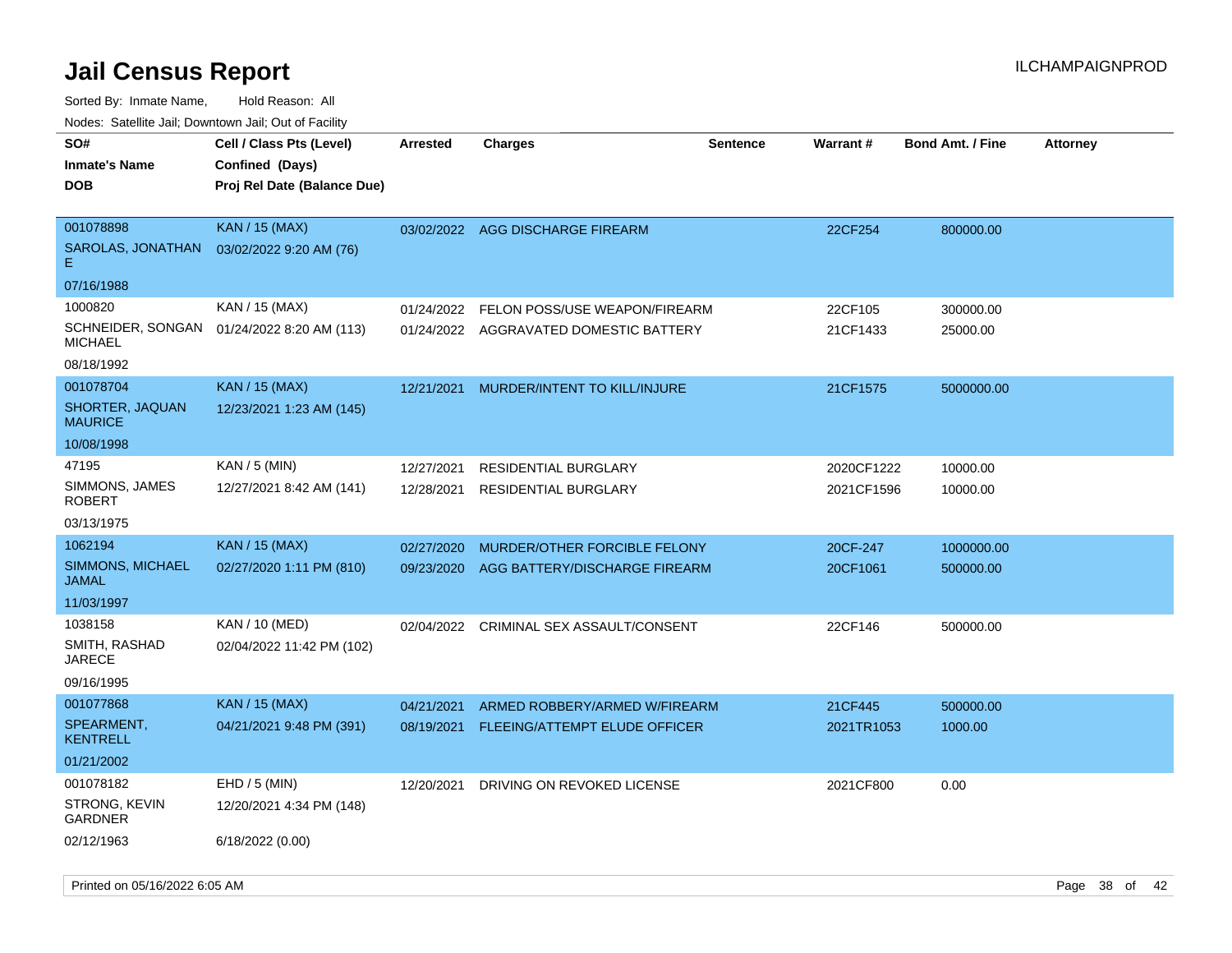| ivous. Saleling Jali, Downtown Jali, Out of Facility |                                               |                 |                                          |                     |            |                         |                 |
|------------------------------------------------------|-----------------------------------------------|-----------------|------------------------------------------|---------------------|------------|-------------------------|-----------------|
| SO#                                                  | Cell / Class Pts (Level)                      | <b>Arrested</b> | <b>Charges</b>                           | <b>Sentence</b>     | Warrant#   | <b>Bond Amt. / Fine</b> | <b>Attorney</b> |
| <b>Inmate's Name</b>                                 | Confined (Days)                               |                 |                                          |                     |            |                         |                 |
| <b>DOB</b>                                           | Proj Rel Date (Balance Due)                   |                 |                                          |                     |            |                         |                 |
|                                                      |                                               |                 |                                          |                     |            |                         |                 |
| 65920                                                | <b>KAN / 15 (MAX)</b>                         |                 | 12/21/2021 ARMED ROBBERY/ARMED W/FIREARM |                     | 21CF1543   | 100000.00               |                 |
| TAPSCOTT,<br><b>CORNELIUS</b>                        | 12/21/2021 10:57 PM (147)                     |                 |                                          |                     |            |                         |                 |
| 07/14/1985                                           |                                               |                 |                                          |                     |            |                         |                 |
| 1046632                                              | KAN / 15 (MAX)                                | 09/14/2021      | ARMED VIOLENCE/CATEGORY II               |                     | 21CF912    | 750000.00               |                 |
|                                                      | TATE, JAVON MARQUIS 09/14/2021 12:10 PM (245) |                 |                                          |                     |            |                         |                 |
|                                                      |                                               |                 |                                          |                     |            |                         |                 |
| 08/10/1996                                           |                                               |                 |                                          |                     |            |                         |                 |
| 64779                                                | <b>EHD</b>                                    |                 | 04/27/2022 DRIVING RVK/SUSP DUI/SSS 4-9  |                     | 2021CF864  | 0.00                    |                 |
| <b>TERRY, MICHAEL</b><br><b>DWAYNE</b>               | 04/27/2022 9:57 AM (20)                       |                 |                                          |                     |            |                         |                 |
| 03/02/1963                                           | 10/23/2022 (0.00)                             |                 |                                          |                     |            |                         |                 |
| 001079064                                            | KAN / 10 (MED)                                |                 | 04/15/2022 AGG UUW/VEHICLE/NO FOID       |                     | 2022CFAWOW | 250000.00               |                 |
| TOLBERT, ERIC<br><b>LAMONT</b>                       | 04/15/2022 6:29 PM (32)                       |                 |                                          |                     |            |                         |                 |
| 05/27/1997                                           |                                               |                 |                                          |                     |            |                         |                 |
| 1033031                                              | <b>KAN / 15 (MAX)</b>                         | 08/19/2020      | *AGG BATTERY W/FIREARM/PERSON            |                     | 2020-CF923 | 500000.00               |                 |
| TOMS, ANDREW<br><b>CHUCKY</b>                        | 08/19/2020 5:59 PM (636)                      |                 |                                          |                     |            |                         |                 |
| 09/28/1978                                           |                                               |                 |                                          |                     |            |                         |                 |
| 1004142                                              | KAN / 15 (MAX)                                | 10/27/2021      | POSSESSION OF METH/15<100GRAMS           |                     | 2021CF1298 | 1500000.00              |                 |
| TOY, KAYON LARENZ                                    | 10/22/2021 1:01 PM (207)                      |                 |                                          |                     |            |                         |                 |
|                                                      |                                               |                 |                                          |                     |            |                         |                 |
| 09/12/1991                                           |                                               |                 |                                          |                     |            |                         |                 |
| 001078250                                            | <b>KAN / 10 (ADS)</b>                         | 08/07/2021      | FELON POSS WEAPON/BODY ARMOR             | 4y/6m (DOC) 21CF950 |            | 1000000.00              |                 |
| TRAVIS, JORDAN<br><b>TESHAUN</b>                     | 08/07/2021 10:27 AM (283)                     |                 |                                          |                     |            |                         |                 |
| 03/03/1996                                           |                                               |                 |                                          |                     |            |                         |                 |
| 512160                                               | KAN / 15 (MAX)                                |                 | 03/10/2022 ARMED HABITUAL CRIMINAL       |                     | 22CF296    | 200000.00               |                 |
| <b>TURNER, CHARLES</b><br>EDWARD                     | 03/10/2022 12:00 PM (68)                      |                 |                                          |                     |            |                         |                 |
| 09/05/1986                                           |                                               |                 |                                          |                     |            |                         |                 |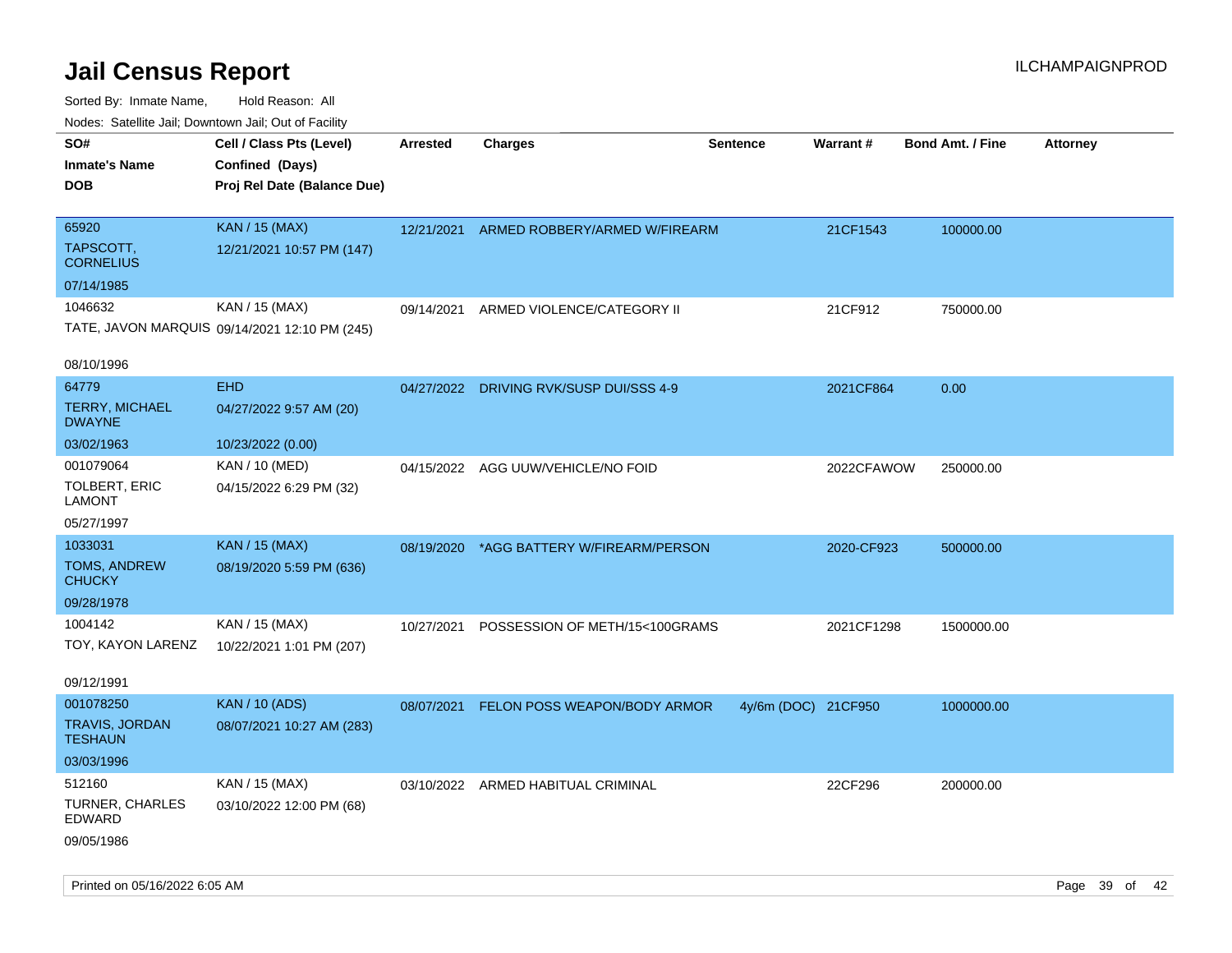| SO#                                       | Cell / Class Pts (Level)    | <b>Arrested</b> | <b>Charges</b>                           | <b>Sentence</b> | Warrant #     | <b>Bond Amt. / Fine</b> | <b>Attorney</b> |
|-------------------------------------------|-----------------------------|-----------------|------------------------------------------|-----------------|---------------|-------------------------|-----------------|
| <b>Inmate's Name</b>                      | Confined (Days)             |                 |                                          |                 |               |                         |                 |
| <b>DOB</b>                                | Proj Rel Date (Balance Due) |                 |                                          |                 |               |                         |                 |
|                                           |                             |                 |                                          |                 |               |                         |                 |
| 1068806                                   | <b>EHD</b>                  |                 | 05/04/2022 AGG DUI/NO VALID DL           |                 | 2020CF1474    | 0.00                    |                 |
| VELEZ-MENDEZ,<br><b>JAIME MANUAL</b>      | 05/04/2022 12:05 PM (13)    |                 |                                          |                 |               |                         |                 |
| 09/03/1983                                | 6/2/2022 (0.00)             |                 |                                          |                 |               |                         |                 |
| 001077992                                 | KAN / 15 (MAX)              |                 | 03/31/2022 ARMED ROBBERY/NO FIREARM      |                 | 21CF590       | 100000.00               |                 |
| WADE, DONTE<br><b>LAMONT</b>              | 03/31/2022 1:25 PM (47)     |                 |                                          |                 |               |                         |                 |
| 09/05/1986                                |                             |                 |                                          |                 |               |                         |                 |
| 001079004                                 | <b>KAN / 15 (MED)</b>       |                 | 04/02/2022 FELON POSS/USE WEAPON/FIREARM |                 | 22CF391       | 250000.00               |                 |
| <b>WALLS, MICHAEL</b><br><b>DIANSIO</b>   | 04/02/2022 4:16 AM (45)     |                 |                                          |                 |               |                         |                 |
| 06/21/1991                                |                             |                 |                                          |                 |               |                         |                 |
| 961786                                    | KAN / 15 (ADS)              |                 | 01/24/2022 ARMED HABITUAL CRIMINAL       |                 | 22CF104       | 300000.00               |                 |
| WARREN, DESIE<br><b>ARNEZ</b>             | 01/24/2022 7:23 AM (113)    |                 |                                          |                 |               |                         |                 |
| 04/28/1988                                |                             |                 |                                          |                 |               |                         |                 |
| 1035462                                   | <b>KAN / 15 (MAX)</b>       |                 | 03/25/2022 ARMED HABITUAL CRIMINAL       |                 | 22CF186       | 750000.00               |                 |
| <b>WASHINGTON, MARK</b><br><b>ANTHONY</b> | 03/25/2022 8:47 AM (53)     |                 |                                          |                 |               |                         |                 |
| 01/06/1994                                |                             |                 |                                          |                 |               |                         |                 |
| 1062558                                   | KAN / 10 (MED)              | 10/02/2021      | FELON POSS/USE WEAPON/FIREARM            |                 | 21CF1185      | 200000.00               |                 |
| <b>WELLS, JIAMANTE</b><br><b>AMORE</b>    | 10/02/2021 8:29 PM (227)    |                 |                                          |                 |               |                         |                 |
| 09/02/1995                                |                             |                 |                                          |                 |               |                         |                 |
| 1002033                                   | <b>KAN / 15 (MAX)</b>       | 09/08/2021      | DRIVING ON SUSPENDED LICENSE             |                 | 2019-TR-11944 | 5000.00                 |                 |
| <b>WEST, ANTONIO</b>                      | 09/08/2021 11:01 PM (251)   | 09/08/2021      | ARMED ROBBERY/ARMED W/FIREARM            |                 | 2020-CF-1406  | 500000.00               |                 |
| <b>DEONTA</b>                             |                             | 09/08/2021      | AGG UNLAWFUL USE OF WEAPON/VEH           |                 | 2021-CF-AWOW  | 0.00                    |                 |
| 04/15/1992                                |                             | 09/08/2021      | OBSTRCT JUSTICE/LEAVE STATE              |                 | 2021-CF-AWOW  | 0.00                    |                 |
|                                           |                             | 09/08/2021      | ARMED VIOLENCE/CATEGORY I                |                 | 2021-CF-AWOW  | 0.00                    |                 |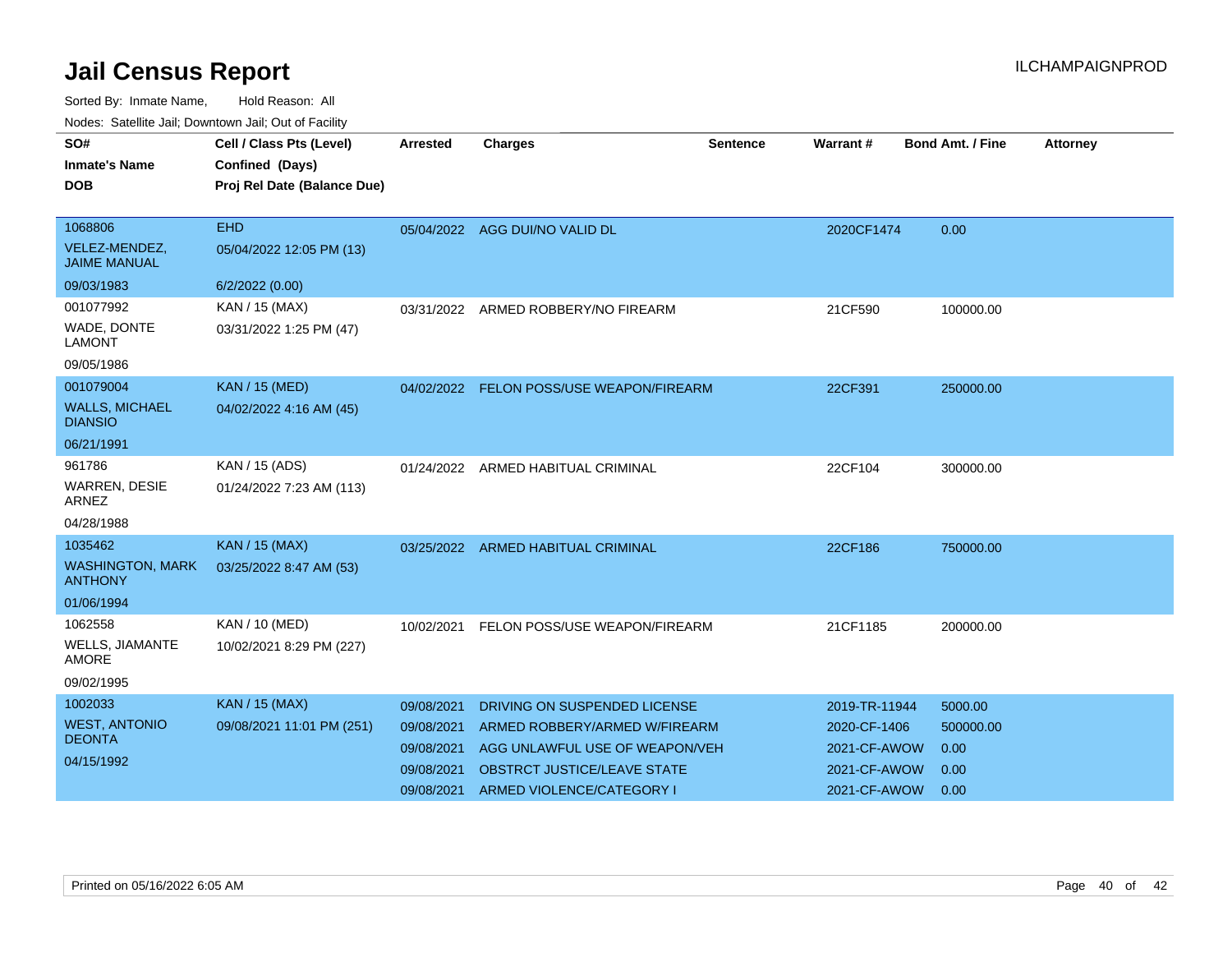| Todoo. Catolino can, Bottittottii can, Odt on Taoliit, |                                                                            |                          |                                          |                 |                         |                         |                 |
|--------------------------------------------------------|----------------------------------------------------------------------------|--------------------------|------------------------------------------|-----------------|-------------------------|-------------------------|-----------------|
| SO#<br><b>Inmate's Name</b><br>DOB                     | Cell / Class Pts (Level)<br>Confined (Days)<br>Proj Rel Date (Balance Due) | <b>Arrested</b>          | <b>Charges</b>                           | <b>Sentence</b> | <b>Warrant#</b>         | <b>Bond Amt. / Fine</b> | <b>Attorney</b> |
| 001078328<br>WHITE, JUSTIN<br><b>STEVEN</b>            | <b>KAN / 15 (MAX)</b><br>08/30/2021 10:48 AM (260)                         |                          | 08/30/2021 FELON POSS/USE WEAPON/FIREARM |                 | 21CF1045                | 100000.00               |                 |
| 10/25/1995                                             |                                                                            |                          |                                          |                 |                         |                         |                 |
| 1022068<br>WILKINS, MICHAEL<br>CARL<br>07/10/1992      | KAN / 15 (ADS)<br>10/10/2021 5:07 AM (219)                                 | 10/10/2021               | FELON POSS/USE WEAPON/FIREARM            |                 | 21CF1212                | 75000.00                |                 |
| 001078709                                              | <b>KAN / 15 (MAX)</b>                                                      | 12/22/2021               |                                          |                 | 21CF1586                |                         |                 |
|                                                        | WILLIAMS, DAVID LEE 12/22/2021 11:00 AM (146)                              |                          | ARMED VIOLENCE/CATEGORY I                |                 |                         | 250000.00               |                 |
| 12/18/1989                                             |                                                                            |                          |                                          |                 |                         |                         |                 |
| 1049234<br>WILLIAMS, KHAMRON<br>MARCELL                | KAN / 10 (MED)<br>01/22/2022 9:30 AM (115)                                 | 01/22/2022               | AGGRAVATED DOMESTIC BATTERY              |                 | 22CF94                  | 75000.00                |                 |
| 08/15/1995                                             |                                                                            |                          |                                          |                 |                         |                         |                 |
| 64846                                                  | <b>EHD</b>                                                                 | 05/04/2022               | DRIVING RVK/SUSP DUI/SSS 3RD             |                 | 2021CF572               | 0.00                    |                 |
| WILLIAMS.<br><b>MUHAMMAD TIRRELL</b>                   | 05/04/2022 10:46 AM (13)                                                   |                          |                                          |                 |                         |                         |                 |
| 11/05/1982                                             | 6/1/2022 (0.00)                                                            |                          |                                          |                 |                         |                         |                 |
| 1037579                                                | KAN / 10 (MED)                                                             | 08/17/2021               | FELON POSS/USE WEAPON/FIREARM            |                 | 2019CF73                | 0.00                    |                 |
| WILLIAMS, STEVEN<br>PATRICK, Second                    | 08/17/2021 8:16 PM (273)                                                   |                          |                                          |                 |                         |                         |                 |
| 11/25/1994                                             |                                                                            |                          |                                          |                 |                         |                         |                 |
| 1020914                                                | <b>KAN / 10 (MED)</b>                                                      |                          | 03/06/2022 FELON POSS/USE WEAPON/FIREARM |                 | 21CF1337                | 250000.00               |                 |
| <b>WILSON, BRANDON</b><br>LARON                        | 03/06/2022 11:46 AM (72)                                                   |                          |                                          |                 |                         |                         |                 |
| 07/05/1994                                             |                                                                            |                          |                                          |                 |                         |                         |                 |
| 545746                                                 | KAN / 15 (ADS)                                                             | 08/07/2021               | FELON POSS/USE WEAPON/FIREARM            |                 | 21CF949                 | 500000.00               |                 |
| WOODS, MICHAEL<br>LACKENDRICK                          | 08/07/2021 8:40 AM (283)                                                   | 08/07/2021<br>08/07/2021 | <b>BURGLARY</b><br>WARRANT OUT OF COUNTY |                 | 2020CF597<br>2020TR9119 | 50000.00<br>5000.00     |                 |
| 10/06/1996                                             |                                                                            |                          |                                          |                 |                         |                         |                 |